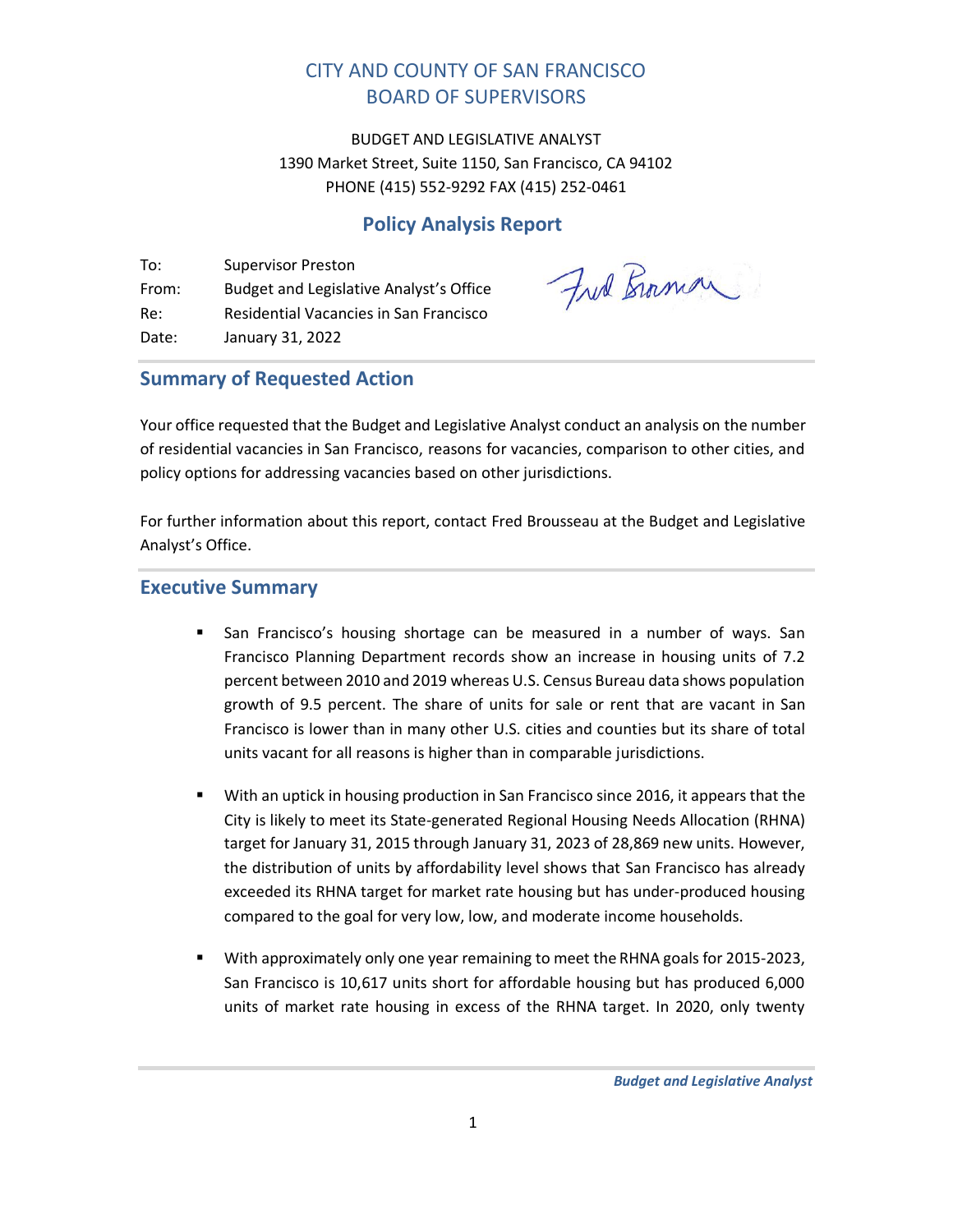percent of the 4,044 housing units added were affordable for very low, low, and moderate income households.

**EXHIBIT A shows the discrepancies between the RHNA goals for 2015-2023 and actual** housing production between 2015 and 2020 by affordability level.

## **Exhibit A: Actual Housing Production Compared to Housing Goals from Regional Housing Needs Allocation by Household Affordability Level, 2015-2023 (as of end of 2020)**



*Thousands of Housing Units (000s)*

Source: San Francisco Planning, San Francisco Housing Inventory 2020; RHNA eight-year cycle runs from January 31, 2015 to January 31, 2023.

■ New housing added between 2015 and 2020 has been largely concentrated in the Financial District, SOMA, and the Mission district. SF Public Works data shows that much of the new housing recorded in San Francisco during this period has been condominiums. Though the SF Public Works condominium data reports units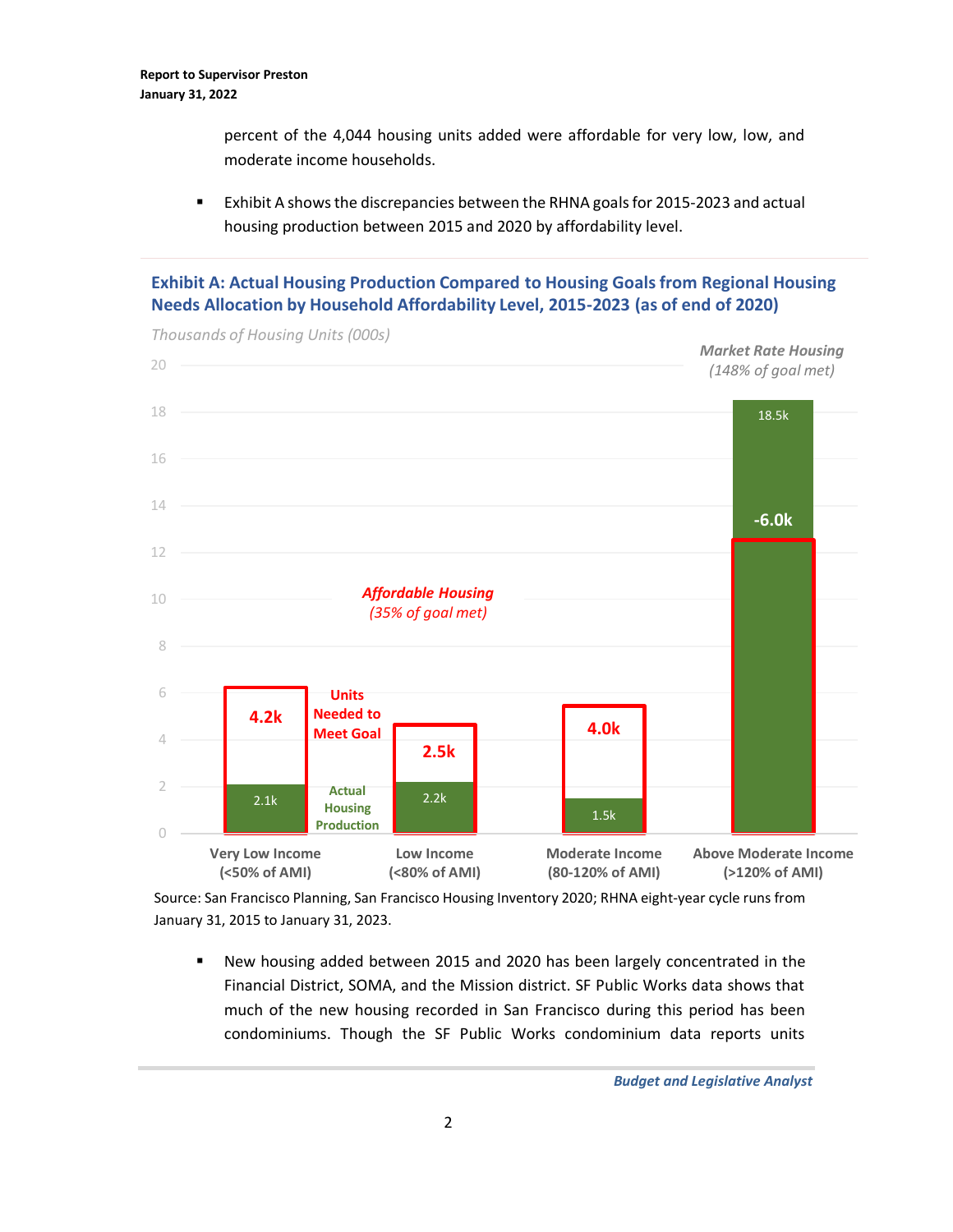recorded as opposed to Planning Department data reporting units completed, a comparison of the two data sources show that condominiums make up the majority of new housing units added in the City.

#### *Vacant housing units in San Francisco*

**■** In 2019, the most recent year reported, there were 40,458 total housing units vacant in San Francisco, or approximately ten percent of the City's 406,399 housing units.<sup>1</sup> Vacant units were concentrated in SOMA, Downtown, and the Mission District, or generally the same areas where new housing construction has been concentrated. While a certain level of vacancy can be expected due to normal turnover of housing units, some units may be vacant due to owner preferences and actions that are inconsistent with policy goals of maximizing the City's housing stock for residents. Exhibit B shows the distribution of those vacant units by cause, as reported in the U.S. Census Bureau's American Community Survey (ACS).

<sup>1</sup> The 2020 U.S. decennial census reported vacant units in San Francisco for 2020 in November 2021. We have not used this data as it does not include reasons for vacancy yet, as is provided for the annual ACS data, and due to insufficient information on the impact of the COVID-19 pandemic on data collection processes, response rates, and imputed estimates at the local level.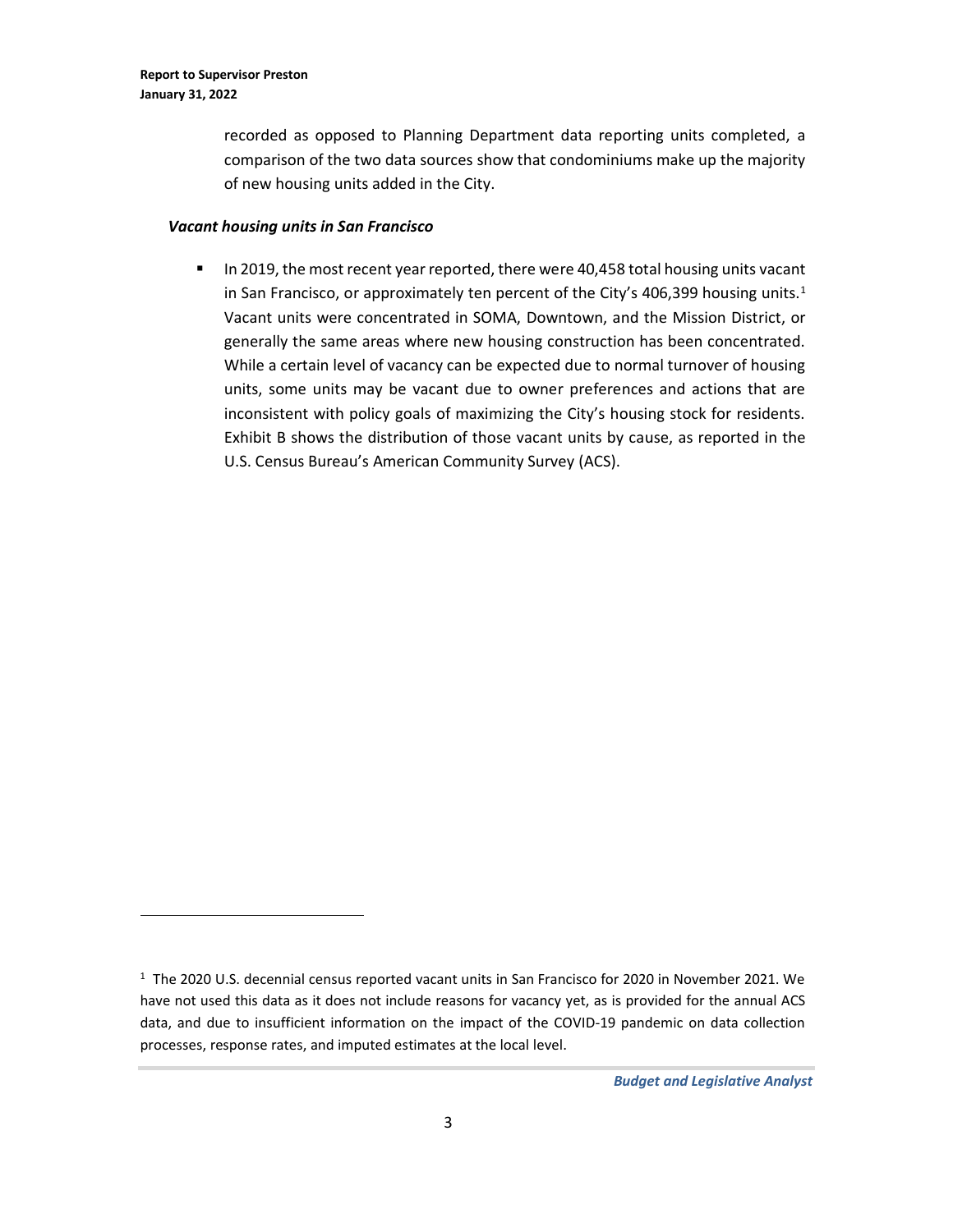| <b>ACS Vacant Unit</b>                       | 2019 Estimate |      | <b>Definition</b>                                                                                                                                                                                                                                                                                                                            |  |
|----------------------------------------------|---------------|------|----------------------------------------------------------------------------------------------------------------------------------------------------------------------------------------------------------------------------------------------------------------------------------------------------------------------------------------------|--|
| Category                                     | #             | %    |                                                                                                                                                                                                                                                                                                                                              |  |
| <b>For Rent</b>                              | 7,241         | 18%  | Vacant units offered for rent and vacant units listed for rent or for sale                                                                                                                                                                                                                                                                   |  |
| <b>Rented, Not Occupied</b>                  | 2,405         | 6%   | Vacant units that have been rented (i.e. compensation has been paid or<br>agreed upon) but where the renter has not yet moved in.                                                                                                                                                                                                            |  |
| <b>For Sale Only</b>                         | 1,307         | 3%   | Vacant units offered for sale only (i.e. does not include vacant units that<br>are listed for sale or for rent)                                                                                                                                                                                                                              |  |
| Sold, Not Occupied                           | 8,039         | 20%  | Vacant units that have been sold but where the new owner has not yet<br>moved in                                                                                                                                                                                                                                                             |  |
| Seasonal, Recreational,<br>or Occasional Use | 8,565         | 21%  | Vacant units used or intended for use part time or occasional use<br>throughout the year. This includes units used seasonally or recreationally,<br>such as second or non-primary housing units, and timeshares.                                                                                                                             |  |
| <b>Other Vacant</b>                          | 12,991        | 32%  | Vacant units that don't fall into any of the categories above. This can<br>include units held vacant for personal or family reasons, units requiring or<br>undergoing repair, corporate housing, $2$ units held for use by a caretaker<br>or janitor, units subject to legal proceedings, units being kept vacant for a<br>future sale, etc. |  |
| Total                                        | 40,458        | 100% |                                                                                                                                                                                                                                                                                                                                              |  |

### **Exhibit B: Vacant San Francisco Housing Units by Reason and Category Definitions, 2019**

Source: US Census Bureau, American Community Survey (1-year estimates, Table B25004); US Census Bureau, [2019 American Community Survey Subject Definitions](source:%20US%20Census%20Bureau,%20American%20Community%20Survey%20(1-year%20estimates))

- **Example 3 In 8 3 and 5 and 5 and 7 and 5 and 7 and 7 and 7 and 7 and 7 and 7 and 7 and 7 and 7 and 7 and 7 and 8 and 8 and 8 and 8 and 8 and 8 and 6 and 8 and 6 and 8 and 8 and 8 and 8 and 8 and 8 and 8 and 8 and 8 and 8** vacant housing in San Francisco over five years through 2019. This type of vacancy may be due to owners buying new units while they are still under construction but it may also be due to owners purchasing them as investments or cash havens with no intention of moving in or renting them out. In such a situation, a City policy intervention may be useful to incentivize the conversion of some of these units to occupied housing.
- Units that are occupied only for *Seasonal, Recreational, or Occasional Use* include second (or third or more) homes that sit vacant except for when the owners or their guests come to the City for limited duration visits. Depending on the owners' situations, such visits could be infrequent, producing externalities such as reduced neighborhood vitality and lack of support for small businesses in the neighborhood.

<sup>&</sup>lt;sup>2</sup> Definition for "Other Vacant" taken from Current Population Survey/Housing Vacancy Survey documentation and assumed to be the same for ACS. ACS definitions not found on Census website or related documents.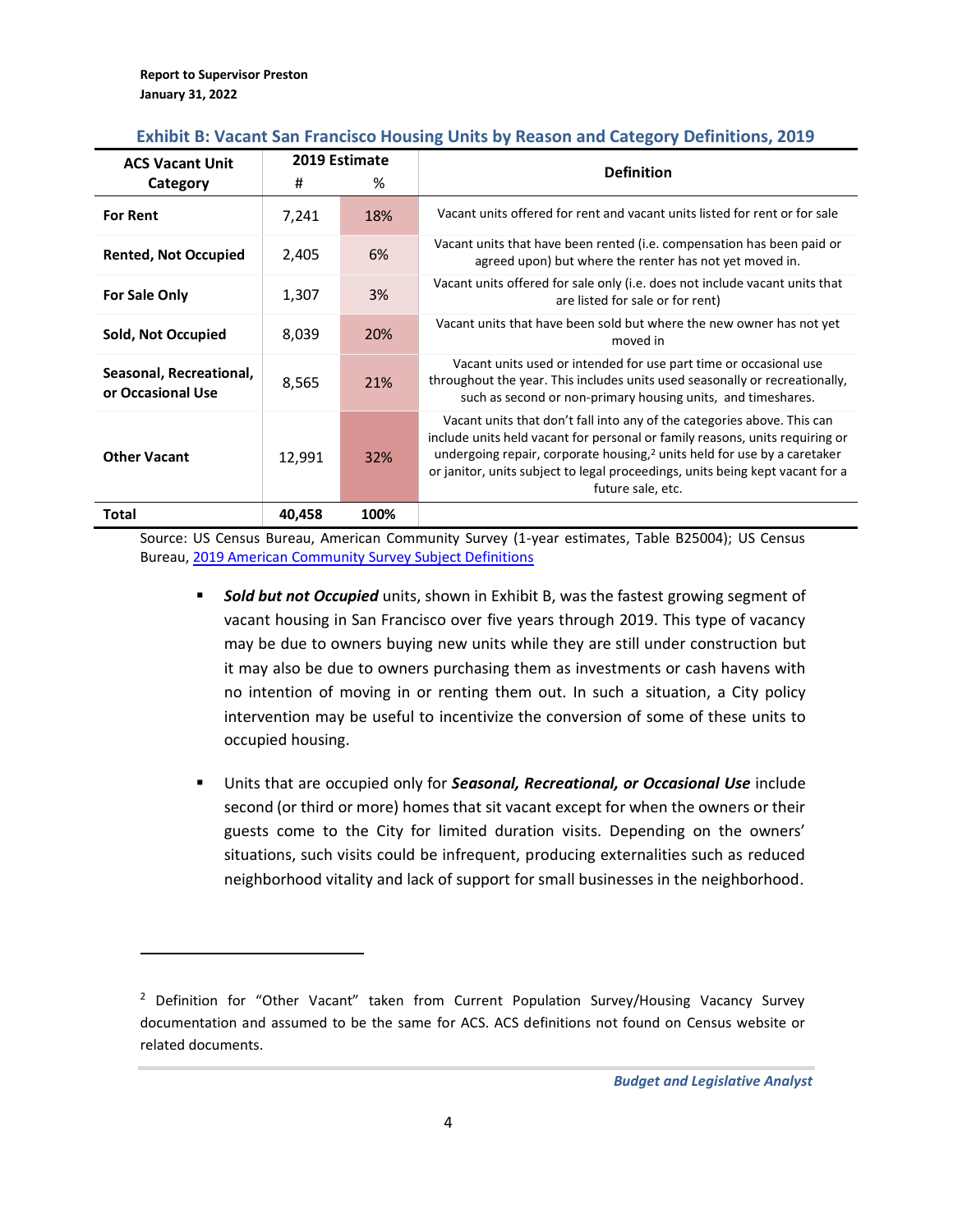**E** Vacant units classified as *Other* in the ACS include those that are vacant pending completion of repairs, pending a change in owner or owner family use, units being used for non-residential purposes such as equipment storage, units rented as corporate housing, units the owner wants to keep tenant-free for an eventual sale, units where the occupant is in a medical or residential care facility, and other explanations. Some of these situations could be appropriate for policy interventions to increase the City's housing supply.

#### *Vacancy tax policy intervention*

- Like some U.S. cities, Vancouver, British Columbia, imposed an Empty Homes Tax on certain vacant units in 2016. The tax is a surcharge on the assessed value of vacant units, identified through a self-registration process. The city reports that their overall vacancy rate decreased from 4.3 to 3.1 percent as a result of the tax and that 1,676 units were returned to occupancy in 2018, followed by an additional 220 in 2019. This number is expected to decline in subsequent years, seemingly a sign that the tax is having its intended impact.
- Vancouver's Empty Homes Tax generated the equivalent of approximately \$21.3 million US dollars in 2019, the net proceeds of which were used by the city for affordable housing initiatives. Exemptions to the tax are provided for reasons such as the property being in the process or being transferred, the owner being in a care facility, and others. The city has been sued several times over this tax.
- U.S. cities that have imposed vacancy taxes include Washington, D.C. and the City of Oakland. Washington, D.C.'s tax is \$5 for every \$100 of assessed value for vacant properties and \$10 for every \$100 of assessed value for blighted properties, which are also covered by the tax. The city reported generating \$9.4 million in gross revenue in 2016.
- The City of Oakland's vacancy tax applies to vacant housing units or land occupied for less than 50 days per year. The city charges a flat fee of between \$3,000 and \$6,000 per housing unit or parcel, depending on the use. In 2020 the city reported gross revenues from the tax of \$7.3 million. Both Oakland and Washington, D.C. provide exemptions for certain types of vacancies.
- San Francisco currently has a commercial property vacancy tax in place, adopted by the voters in 2020. The tax is charged based on the linear feet of street-facing vacant commercial property. While a tax on vacant residential properties would not lend itself to the same structure as the commercial vacancy tax, and California state law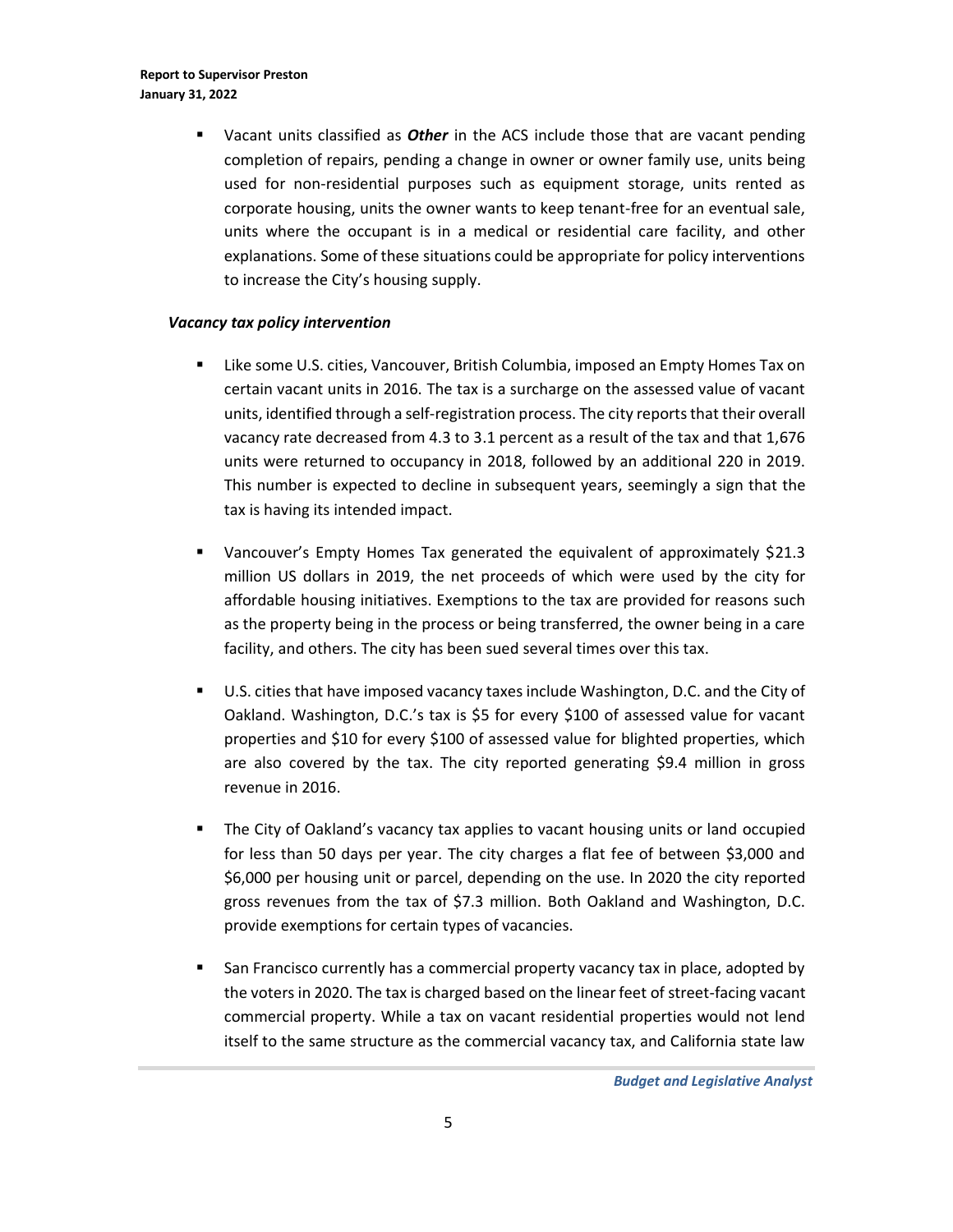places limitations on increases in property tax assessments similar to what has been established in Vancouver, B.C. and Washington, D.C., the City of Oakland parcel tax approach appears to be the most feasible for San Francisco if the City chooses to adopt such a tax. The tax would require voter approval under Proposition 218.

- Assuming an estimated 4,600 to 7,300 vacant units in San Francisco that would be subject to a vacancy tax, we estimate San Francisco could generate between \$12.2 and \$61.2 million per year in net revenue initially, or an amount in between depending on whether it adopts a tax similar to Oakland's on the low side or Vancouver, B.C.'s on the high side. Our mid-range net revenue estimate is approximately \$38.9 million per year.
- The City of Vancouver reported a 21.2 percent reduction in vacant units the first year after its vacancy tax was adopted and another 3.5 percent reduction in the second year, for a total of 1,896 units returned to occupancy. To the extent the tax is effective in encouraging units to become occupied for housing, the number of vacant units and revenues generated would likely decrease in the future, as has been the experience in Vancouver.
- Barcelona, Spain authorized fines for properties vacant more than two years in 2007. The city instituted an empty homes registry in 2016 and increased the severity and use of these fines in recent years. In addition, the regional government has granted local governments authority to impose: (1) temporary repossession of units vacant for more than two years for use as affordable rental housing for between four to ten years before they are returned to the owner (implemented in 2016); and, (2) compulsory sale of properties vacant for more than two years at 50 percent of market value. Barcelona has targeted 194 empty housing apartments under the compulsory sale measure as of July 2020, out of 2,021 empty housing units identified in its housing registry.
- Exhibit C presents a summary of policy intervention alternatives that the City and County of San Francisco could consider based in part on the examples presented above, with some variations added.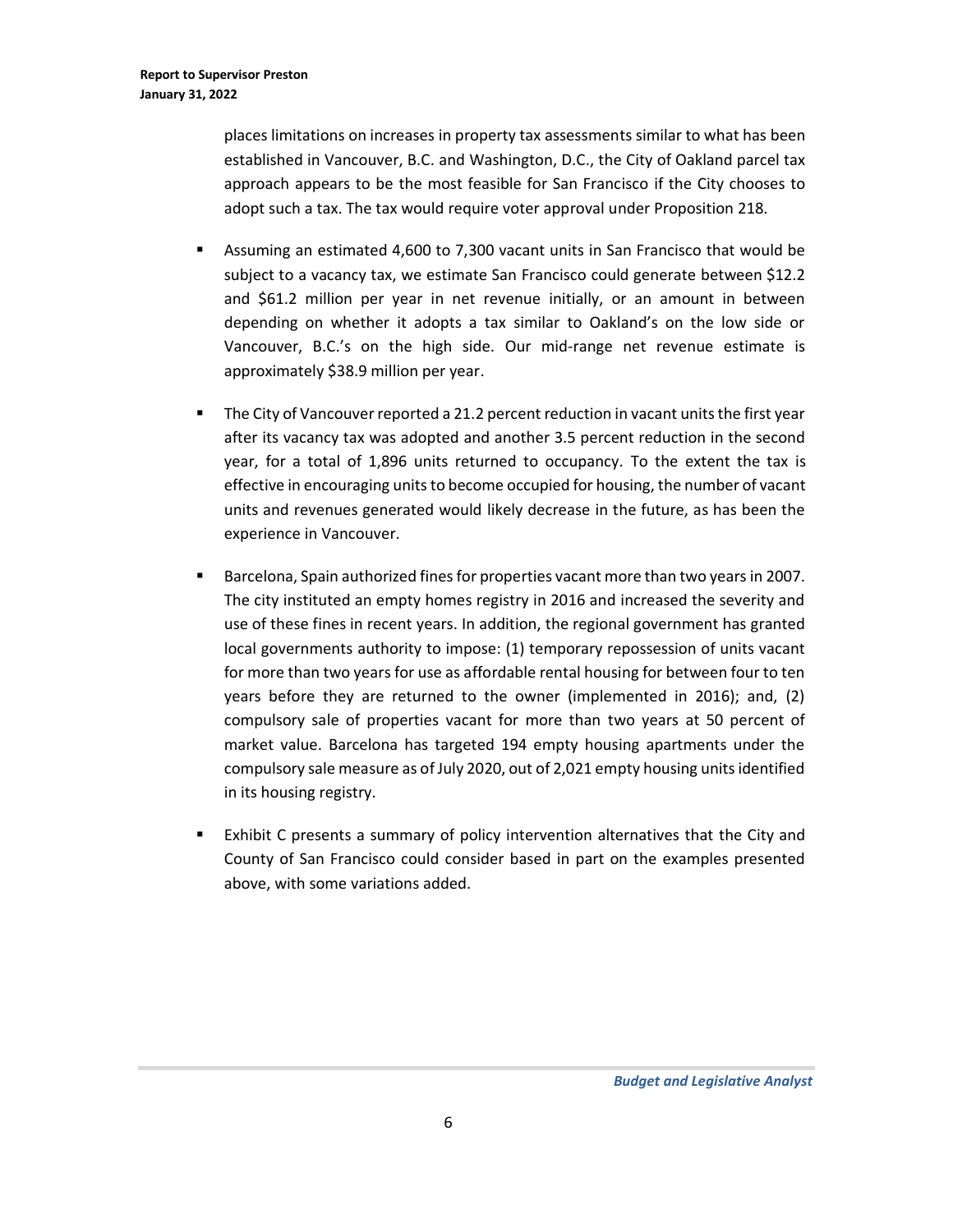## **Exhibit C: Summary of Vacancy Tax and Policy Options**

| <b>Policy Option</b> | <b>Description</b>                                              | <b>Case Studies/</b> | Ease of            |
|----------------------|-----------------------------------------------------------------|----------------------|--------------------|
|                      |                                                                 | <b>Examples</b>      | Implementation     |
|                      | Fixed flat fee for vacant units triggered based on specified    |                      | Voter approval     |
| <b>Flat Vacancy</b>  | vacancy criteria (i.e. length of time vacant, secondary homes,  |                      | required.          |
| <b>Tax</b>           | etc.). With the same fee imposed on all vacant units, it would  | Oakland, CA          | Relatively easy to |
|                      | not reflect the specific proportional negative impact or cost   |                      | implement          |
|                      | of vacancy imposed by each vacant property.                     |                      | administratively.  |
|                      | Vacancy tax which varies based on specific criteria in order    |                      |                    |
|                      | to provide a stronger link between the tax and the negative     |                      | Voter approval     |
|                      | impact or cost of vacancy imposed.                              |                      | required.          |
|                      | a) Property value (i.e., 1.25% of assessed value as in          |                      | Moderate to        |
|                      | Vancouver, BC or \$5 per \$100 of assessed value as in          | Washington, DC;      | Difficult to       |
| Variable             | Washington, DC).                                                | Vancouver, BC        | implement          |
| <b>Vacancy Tax</b>   | b) Property or owner characteristics, i.e. size of vacant       | (Canada)             | administratively   |
|                      | property, length of time vacant, number of vacant units         |                      | (depending on      |
|                      | owned                                                           |                      | complexity of      |
|                      | c) Local area characteristics, i.e. neighborhood vacancy        |                      | design/criteria).  |
|                      | rates ('high' vs. 'low' vacancy areas)                          |                      |                    |
|                      | Temporary expropriation or possession by the City of vacant     |                      |                    |
|                      | units that meet certain criteria. This could be similar to the  |                      |                    |
|                      | Barcelona model where long-term vacant units are                |                      |                    |
|                      | expropriated and then rented as affordable housing for          |                      |                    |
| <b>Non-Tax Based</b> | several years before being returned to their owners. This       | Barcelona, Spain     | Difficult to       |
| Option               | could be difficult to implement in the U.S. due to              |                      | implement          |
|                      | constitutional rights regarding the protection of private       |                      |                    |
|                      | property interests and restrictions on expropriation for public |                      |                    |
|                      | purposes.                                                       |                      |                    |
|                      | Combination of one of the vacancy tax options mentioned         |                      |                    |
|                      | above along with an option for the City or community based      |                      | Voter approval     |
| <b>Combined Tax</b>  | organizations to make an offer to purchase properties that      |                      | required for tax.  |
| & Incentive          | are vacant for several years in a row. This could be linked to  | <b>NA</b>            | Moderate/          |
| <b>Options</b>       | the City's existing Affordable Housing acquisition funding or   |                      | Difficult to       |
|                      | programs such as the Small Sites Program or Community           |                      | implement          |
|                      | Opportunity to Purchase Act. <sup>3</sup>                       |                      | administratively.  |

Source: Budget & Legislative Analyst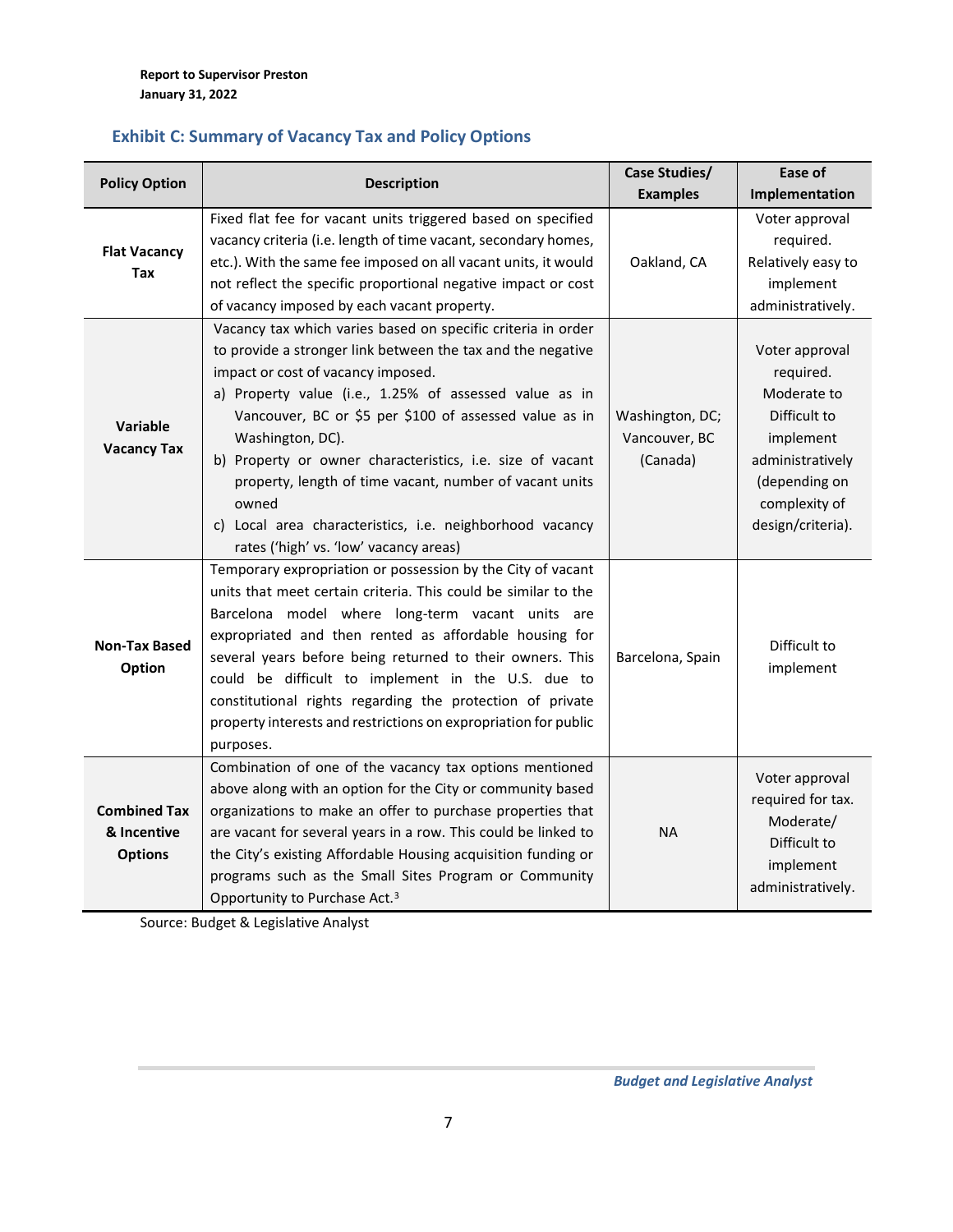#### *Other vacancy tax considerations*

- **E** Establishment of a vacancy tax in San Francisco would require a mechanism to identify vacant units. The new housing registry in San Francisco being established pursuant to legislation adopted by the Board of Supervisors in January 2021 will contain information on all residential units in the City subject to the City's Rent Stabilization and Arbitration Ordinance. The registry offers a place for data on vacant units to be collected and used for City programs addressed at reducing vacancies that could be used for housing. It will provide vacancy status information for many, but not all, housing units in the City; an amendment to the legislation establishing the housing registry would be needed to cover non-rental housing units.
- While a vacancy tax could encourage owners of housing units being held vacant for reasons other than normal turnover to occupy them, provide them as rental housing, or would provide funding to help with affordable housing initiatives, it should be considered as one of a number of policy tools to increase housing supply in San Francisco. Since there are many reasons housing units are held vacant, some at no fault of the owner, no tax should result in all vacant units being taxed or becoming occupied. The City would need to define vacancy explicitly, determine appropriate financial incentives, and identify reasonable exemptions if decisionmakers conclude that a vacancy tax should be imposed in San Francisco to further housing policy goals.

<sup>&</sup>lt;sup>3</sup> Information on the San Francisco Community Opportunity to Purchase Act is available <u>here</u> and the Small Sites Progra[m here](https://sfmohcd.org/small-sites-program)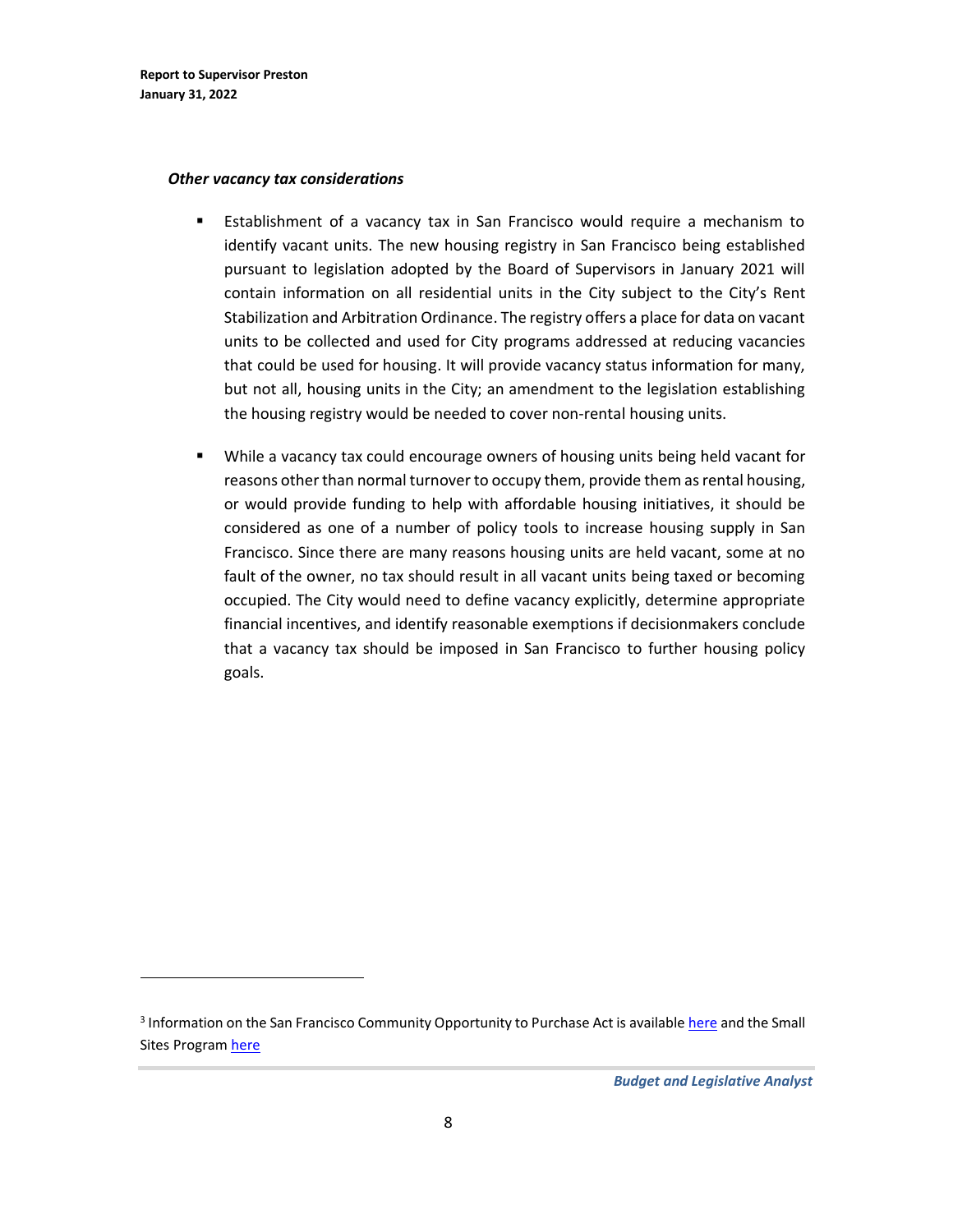# <span id="page-8-0"></span>**Policy Options**

### **The Board of Supervisors could:**

- **1. Improve information and data on the number of vacant homes and reasons for vacancy.** Consider amending the legislation adopted in January 2021 establishing a City housing registry so that it expands the existing ordinance to collect vacancy data on all housing including owner occupied housing and units not subject to the City Rent Stabilization and Arbitration Ordinance. Request the Rent Board to produce information annually on the number of vacant homes based on data provided for the Housing Inventory, this could be done alongside consideration of the vacancy tax interventions suggested in this report.
- **2. Request advice from the City Attorney on legally permissible options for implementing a Residential Vacancy Tax.**
- **3. Consider establishing a Residential Vacancy Tax subject to the following principles:**
	- a. Balance cost-effective financial incentives with reasonable exemptions for legitimate vacancies and activities that would return a unit to the market (e.g., renovations, etc.)
	- b. Consider how revenues would be spent to further support housing affordability policy goals or address root causes of housing shortages
	- c. Require City staff to collect and report data on baseline vacancy and reasons/ types of vacancy as part of this option as well as the occupancy status of previously vacant properties (i.e. similar to the City of Vancouver).

*Project Staff: Fred Brousseau, Cody Xuereb*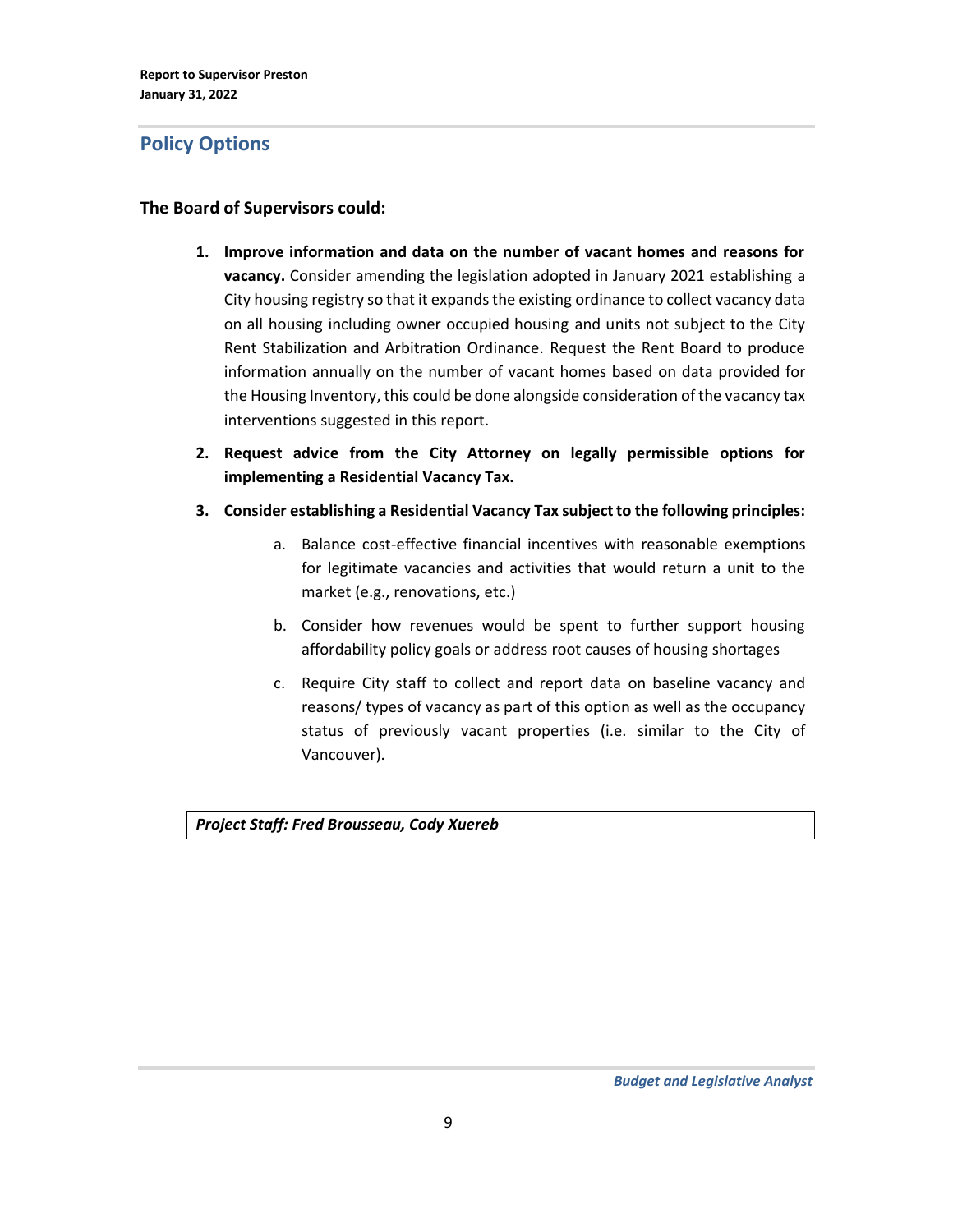# <span id="page-9-0"></span>**Table of Contents**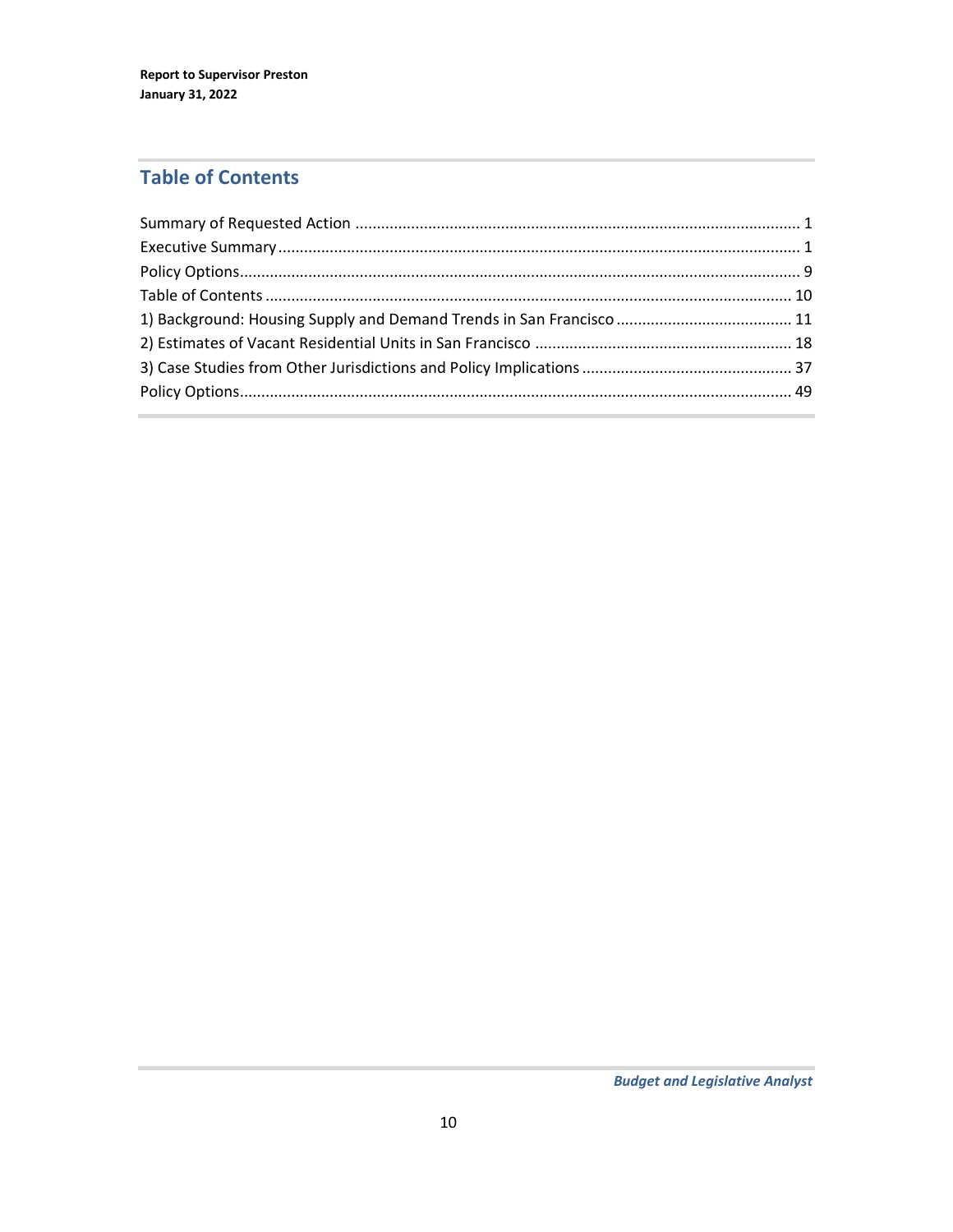# <span id="page-10-0"></span>**1) Background: Housing Supply and Demand Trends in San Francisco**

# **Unaffordable Housing: Population Growth over the Past Decade Has Outpaced Housing Supply Growth**

In reviewing estimates of vacant housing in San Francisco, it is useful to consider the context of the City's housing market overall which has been plagued by an affordability problem for many years. Housing production in San Francisco has not kept up with population growth over the past decade though it has picked up since 2016. Exhibit 1 showsthat, according to U.S. Census Bureau survey data, San Francisco's resident population grew by 9.5 percent from 2010 to 2019 whereas the number of housing units increased by 7.9 percent. San Francisco Planning Department housing inventory data, based on actual housing units completed, indicates housing stock has grown by 7.2 percent, or slightly less than the Census Bureau estimate, over this period. While annual housing production has increased since 2016, and even exceeded population growth through 2019, a slow-down in population growth over this period may also be a symptom of constrained housing supply. Between 2010 and 2019, 219,500 jobs were added in San Francisco, increasing from 543,500 in 2010 to 763,000 in 2019. Clearly, many of these workers did not choose to live in the City, some by choice but others due to the cost of housing, or may have displaced City residents who left due to the cost of housing.



#### *Index (2010 = 100)* **Exhibit 1: San Francisco Population and Housing Growth, 2010 - 2019**

Source: US Census Bureau, American Community Survey (ACS); San Francisco Planning, San Francisco Housing Inventory 2020

*Budget and Legislative Analyst*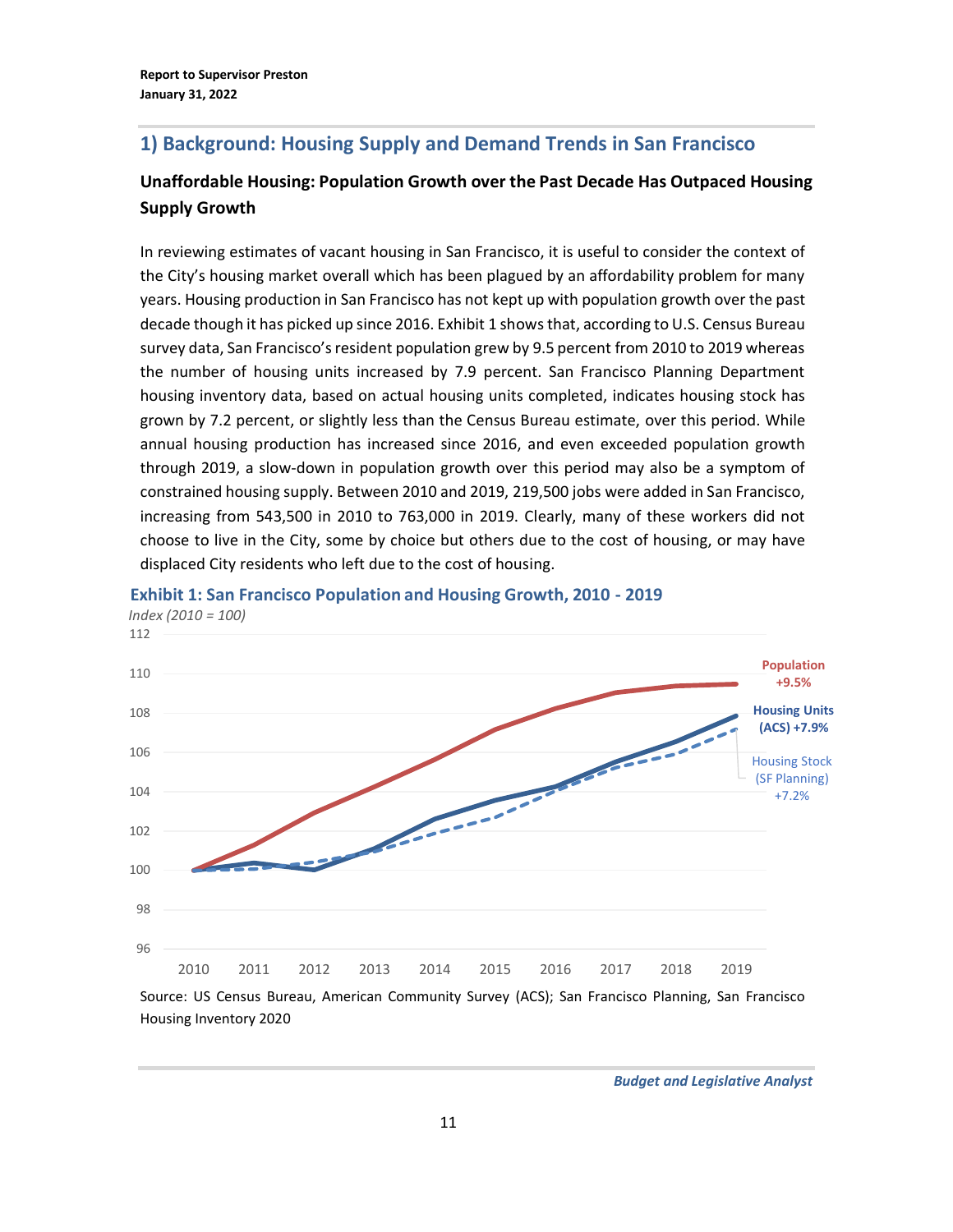# **Total Housing Production in San Francisco is expected to Meet State Target Overall, but Affordable Housing Production is Well below Targets**

In 2020, a net of 4,044 housing units were added to the housing stock, down 14 percent compared to 2019 but still 31 percent above the 10-year City average (3,082 units per year). Exhibit 2 shows that an average of 3,960 housing units were added annually from 2015 to 2020, almost two and half times the number of units added from 2010 to 2014. Over 90 percent of units added were from new construction (3,957) rather than through the alterations of existing units (439). Of new units added in 2020, only 20 percent (818 units) were affordable for very low, low, and moderate income groups (defined as below 120% of Area Median Income or \$138,500 for a family of 3 in 2020<sup>4</sup>), a decrease from an average of 1,037 affordable units per year from 2015 through 2020. Just over half of the affordable units in 2020 were "inclusionary units," i.e., affordable housing units required as part of construction of larger market rate development (generally projects with 10 or more units).

<sup>4</sup> MOHCD, *[2020 Unadjusted Area Median Income \(AMI\) for HUD Metro Fair Market Rent Area \(HMFA\) that](https://sfmohcd.org/sites/default/files/Documents/MOH/Asset%20Management/2020%20AMI-IncomeLimits-HMFA_05-01-20.pdf)  [Contains San Francisco.](https://sfmohcd.org/sites/default/files/Documents/MOH/Asset%20Management/2020%20AMI-IncomeLimits-HMFA_05-01-20.pdf)*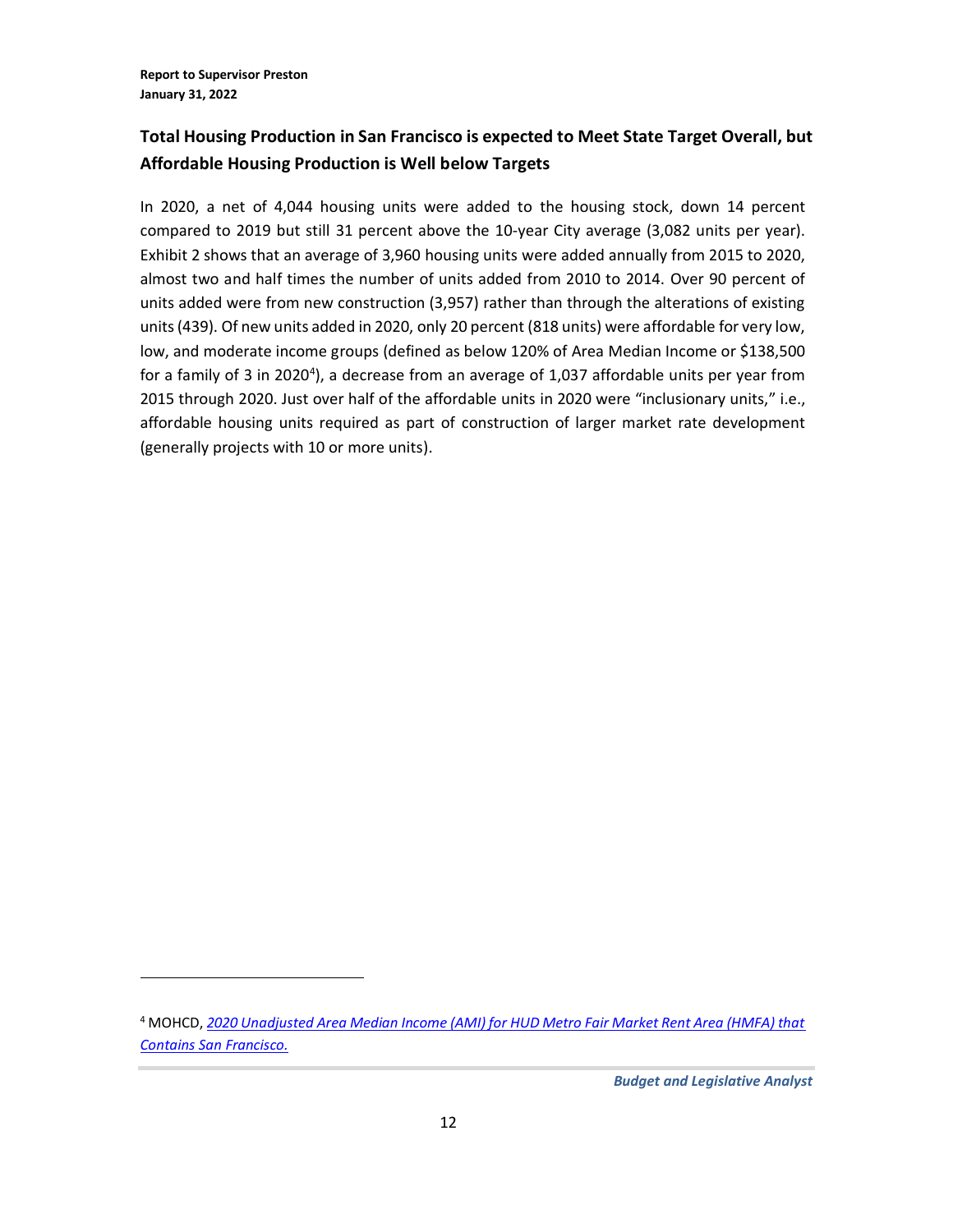

### **Exhibit 2: Net Housing Units Added in San Francisco, 2001 – 2020**

Source: San Francisco Planning, San Francisco Housing Inventory 2020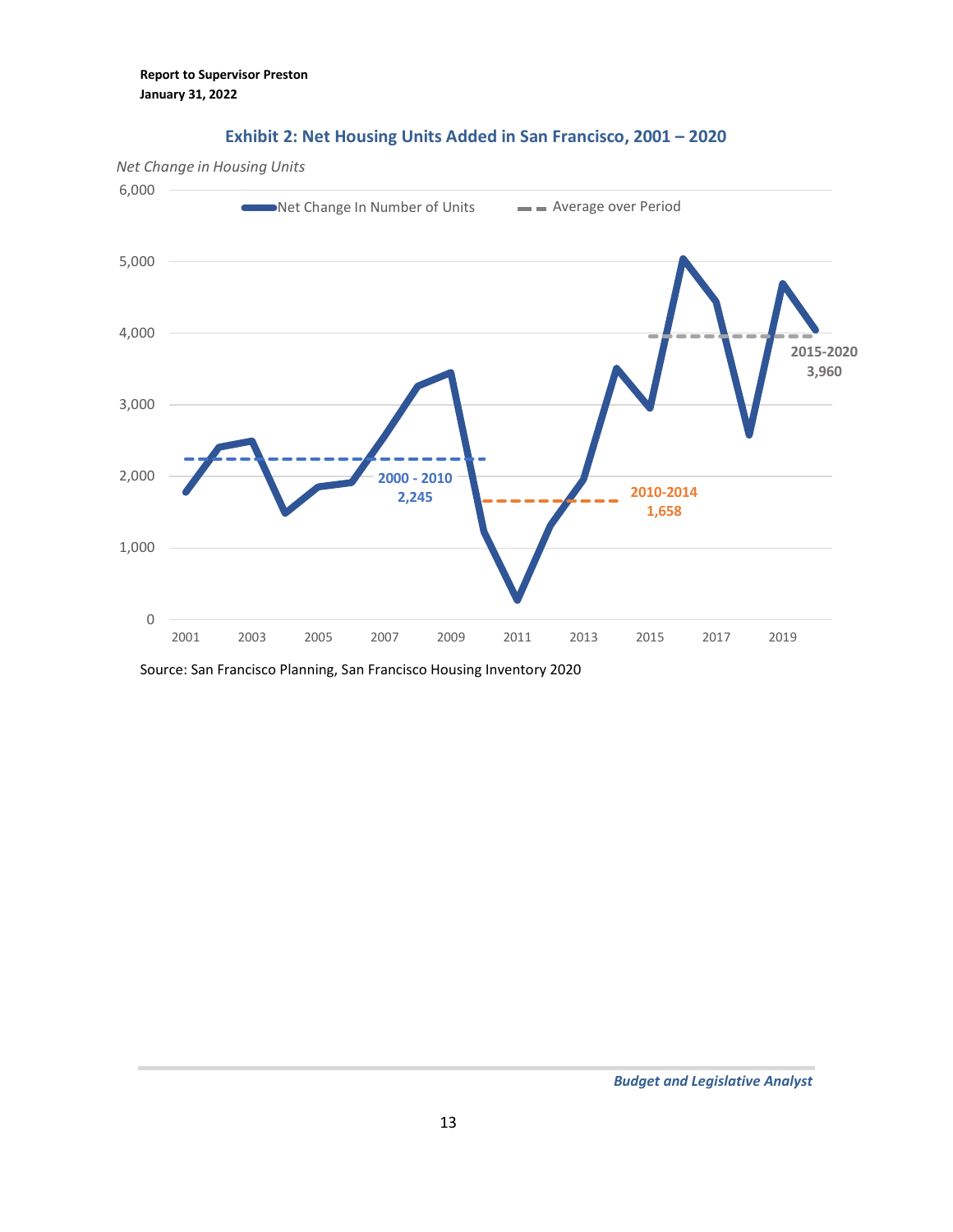| Year         | <b>Total</b><br><b>Housing</b><br>Stock <sup>1</sup> | Net Change in<br>Housing Units <sup>2</sup> | <b>Annual Avg.</b><br>No. of New<br><b>Units Needed</b><br>(RHNA) <sup>3</sup> | Population <sup>4</sup> | % Annual<br>Change in<br><b>Population</b> |
|--------------|------------------------------------------------------|---------------------------------------------|--------------------------------------------------------------------------------|-------------------------|--------------------------------------------|
| 2015         | 382,549                                              | 2,954                                       | 3,609                                                                          | 863.010                 | 1.4%                                       |
| 2016         | 387,595                                              | 5.046                                       | 3,609                                                                          | 871,512                 | 1.0%                                       |
| 2017         | 392,036                                              | 4,441                                       | 3,609                                                                          | 878,040                 | 0.7%                                       |
| 2018         | 394,615                                              | 2,579                                       | 3,609                                                                          | 880,696                 | 0.3%                                       |
| 2019         | 399,313                                              | 4,698                                       | 3,609                                                                          | 881,549                 | 0.1%                                       |
| 2020         | 403,357                                              | 4.044                                       | 3,609                                                                          | -                       | -                                          |
| <b>Total</b> |                                                      | 23,762                                      | 21,652                                                                         | -                       |                                            |

## **Exhibit 3: Net Housing Units Added vs. Regional Housing Needs Allocation, and Population in San Francisco, 2015-2020**

Source: <sup>1</sup> U.S. Census, American Community Survey (ACS 2015) and SF Planning; <sup>2</sup> San Francisco Planning, San Francisco Housing Inventory 2020;<sup>3</sup> San Francisco Regional Housing Needs Allocation (RHNA) for the planning period 2015-2023, based on total RHNA of 28,869 for the period prepared by California Department of Housing and Community Development and Association of Bay Area Governments; <sup>4</sup>U.S. Census, ACS

While overall housing production is likely to meet the State-required Regional Housing Needs Allocation target (RHNA)<sup>5</sup> for San Francisco in terms of total units constructed, this is driven primarily by over-performance in market rate housing production. Exhibit 3 below shows that while San Francisco has surpassed its RHNA goal for 2015-2023 for market rate housing by 48 percent, only 35 percent of the affordable housing unit production goal had been met as of the end of 2020. While two years remain, the City currently needs 10,617 units to meet its housing goals for Very Low, Low, and Moderate Income groups. This data only includes actual units completed and does not include housing permits issued for affordable or market housing. Additionally, draft RHNA housing allocations for the upcoming 2023-2031 planning period indicate San Francisco will have to plan for 82,069 units, of which 46,598 will be for Very Low,

<sup>&</sup>lt;sup>5</sup> The Regional Housing Needs Allocation (RHNA) is a multi-year housing unit needs target prepared by the State Housing and Community Development Department which each local jurisdiction in California must factor into its state-mandated Housing Element as part of their General Plan. The RHNA sets the amount of housing need that must be planned. San Francisco's specific RHNA is determined by the Association of Bay Area Governments based on a regional housing total set by the Housing and Community Development Department. The current RHNA planning period is for the eight years running from January 31, 2015 to January 31, 2023.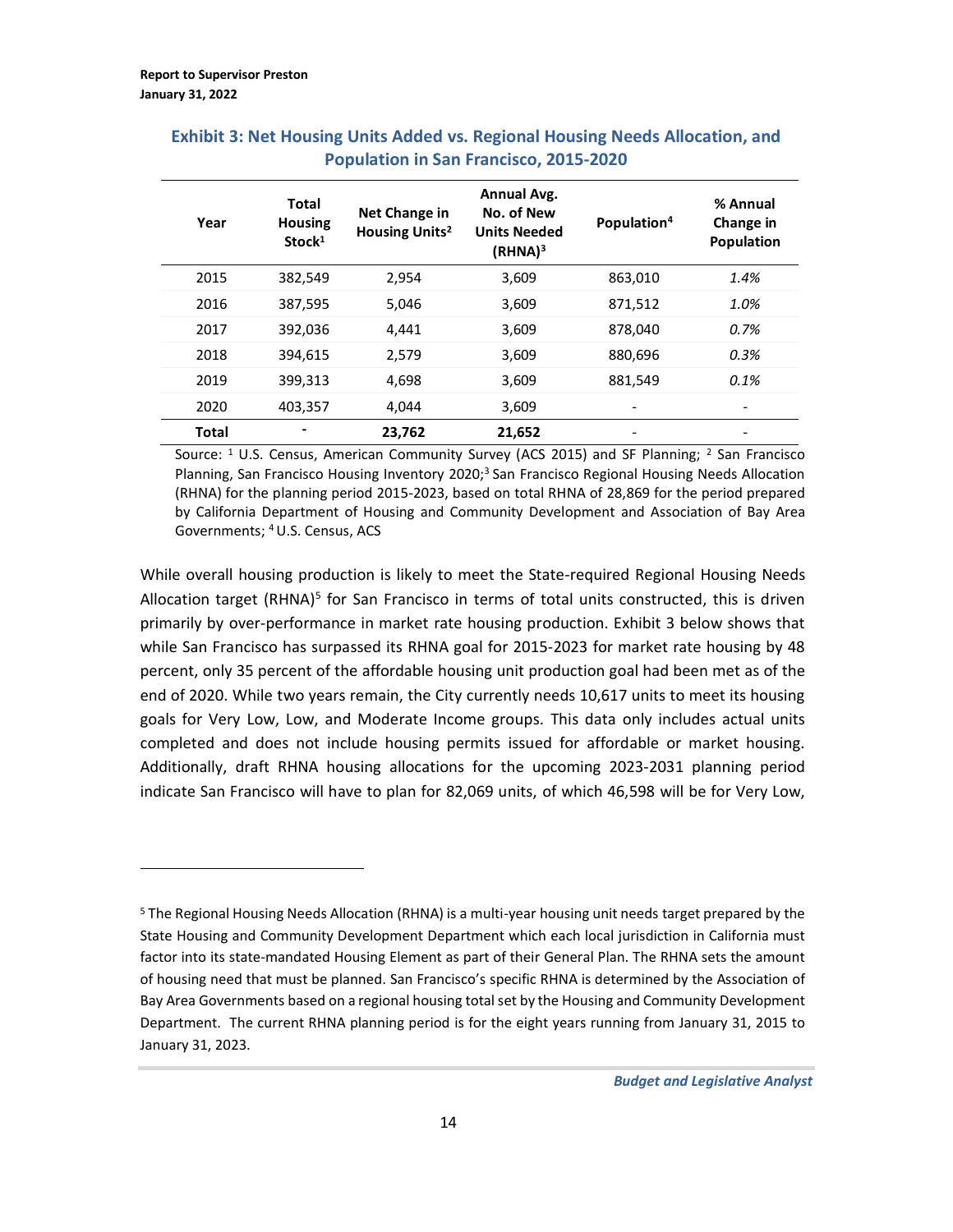Low, and Moderate Income groups. This represents an almost threefold increase in the new units needed per year compared to the current RHNA planning period.<sup>6</sup>

### **Exhibit 3: Actual Housing Production Compared to Housing Goals from Regional Housing Needs Allocation by Household Affordability Level, 2015-2022 (as of end of 2020)**



Source: San Francisco Planning, San Francisco Housing Inventory 2020

<sup>6</sup> In the current 2015-23 planning period, San Francisco is required to plan for 28,869 units in total, or 3,609 per year. This is increasing to 82,069 housing units for the 2023-31 planning period, or 10,259 per year. The share of affordable and market rent housing is not expected to change, though the share of Very Low Income housing units is increasing from 22 percent of the total to 25 percent. Source: [https://abag.ca.gov/sites/default/files/documents/2021-05/ABAG\\_2023-2031\\_Draft\\_RHNA\\_Plan.pdf](https://abag.ca.gov/sites/default/files/documents/2021-05/ABAG_2023-2031_Draft_RHNA_Plan.pdf)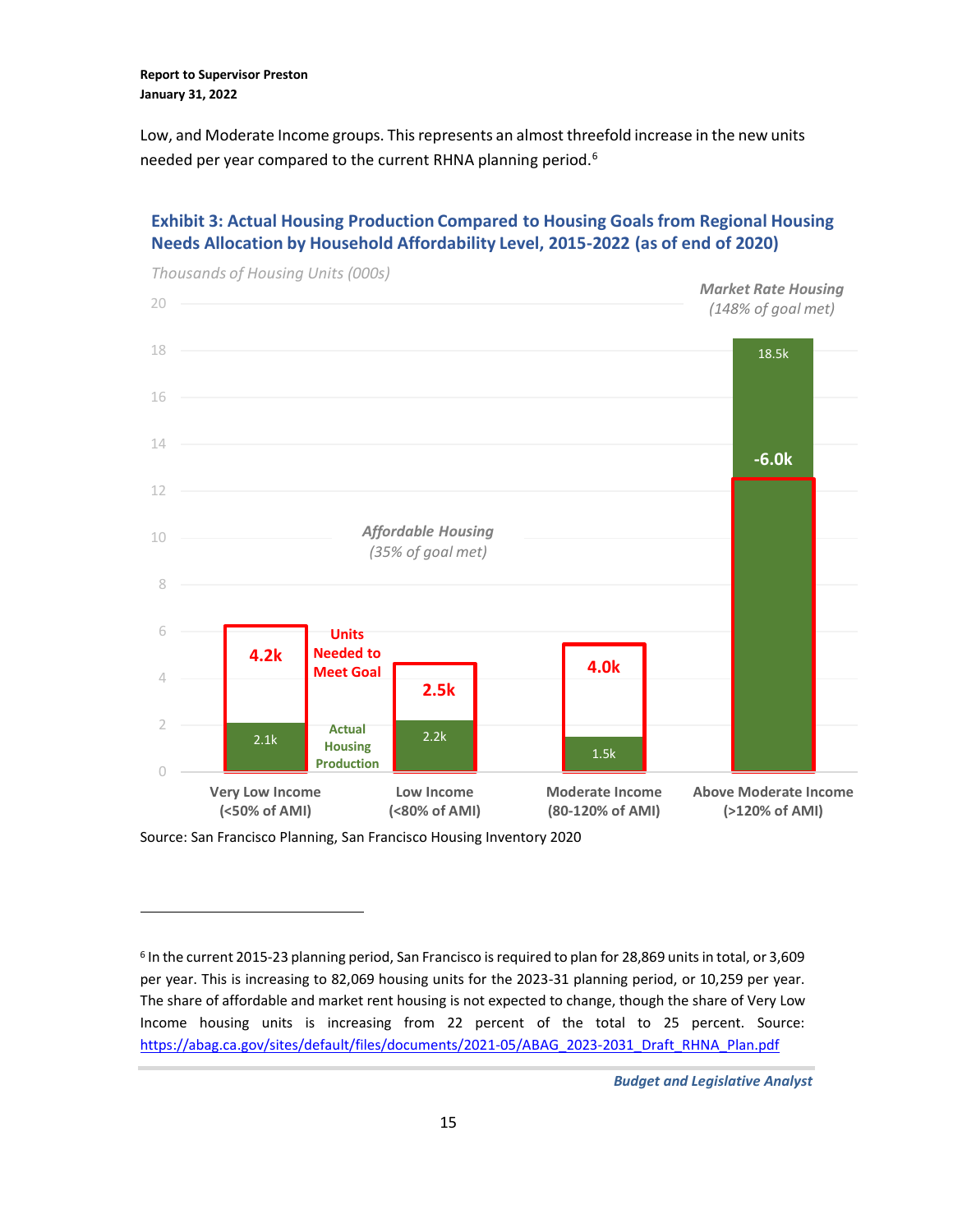## **New Housing Supply is Concentrated in Multi-Unit Buildings in the Downtown and South of Market Areas, with a Few Exceptions**

New housing units built between 2015 and 2020 have been primarily concentrated in high density buildings in the northeastern parts of the City. Exhibit 4 shows 5,184 units were added between 2015 and 2020 in the Financial District neighborhood, followed by 3,293 units in Mission Bay, and 3,112 units in the South of Market area. San Francisco Planning data estimates that 93 percent of new units added between 2011 and 2020 were in buildings with 20 or more units, even though these only make up around 30 percent of the City's total housing stock.



**Exhibit 4: Net Housing Units Added by Neighborhood, 2015-2020\***

Source: San Francisco Planning, San Francisco Housing Inventory 2020

Note: Neighborhoods are based on "analysis neighborhoods" created by the Mayor's Office of Housing and Community Development, Department of Public Health, and Planning to provide consistency in reporting data on socio-economic, demographic, environmental, and City-funded services.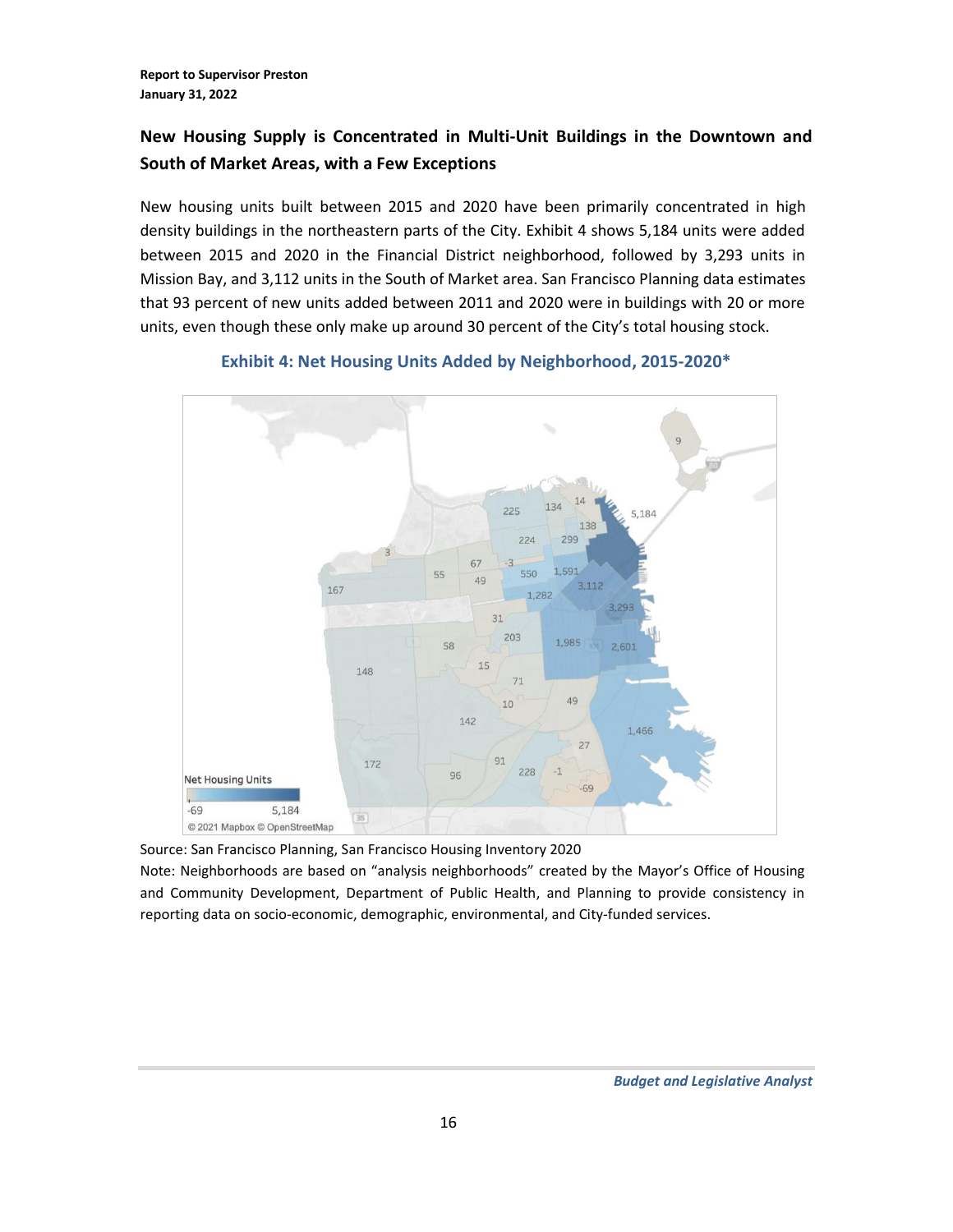### **Condominium Construction and Conversion Trends**

While difficult to estimate precisely, condominiums continue to make up a significant share of new housing in the City. According to June 2021 Zillow home value data, a typical condominium in San Francisco was valued at \$1.28m, around 25 percent less than single family residences, valued at \$1.70 million.<sup>7</sup>

Data on condominium construction and conversions is tracked separately by San Francisco Public Works(SFPW); the specific number of condominium units completed in each year is not reported in the Planning Department's Housing Inventory. Instead, Planning reports the number of condominiums "recorded" per year by SFPW (i.e. when a subdivision and final parcel map are approved), which can occur at any point in the development process from plan submission to after construction is completed.

As shown in Exhibit 5 below, 6,987 new condominiums and 201 conversions were recorded by SFPW in 2020, an increase of 52 percent compared to 2019 and 1.5 times greater than the 2011 to 2019 average. The SFPW condominium totals are greater than the 4,044 total new units reported above by the Planning Department as the SFPW data includes projects not yet completed and projects from the previous year, as well as newly completed condominiums. Only newly constructed condominiums receiving certificates of occupancy are included in the Planning Department's housing stock count (i.e., the 4,044 units reported for 2020) though they are not separately identified. The SFPW condominium count can also include units that are later offered as apartments for rent. Despite the measurement differences between the Planning and SFPW data, condominiums likely make up a large portion of new construction counted by the Planning Department

<sup>&</sup>lt;sup>7</sup> Based on [Zillow Home Value Index data,](https://www.zillow.com/san-francisco-ca/home-values/) a seasonally-adjusted measure of a typical home value in the 35<sup>th</sup> to 65<sup>th</sup> percentile range by value.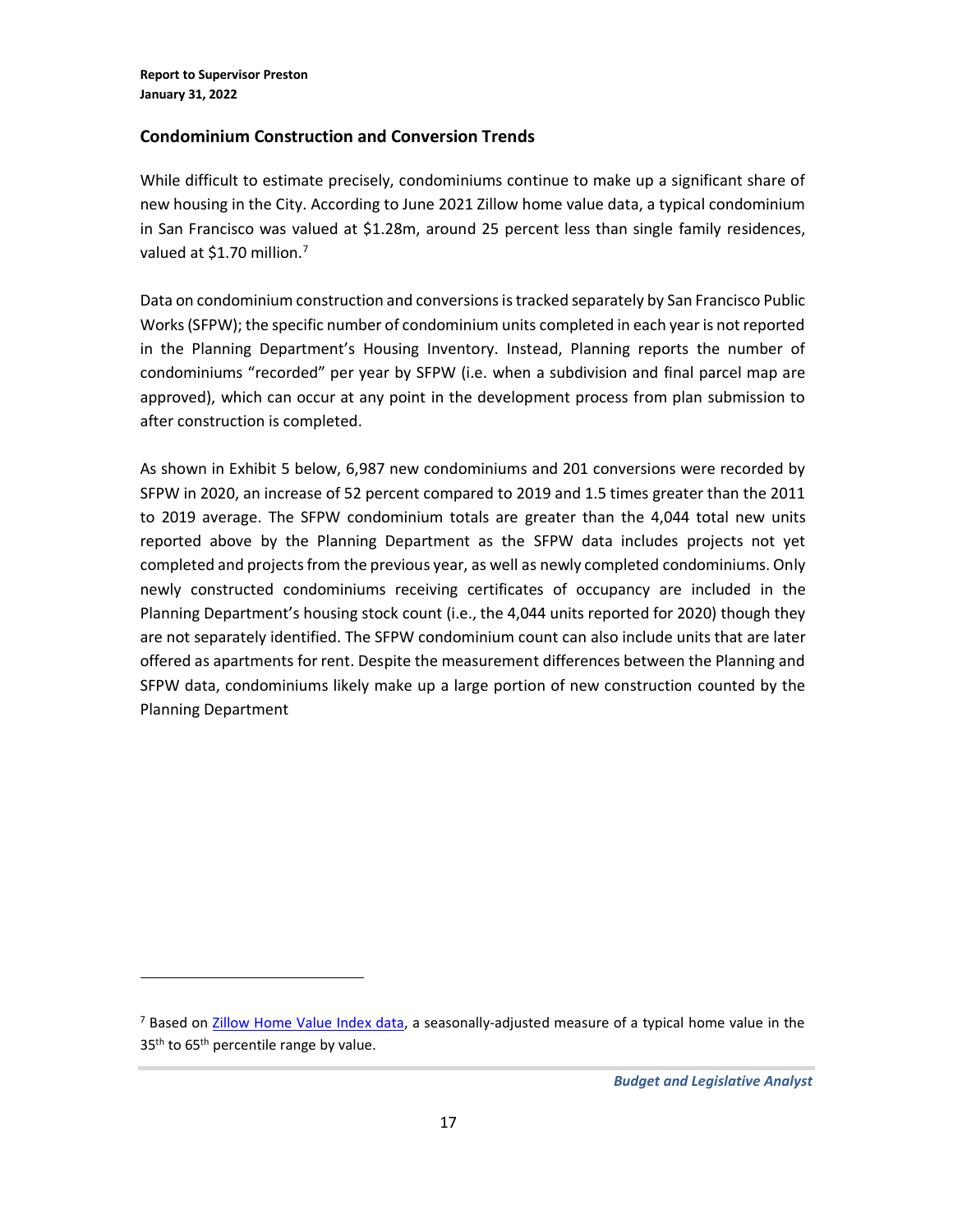

## **Exhibit 5: New Condominiums and Condominium Conversions (Units) Recorded by the Department of Public Works, 2011 - 2020**

Source: San Francisco Planning, San Francisco Housing Inventory 2020 (based on San Francisco Public Works data)

Note: The number of new condomiums recorded by San Francisco Public Works each year does not correspond with the number of net new housing units reported by the Planning Department as new condomiums recorded by SFPW includes condomiums that have not been completed yet, new condominiums completed in previous years, and condominiums later offered for rent. Condominium conversions are capped at 200 per year by local ordinance but the actual total recorded can exceed this as it may include some units approved in prior years.

# <span id="page-17-0"></span>**2) Estimates of Vacant Residential Units in San Francisco**

#### **Available Information on Residential Vacancies**

Given the information presented above about the shortfall in new affordable housing construction in San Francisco in recent years, housing that remains vacant for extended durations is worth considering as a potential source of increased housing supply in some cases.

Timely information on vacant residential units in San Francisco is not currently recorded directly. Instead, data from surveys and postal service data can be used to estimate the number of vacant units, the reasons for vacancy, and their distribution throughout the City. These surveys define and capture vacancy in different ways, leading to divergences in the estimated number and distribution of vacant units. However, in January 2021, the Board of Supervisors authorized the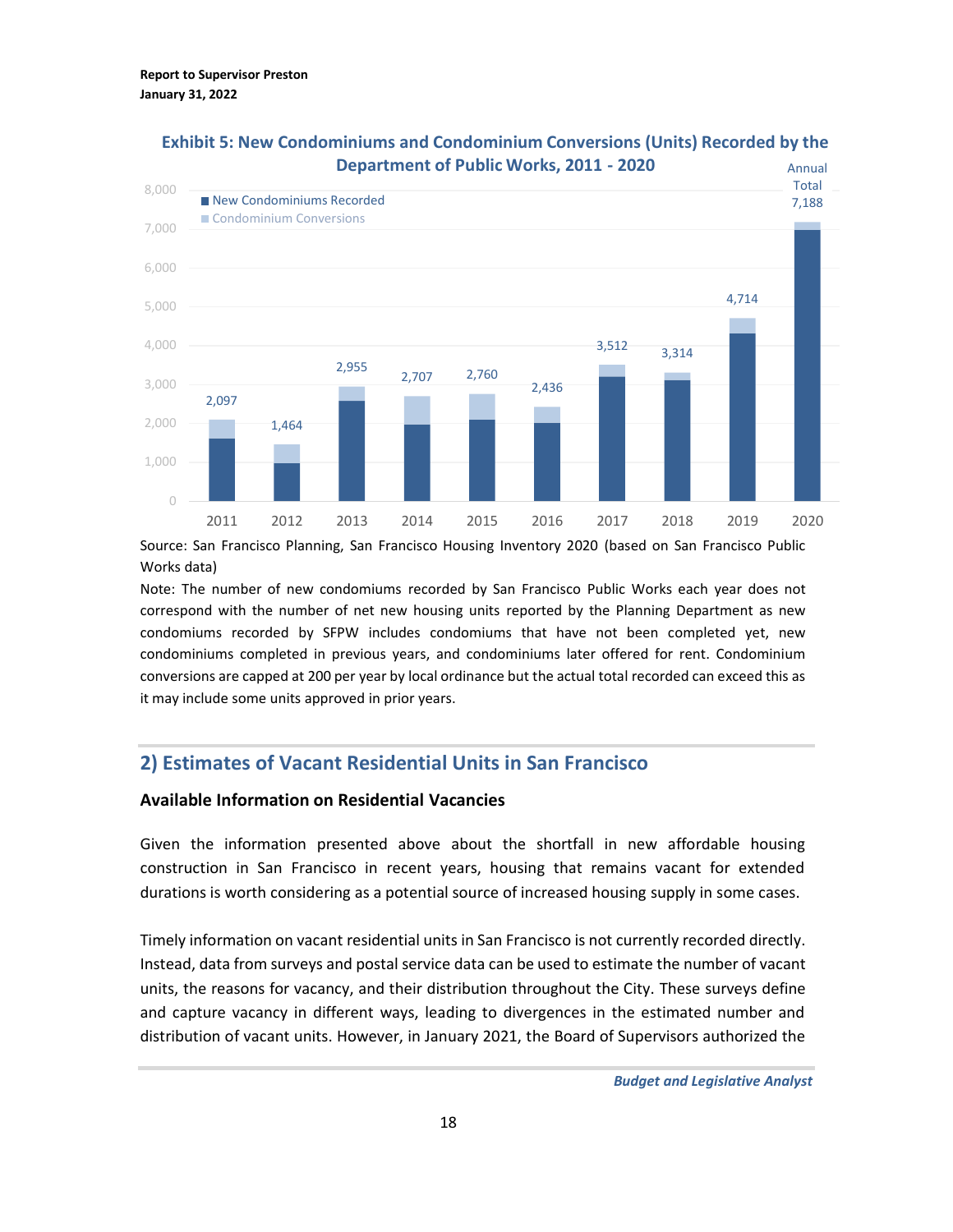Rent Board to establish a Housing Registry and required all residential housing owners in buildings with 10 or more units covered by the City's Rent Stabilization and Arbitration Ordinance to provide certain information on the occupation and rental of certain properties starting July 1, 2022. Owners of condominiums and units in buildings with less than 10 units will be required to provide this information starting March 1, 2023. Vacancy information should be available for rental units that are not owner-occupied during part or all of the year. Amending the legislation to include the vacancy status of all residential units would provide the data necessary on all vacancies for all residential units Citywide.

The U.S. Census Bureau administers two large-scale surveys which provide regular high-quality data on residential vacancies in San Francisco County and the Metro Area: the annual American Community Survey (ACS) and the quarterly Current Population Survey/Housing Vacancy Survey (CPS/HVS). The ACS is a large annual national survey with a sample size of 3.5 million housing units which provides data on vacancies at the census tract level (a geographic unit of varying size but smaller than a zip code area), as well as several types of vacant units, but has a reporting lag of about nine to twelve months.<sup>8</sup> The ACS defines units as vacant if they are vacant at the time of the survey or if the current resident is only residing there for less than two months. Units under construction are counted as vacant only if they are "closed to the elements" (i.e., they have finished walls, ceilings, windows, and doors).

The CPS/HVS is a national survey with a much smaller sample size compared to the ACS of 72,000 housing units. This survey provides quarterly data but is only available at the multi-county Metro area level (Metropolitan Statistical Area or MSA) and provides vacancy rates for homeowner and rental vacancies only.<sup>9</sup> Unlike the ACS, the CPS/HVS rental and homeowner vacancy rates exclude vacancies related to seasonal, occasional, or other uses and therefore only provides an indication of vacancies for units on the market for sale or rent. Units that are rented or sold but are not yet occupied are also excluded.

The U.S. Census Bureau also collects information on vacant units as part of the national decennial census. The main difference with the surveys mentioned above is that the decennial census is

<sup>8</sup> The sample size for San Francisco County was 7,748 housing units for the 2019 1-year ACS. US Census Bureau, [Table B98001: Unweighted Housing Unit Sample.](https://data.census.gov/cedsci/table?q=B98001&g=0500000US06075&tid=ACSDT1Y2019.B98001&hidePreview=true)

<sup>&</sup>lt;sup>9</sup> Around 10,800 units responding to the survey are vacant and around half of these are interviewed as part of the Housing Vacancy Survey. Weighted estimation methodologies are used to adjust the national sample to produce metro area estimates. US Census Bureau, Current Population Survey/ Housing Vacancy [Survey Sources & Accuracy Statement.](https://www.census.gov/housing/hvs/files/qtr121/source_21q1.pdf)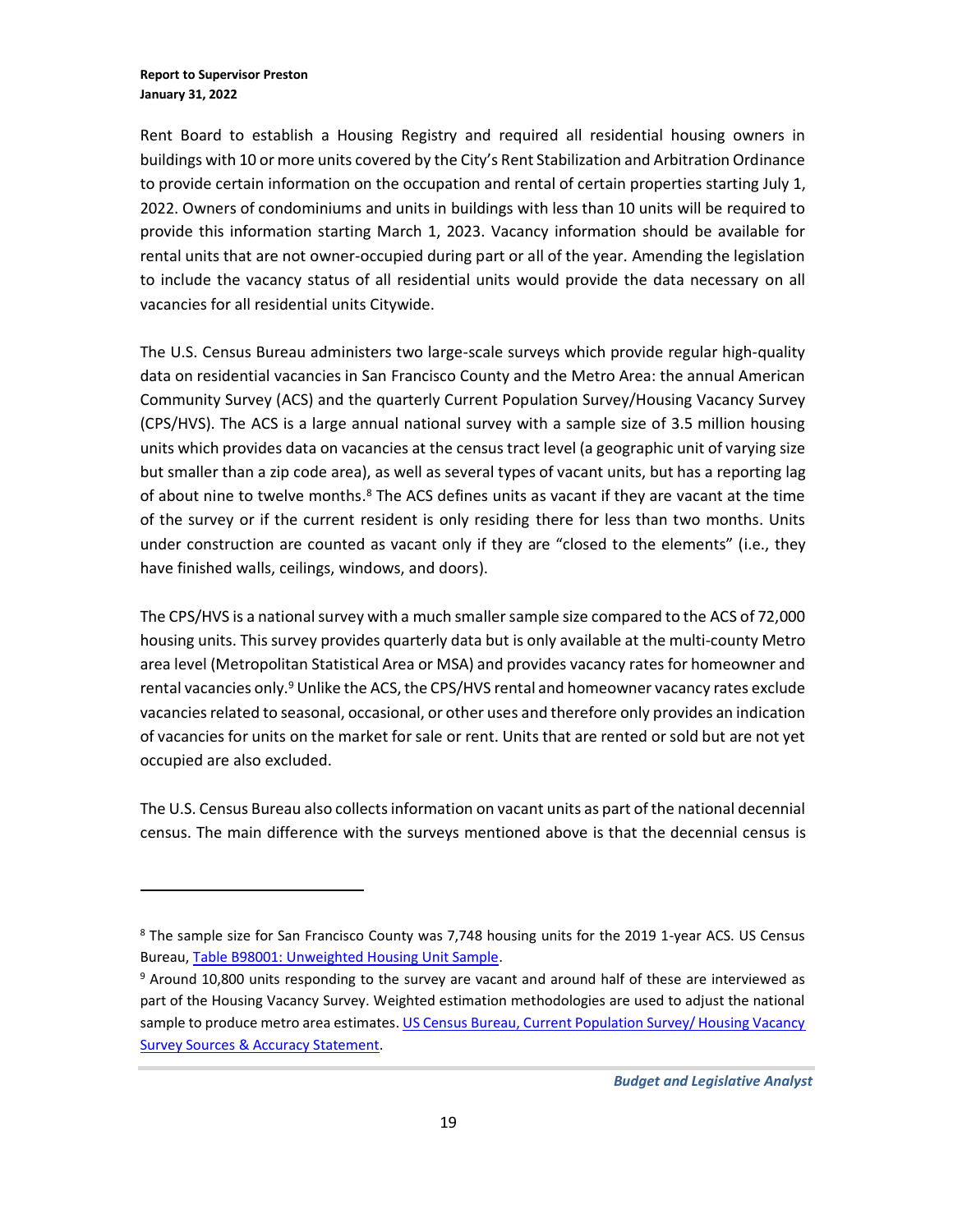mailed to every residential address in the U.S. providing a more accurate enumeration of all housing units (as of April 1 of the census year). For addresses that do not respond, the U.S. Census Bureau uses a combination of in-person follow-up, administrative data reconciliation (i.e. IRS records, etc.), and data imputation. While COVID-19 delayed in-person follow-up operations, preliminary data quality metrics released by the Census Bureau for California indicate similar response rates to the last census at the state and national level.<sup>10</sup> For the 2010 Census, vacancy was defined similarly to the ACS, however, the full technical documentation for the 2020 Census was not available at the time of the writing of this report. The decennial census does not provide a breakdown of vacancy by type. We have not included data from the decennial census (released on Nov. 30, 2021) in this report due to this limitation and given insufficient information on the impact of the COVID-19 pandemic on data collection and response rates at the local level.<sup>11</sup>

Vacancy data is also available for use by governmental and non-profit entities from the U.S. Postal Service (USPS) through an agreement with the U.S. Housing and Urban Development Department. This data provides information on the number of vacant addresses at the census tract level and is produced quarterly. USPS vacancy data relies on postal workers observing and reporting an apparent vacancy or residents reporting their units as vacant. It therefore is a useful source but likely excludes housing units that have not been so reported. A second category of "No Stat" addresses captures addresses where mail is undeliverable for a variety of reasons including addresses under construction, PO boxes with a "fictitious" street address, or multiple units without individual delivery (i.e. gated community or some apartment buildings).

Data from these sources is presented in the following sections.

<sup>10</sup>[https://www.census.gov/programs-surveys/decennial-census/decade/2020/planning](https://www.census.gov/programs-surveys/decennial-census/decade/2020/planning-management/process/data-quality.html#metrics)[management/process/data-quality.html#metrics](https://www.census.gov/programs-surveys/decennial-census/decade/2020/planning-management/process/data-quality.html#metrics)

 $11$  See more discussion of data quality issues here:

https://www.census.gov/library/workingpapers/2021/acs/2021 CensusBureau 01.html

*Budget and Legislative Analyst*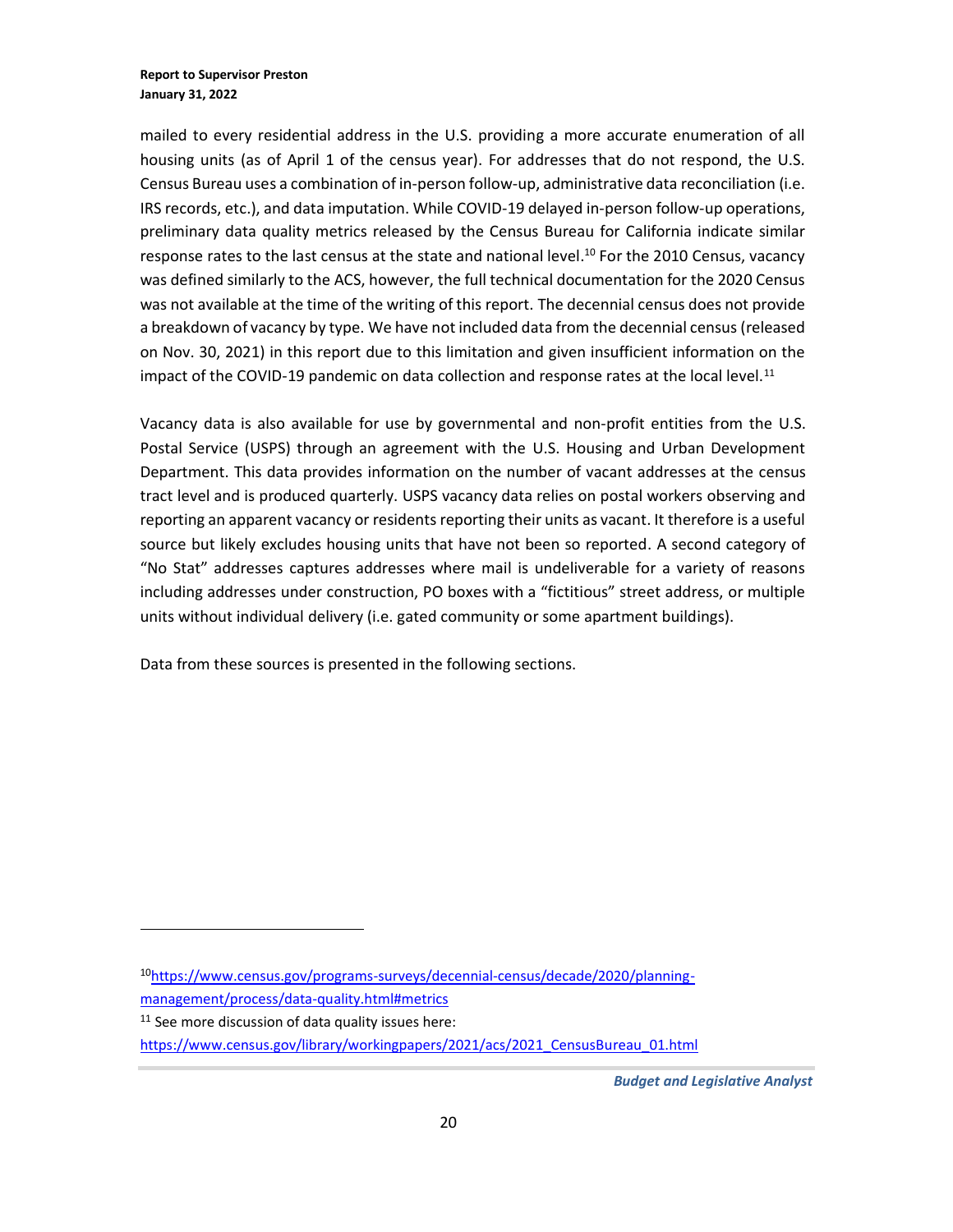## **Total Number of Vacant Residential Units in San Francisco**

According to Census data, the total number of vacant units in San Francisco has increased by about 20 percent since 2015, to 40,500 units in 2019, similar to the rate in 2010 following the aftermath of the Great Recession.<sup>12</sup> This increase has outpaced the number of new residential units as the vacancy rate has increased from 8.5 percent in 2015 to 10 percent in 2019 whereas housing units grew by 4.2 percent during that period. The 2010 to 2019 vacancy trend is shown in Exhibit  $6^{13}$ 



#### **Exhibit 6: Vacant Units in San Francisco County by Year, 2010 - 2019**

https://www.census.gov/library/workingpapers/2021/acs/2021 CensusBureau 01.html

 $12$  The vacancy rate is the number of vacant units relative to the total number of housing units.

<sup>&</sup>lt;sup>13</sup> We have not included data from the 2020 American Community Survey (released on Nov. 30, 2021) as the U.S. Census Bureau has labelled this data as "experimental" given concerns about data quality due to the impact of the COVID-19 pandemic on data collection and response rates. See more discussion of data quality issues here:

*Budget and Legislative Analyst*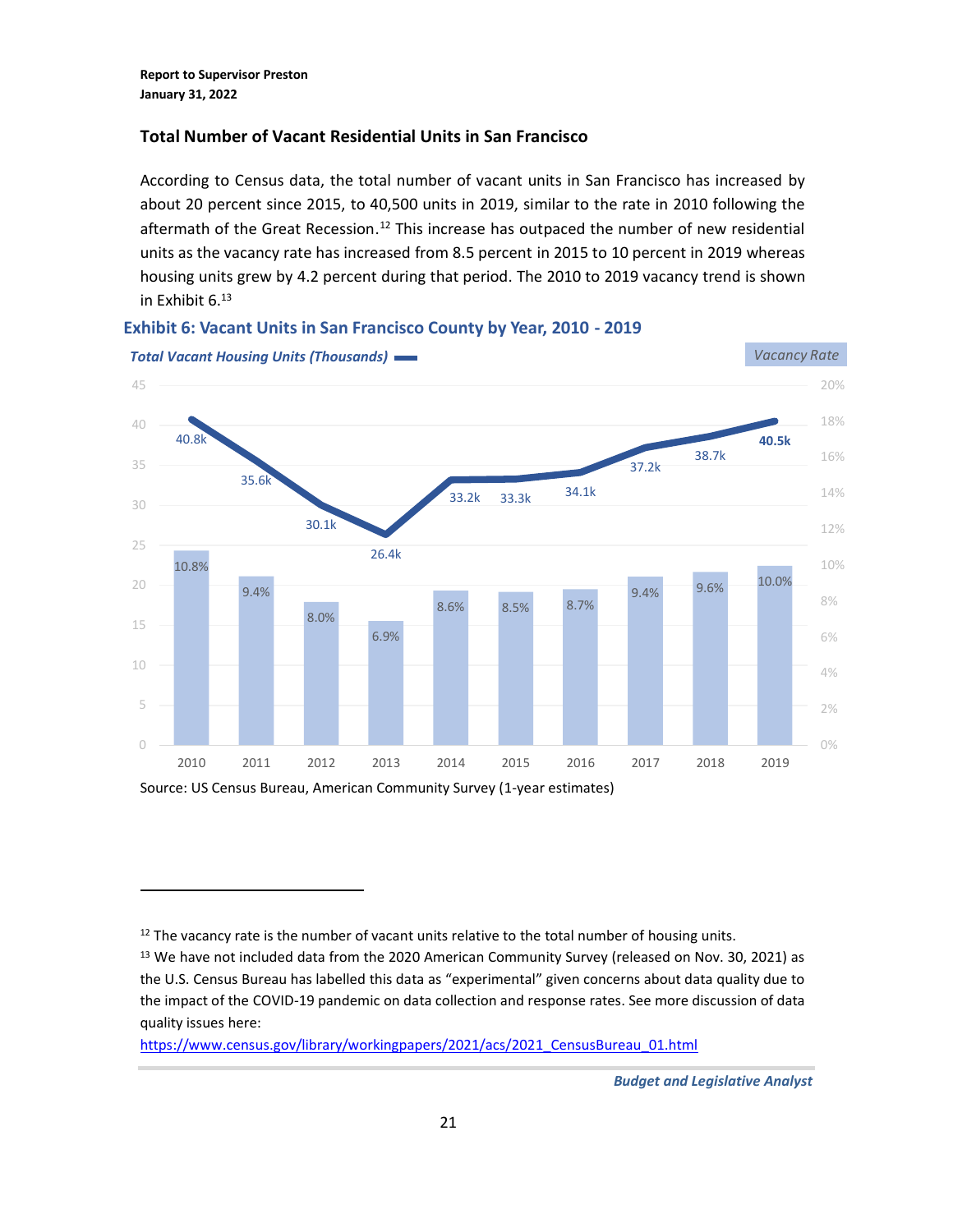### *Vacancy Estimates from the 2020 Decennial Census*

According to the latest decennial census, there were 34,777 vacant housing units in San Francisco County as of April 1, 2020, or a vacancy rate of 8.6 percent. This rate is lower than the ACS vacancy rate of 10.0 percent for 2019, but shows an increase compared to the 2010 decennial census vacancy rate of 8.3 percent.<sup>14</sup> However, the decennial Census also had lower vacancy rates than the ACS and other Census Bureau surveys for the prior two censuses. As discussed above, there is not yet enough information to assess the quality of the decennial census data at the county level to understand what impacts the COVID-19 pandemic had on the data collection and imputation methods used and the resulting impact on estimates of vacancy. Additionally, given the decennial Census measured vacancy on April 1, 2020, it is possible the estimates showed higher than usual occupancy due to the Shelter in Place public health order in place at that time. Given these limitations and the absence of cause of vacancy data in the decennial census results published to date, we urge caution in comparing the 2019 ACS and 2020 decennial census vacancy estimates and have chosen not to use the 2020 decennial census data for this report.

### **Vacant Units by Reason or Type of Vacancy**

The American Community Survey (ACS) captures data on the reason a unit is vacant based on inperson observation or interviews with current residents or other knowledgeable persons.<sup>15</sup> In addition to whether a unit is vacant or not, vacant units are further grouped into categories based on the reason the unit is vacant at the time of the interview by ACS representatives. Exhibit 7 provides the estimated number of vacancies by category in San Francisco in 2019 as well as a description of each category.

<sup>14</sup> See US Census Bureau, Census 2020, Table H1.

<sup>&</sup>lt;sup>15</sup> If an individual survey respondent indicates they will be occupying a housing unit for two months or less, the unit is counted as vacant and the reason for vacancy is obtained through an interview. If a unit is identified as vacant with no one living in the unit, ACS interviewers will try to contact other people who may have knowledge about the unit's status, such as neighbors, property managers, landlords, or others. *Source: US Census Bureau[, American Community Survey 2019 Subject Definitions](https://www2.census.gov/programs-surveys/acs/tech_docs/subject_definitions/2019_ACSSubjectDefinitions.pdf)*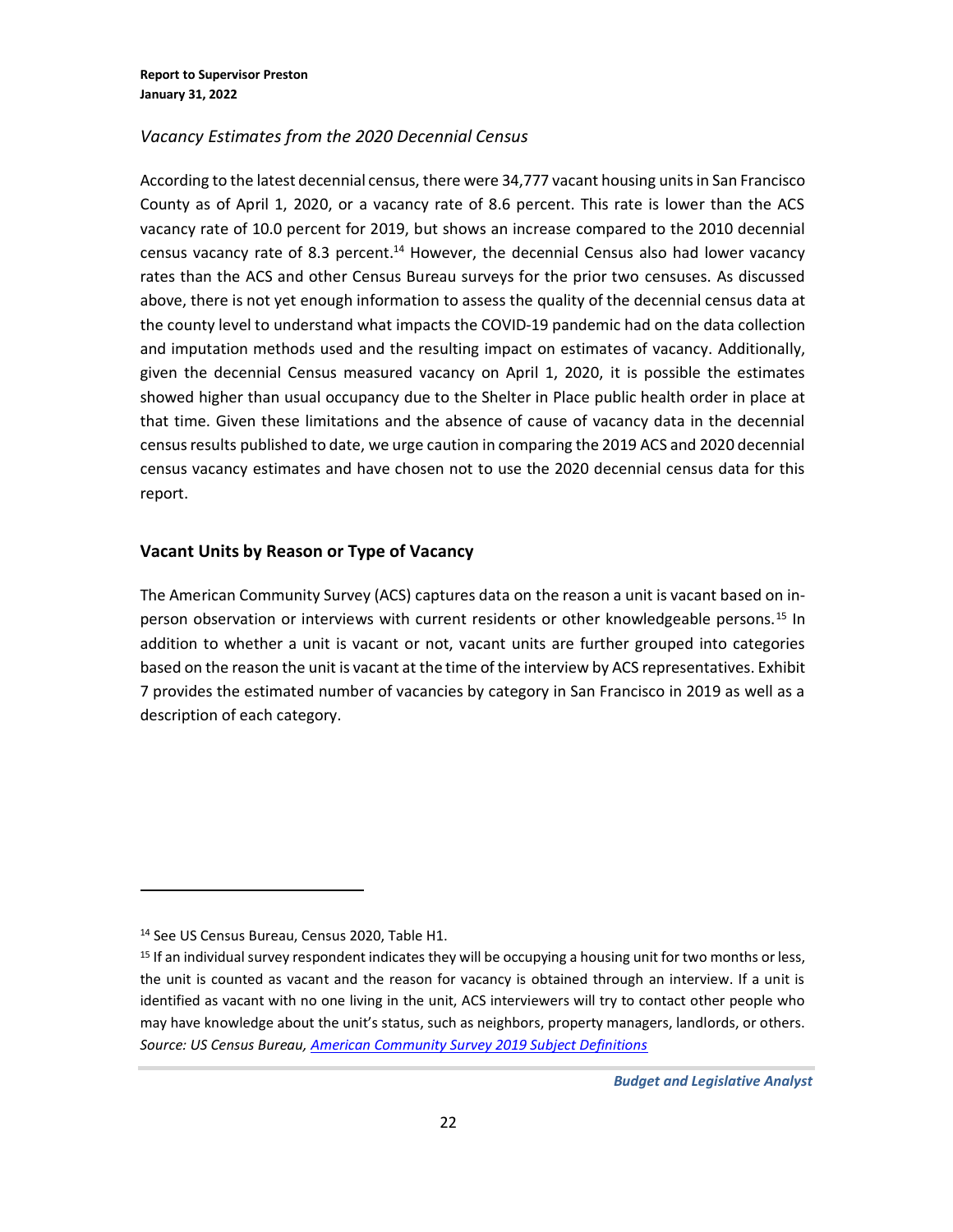| <b>ACS Vacant Unit</b>                       | 2019 Estimate |      | <b>Definition</b>                                                                                                                                                                                                                                                                             |  |
|----------------------------------------------|---------------|------|-----------------------------------------------------------------------------------------------------------------------------------------------------------------------------------------------------------------------------------------------------------------------------------------------|--|
| Category                                     | #             | %    |                                                                                                                                                                                                                                                                                               |  |
| <b>For Rent</b>                              | 7,241         | 18%  | Vacant units offered for rent and vacant units listed for rent or for<br>sale                                                                                                                                                                                                                 |  |
| <b>Rented, Not Occupied</b>                  | 2,405         | 6%   | Vacant units that have been rented (i.e. compensation has been<br>paid or agreed upon) but where the renter has not yet moved in                                                                                                                                                              |  |
| <b>For Sale Only</b>                         | 1,307         | 3%   | Vacant units offered for sale only (i.e. does not include vacant units<br>that are listed for sale or for rent)                                                                                                                                                                               |  |
| Sold, Not Occupied                           | 8,039         | 20%  | Vacant units that have been sold but the new owner has not yet<br>moved in                                                                                                                                                                                                                    |  |
| Seasonal, Recreational,<br>or Occasional Use | 8,565         | 21%  | Vacant units used or intended for use part time or occasional use<br>throughout the year. This includes units used seasonally or<br>recreationally, such as second or non-primary housing units, and<br>timeshares.                                                                           |  |
| <b>Other Vacant</b>                          | 12,991        | 32%  | Vacant units that don't fall into any of the categories above. This<br>can include units held vacant for personal or family reasons, units<br>requiring or undergoing repair, corporate housing, 16 units held for<br>use by a caretaker or janitor, units subject to legal proceedings, etc. |  |
| Total                                        | 40,458        | 100% |                                                                                                                                                                                                                                                                                               |  |

## **Exhibit 7: Vacant Units by Reason in San Francisco County and Category Definitions, 2019**

Source: US Census Bureau, American Community Survey (1-year estimates, Table B25004); US Census Bureau, [2019 American Community Survey Subject Definitions](source:%20US%20Census%20Bureau,%20American%20Community%20Survey%20(1-year%20estimates))

Based on Census data, the composition of vacant units has remained relatively constant since 2015, with the exception of units sold but not yet occupied, which increased from 5 percent of all vacant units in 2015 to 20 percent in 2019 (8,039 units). Units being held vacant for "other" reasons continues to represent the single largest vacancy type, with 32 percent (12,991 units) held vacant for this reason in 2019, followed by units vacant for seasonal, recreational, or occasional use (8,565 units). Exhibits 8 and 9 below show the trends in vacant unit types from 2010 to 2019.

<sup>&</sup>lt;sup>16</sup> Definition for Other Vacant taken from Current Population Survey/Housing Vacancy Survey documentation and assumed to be the same for ACS. ACS definitions not found on Census website or related documents.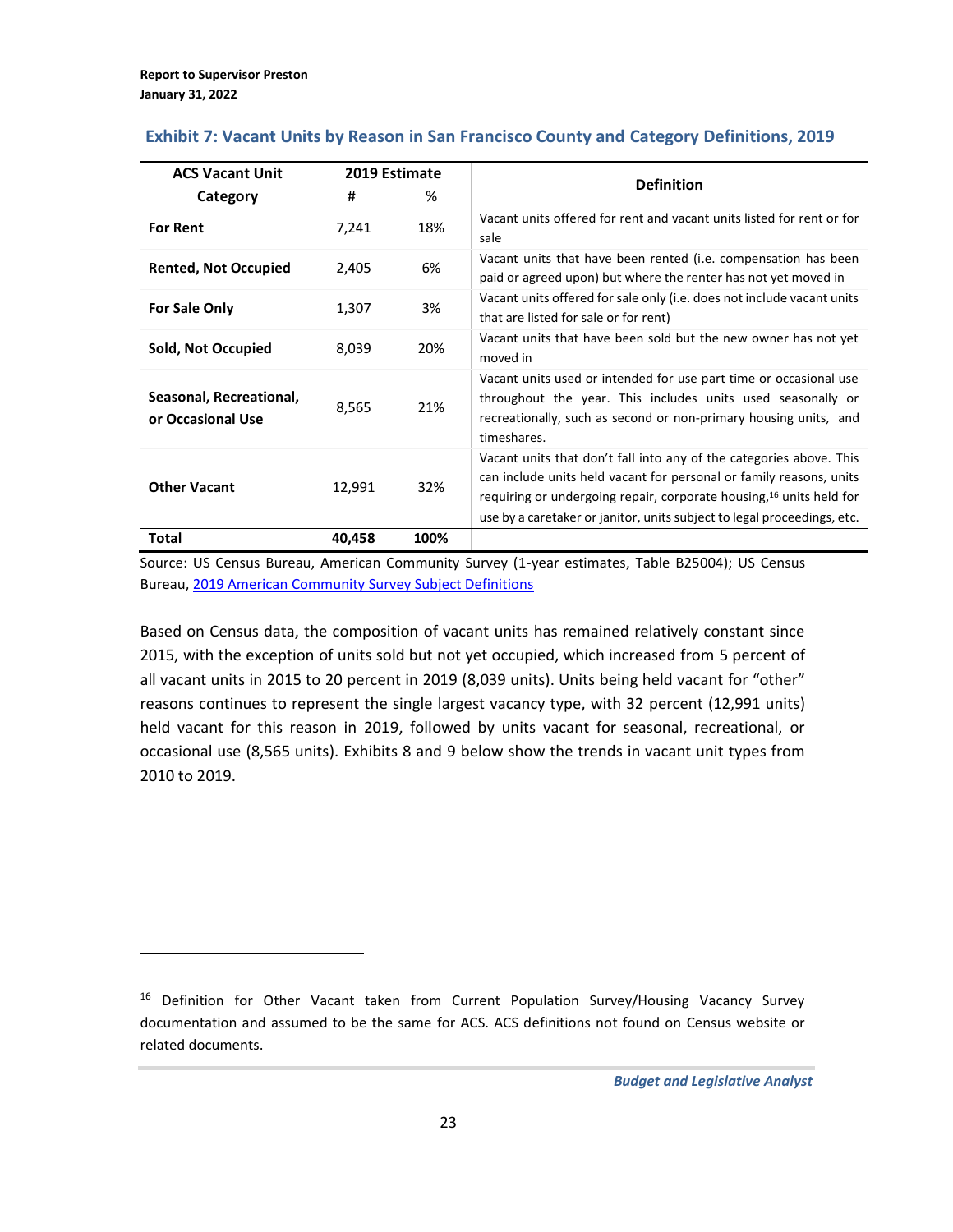## **Exhibit 8: San Francisco Vacant Units by Type of Vacancy, 2010 - 2019**

*Number of Vacant Units by Type*



Source: US Census Bureau, American Community Survey (1-year estimates)

|                                           |        |        |        | <b>Change 2015 - 2019</b> |          |
|-------------------------------------------|--------|--------|--------|---------------------------|----------|
| <b>Reason for Vacancy</b>                 | 2010   | 2015   | 2019   | #                         | %        |
| Other vacant                              | 18,533 | 11,937 | 12.991 | 1,054                     | 8.8%     |
| Seasonal, recreational, or occasional use | 7,815  | 8.776  | 8,565  | $-211$                    | $-2.4%$  |
| For rent                                  | 9.911  | 6.064  | 7,241  | 1,177                     | 19.4%    |
| Sold, not occupied                        | 794    | 1,547  | 8,039  | 6,492                     | 419.7%   |
| Rented, not occupied                      | 2,142  | 3,620  | 2,405  | $-1,215$                  | $-33.6%$ |
| For sale only                             | 1,570  | 1,338  | 1,307  | -31                       | $-2.3%$  |
| <b>Grand Total</b>                        | 40,765 | 33,282 | 40,548 | 7,266                     | 21.8%    |

### **Exhibit 9: Vacant Units by Reason in San Francisco County, 2010-2019**

Source: US Census Bureau, American Community Survey (1-year estimates)

As mentioned above, according to prior Census Bureau research in 2012, common "other" reasons listed for vacant units include personal or family reasons (around 19 to 21 percent nationally), a unit requiring repairs or being repaired (13 to 15 percent and 9 to 10 percent, respectively), a unit in foreclosure (11 to 12 percent), or other reasons such as storage, extended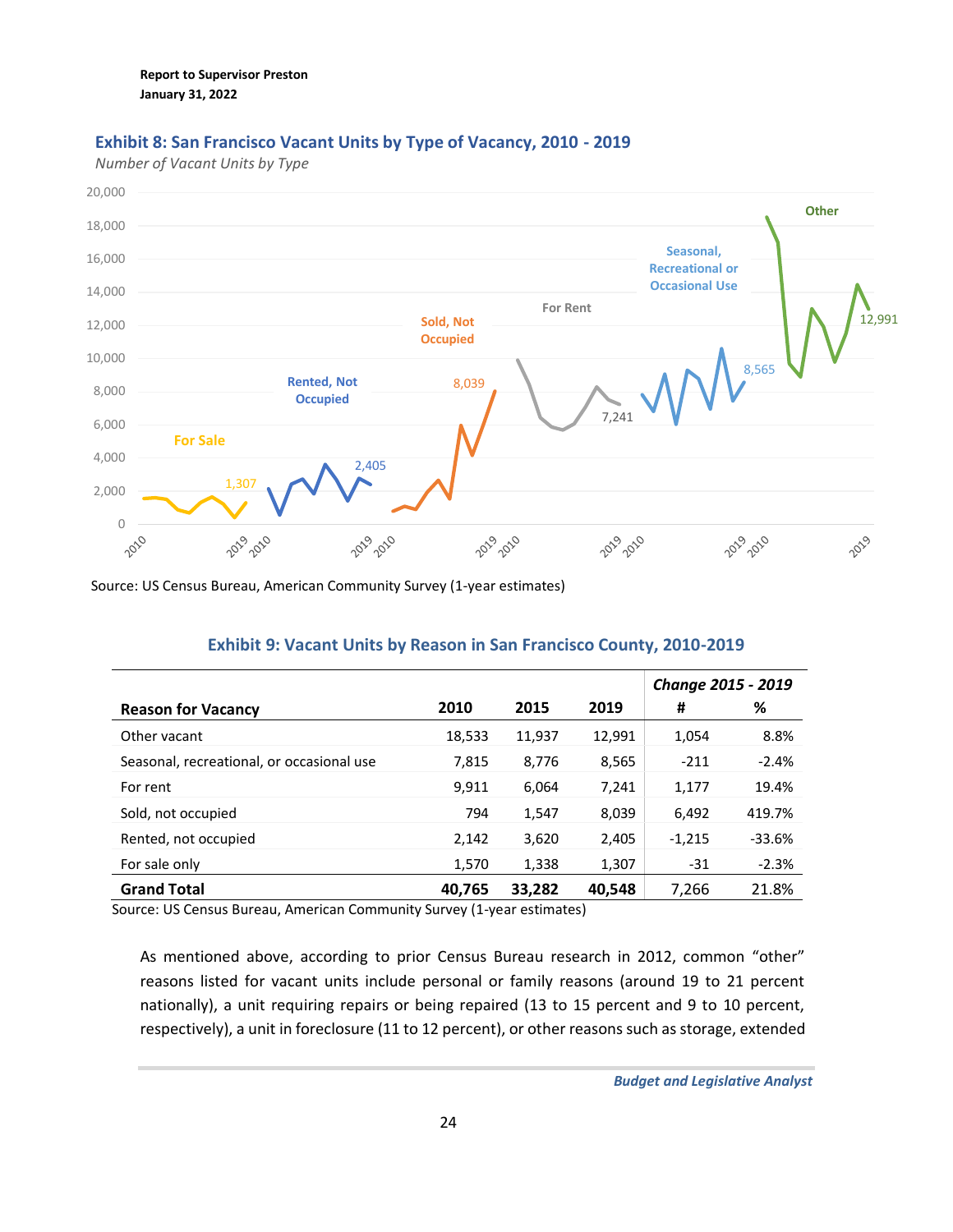absence, legal proceedings, preparing to sell or rent, abandoned units, or other write-in reasons  $(42 \text{ to } 48 \text{ percent in total}).$ <sup>17</sup>

### **Distribution of Vacancies Across San Francisco**

According to the American Community Survey, vacancies in San Francisco were concentrated primarily in the Downtown/Financial District, Mission Bay, Mission, and South of Market areas in 2019, as shown in the left-hand panel of Exhibit 10. Overall, 10 percent of all vacant units (3,551 units) were located in just two census tracts along Market Street, even though these areas only represent around five percent of total housing units in the City.<sup>18</sup>

<sup>17</sup> Melissa Kresin (2013), *'Other' Vacant Units: An Analysis from the Current Population Survey/ Housing Vacancy Survey.* Presentation at the Annual Meeting of the Population Association of America.

<sup>&</sup>lt;sup>18</sup> Based on vacant units with census tract location data. Vacancy data at the census tract level does not sum to the total number of vacant units at the County level as data for some census tracts is not published due to disclosure and privacy concerns. Data on around 5,000 vacant units is not included in the census tract-level data.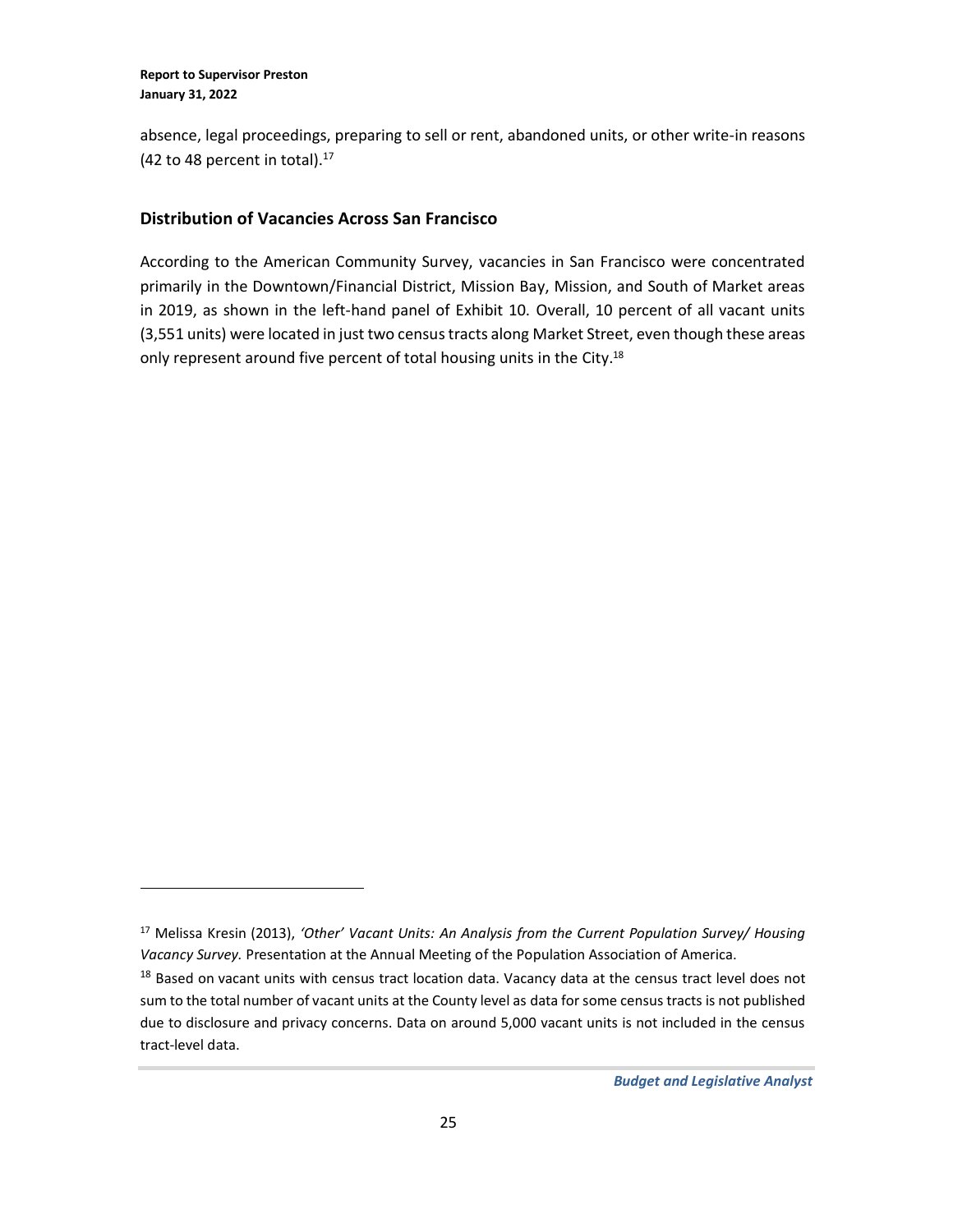# **Exhibit 10: Vacant Units and Vacancy Rates by Census Tract in San Francisco County, 2019**



Source: US Census Bureau, American Community Survey (1-year estimates)

Note: Vacancy data at the Census Tract level does not sum to the total number of vacant units at the County level as data for some census tracts is not published due to disclosure and privacy concerns. Data on around 5,000 vacant units is not included in the census tract-level data.

The right-hand panel in Exhibit 10 above also shows the vacancy rate (i.e., the number of vacant units as a share of the total number of housing units) by Census Tract. This indicates that vacancy rates are also greatest in the eastern sections of the City (i.e. Financial District, South of Market, and Mission neighborhoods) with the exception of some areas of the Bayview/Hunters Point and Pacific Heights neighborhoods.

As discussed in Section 1 of this report, new construction in San Francisco over the last five years has been concentrated in many of the same areas where vacant units are concentrated. Because there are a multitude of reasons a housing unit can be vacant, as discussed further below, there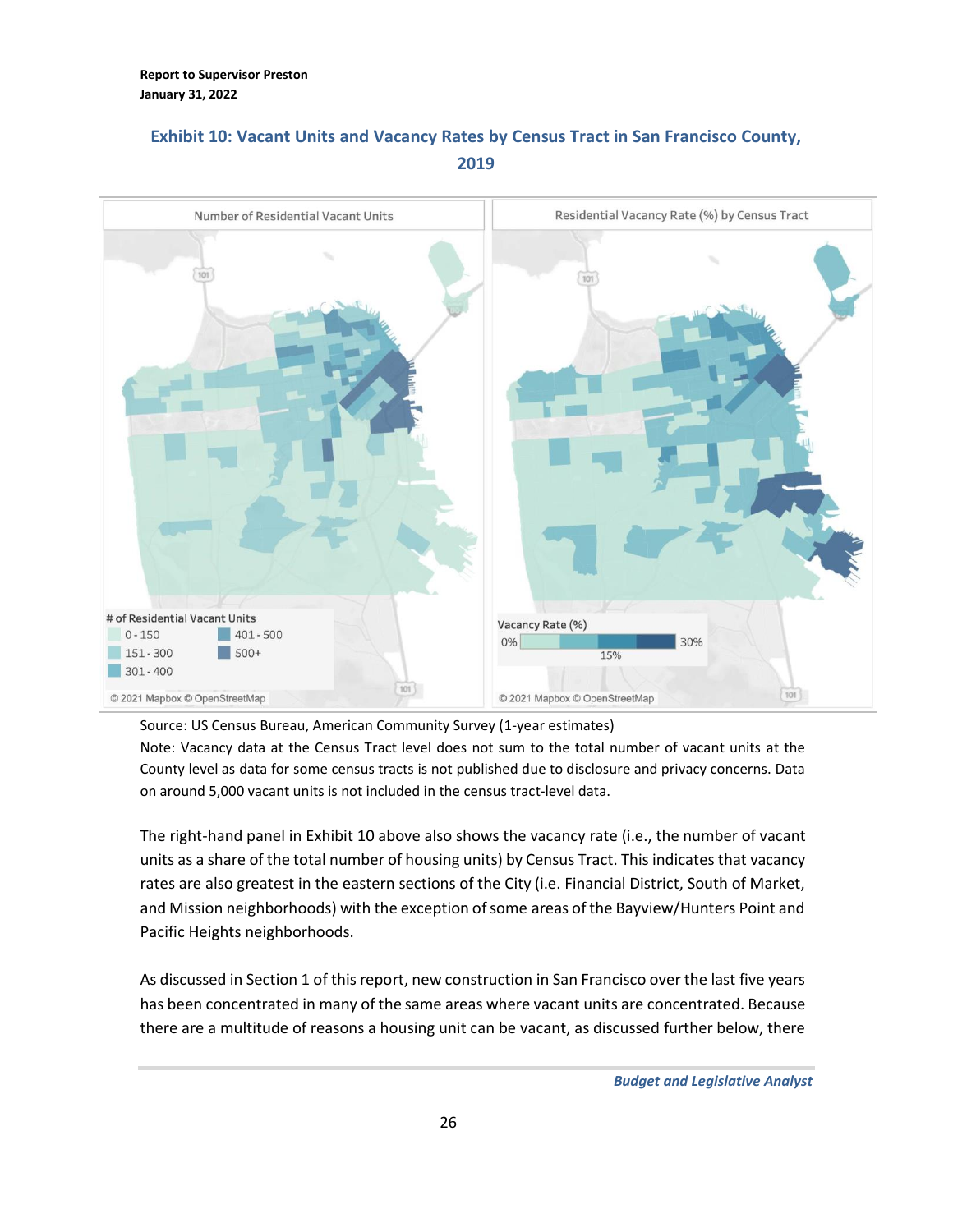is no one conclusion that can be drawn about the nature of vacant units in San Francisco or whether or not most vacant units could be made available for housing if the correct policy incentives were in place. However, it seems reasonable to assume that at least some owners are making discretionary choices to keep their units vacant that could be addressed through policy interventions to encourage those owners to make their units available for housing or for the owner to otherwise compensate for the social costs of keeping their unit(s) vacant.

### **Reasons for Vacant Housing Units**

Possible explanations for vacant housing units in San Francisco include the following. As can be seen, reasons for vacant units range from occupants being away for extended durations for medical or other care to investors "parking" cash in real estate for investment purposes, but not to use as a primary residence. While owners certainly have the right to use their properties as they see fit within the confines of local zoning, building, health and other laws, the Board of Supervisors could consider incentives such as a vacancy tax to discourage extended vacancies based on discretionary choices by owners for financial or other reasons that have a social cost to the City and further constrain housing supply. To ensure this policy targets discretionary vacancies only, the Board of Supervisors could also consider a series of exemptions to a vacancy tax for vacancies that are caused through no fault of the owner (e.g., owner in an extended care facility).

The range of explanations for units held vacant based on Census Bureau analysis are set out below. As can be seen, some represent choices made by a homeowner which could be influenced by a City policy intervention to expand housing supply whereas others represent circumstances outside of the homeowner's control (e.g., going into a care facility for an extended duration) where a City policy intervention would be less appropriate.

Potential reasons identified by the Census Bureau for units being held vacant include:

- the unit has been sold but not occupied because the buyer has not yet been able to move in,
- the unit is sold but not occupied because the buyer is using the property for investment purposes and doesn't intend to live in it,
- the owner of the unit is in a care facility of some sort for an extended duration,
- the unit is under foreclosure,
- the unit is a second or other non-primary home and is only occupied occasionally (this seems particularly likely in the downtown and South of Market neighborhoods where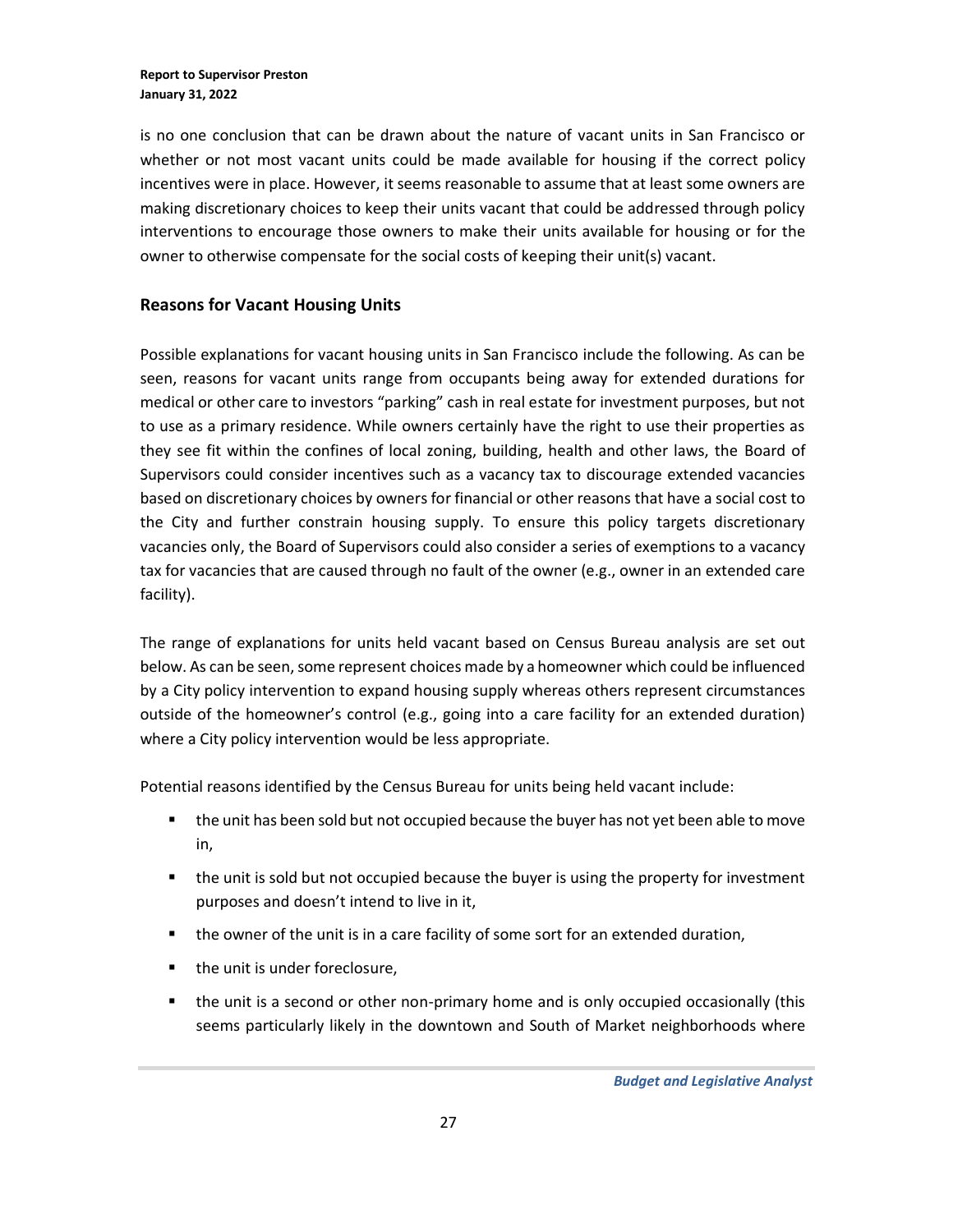there are concentrations of newly constructed housing units, particularly condominiums),

- the unit is being left vacant for personal or family reasons, which could cover a wide range of situations such as not wanting to rent or sell the unit, keeping it vacant for eventual use by a family member, or other reasons,
- the unit is being used intermittently for corporate housing,
- the unit is being repaired, or the owner intends to repair it at some time in the future,
- the unit is being held vacant to avoid rent control regulations in instances when the owner wants to sell the unit without tenants,
- the unit is being used for a non-residential purpose such as storing business supplies and equipment, furniture, or other materials,
- the owner plans to demolish the unit or it has been condemned, and
- other reasons.

## *Geographic Distribution of Vacant Units by Type/ Reason*

The geographic distribution of the three most common types of vacancies identified in the 2019 American Community Survey, i.e., "Other", Sold but not Occupied, and Seasonal, Recreational, or Occasional uses, are shown in Exhibits 11 to 13 below. While this information provides additional insight, given the relatively small number of respondents at the census tract level, small differences between areas should be treated with caution as they may not be statistically significant.

**Units classified as vacant for "Other" reasons**, shown in Exhibit 11, are distributed across the City with the majority located in the northern half of the City, including particular concentrations in the Tenderloin (1,011 units), Nob Hill (912 units), Outer Richmond (815 units), Pacific Heights (746 units), and Mission (677 units) neighborhoods. As mentioned above, this could include units being held vacant for personal or family reasons, units being repaired, corporate housing, or other reasons.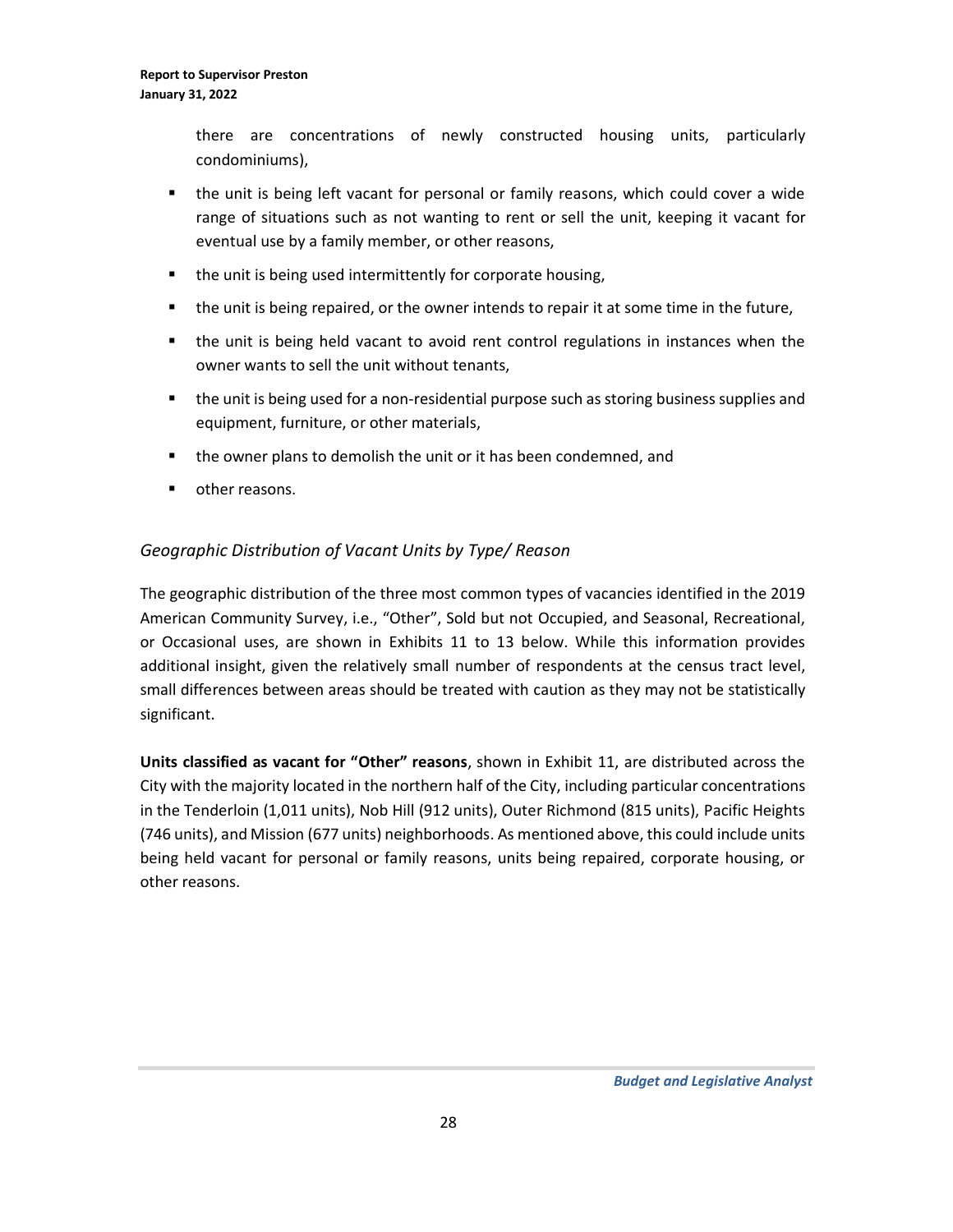Another common reason asserted by some property owners for units being held off the market is rent control and rent regulations. While we were unable to verify the importance of this specific factor from the data available, the financial incentive to hold a unit vacant to avoid rent control would likely be relatively time-limited in a market with rising house prices given the costs associated with holding a unit vacant (i.e. forgoing rental income). Additionally, the low homeowner vacancy rates for San Francisco indicates a relatively short turnaround time for selling vacant homes.



### **Exhibit 11: "Other" Vacant Units by Census Tract in San Francisco County, 2019**

Source: US Census Bureau, American Community Survey (1-year estimates)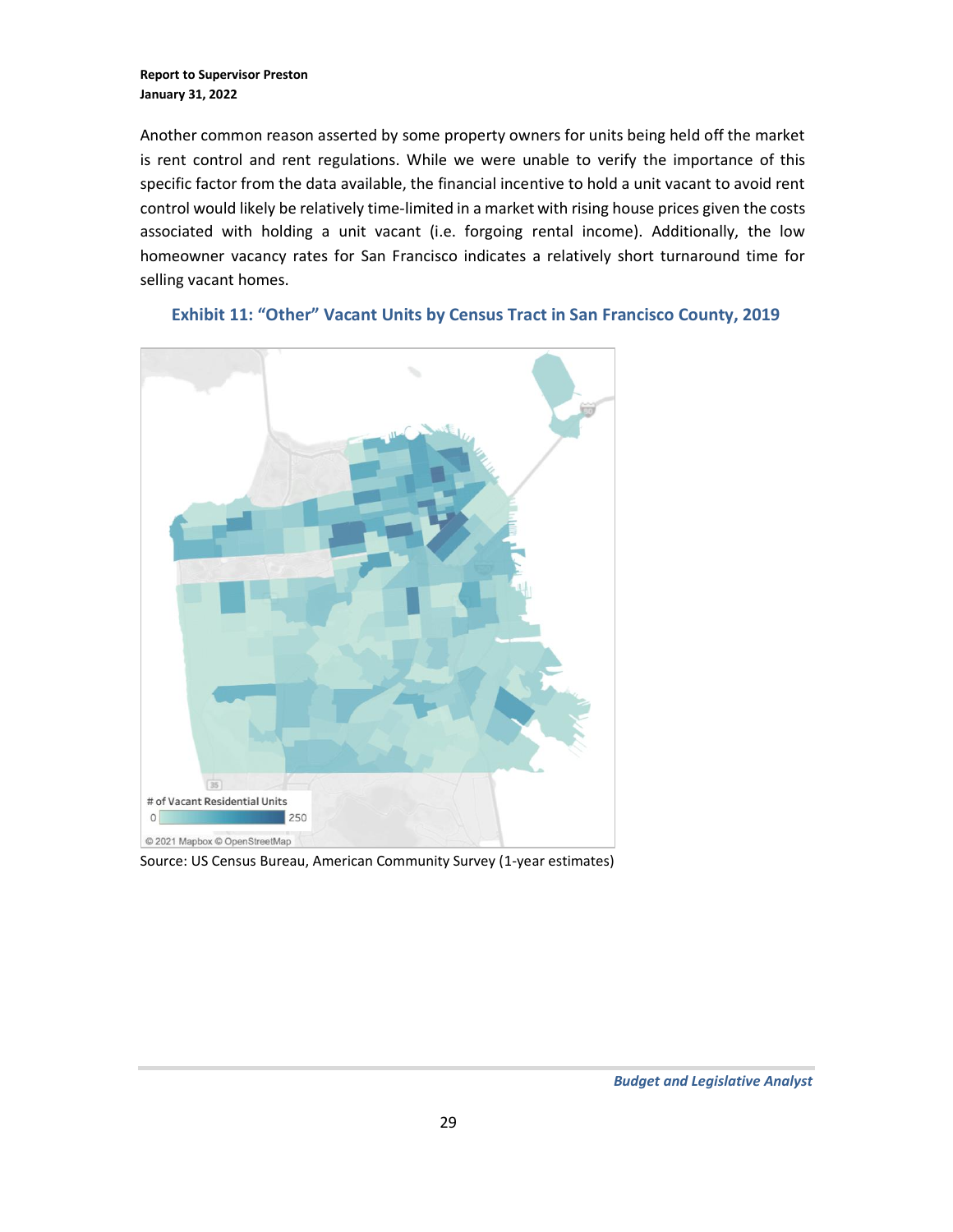**Vacant units sold but not occupied by the new owner** yet, shown in Exhibit 12, appear to partially overlap areas where new housing units were added between 2015 and 2020, such as the Mission and South of Market, or SOMA, with the exception of several census tracts in the Twin Peaks and Sunset/Parkside neighborhoods. New units that were reported sold and were close to complete (i.e., closed to the elements) would likely be included in this category based on the American Community Survey definitions. The most common neighborhoods with vacant units sold but not yet occupied included the Mission (621 units), Sunset/Parkside (565 units), Noe Valley (434 units), Castro/Upper Market (348 units), West of Twin Peaks (307 units), and Inner Sunset (294 units) neighborhoods.

## **Exhibit 12: Sold, Not Occupied Vacant Units by Census Tract in San Francisco County, 2019**



Source: US Census Bureau, American Community Survey (1-year estimates)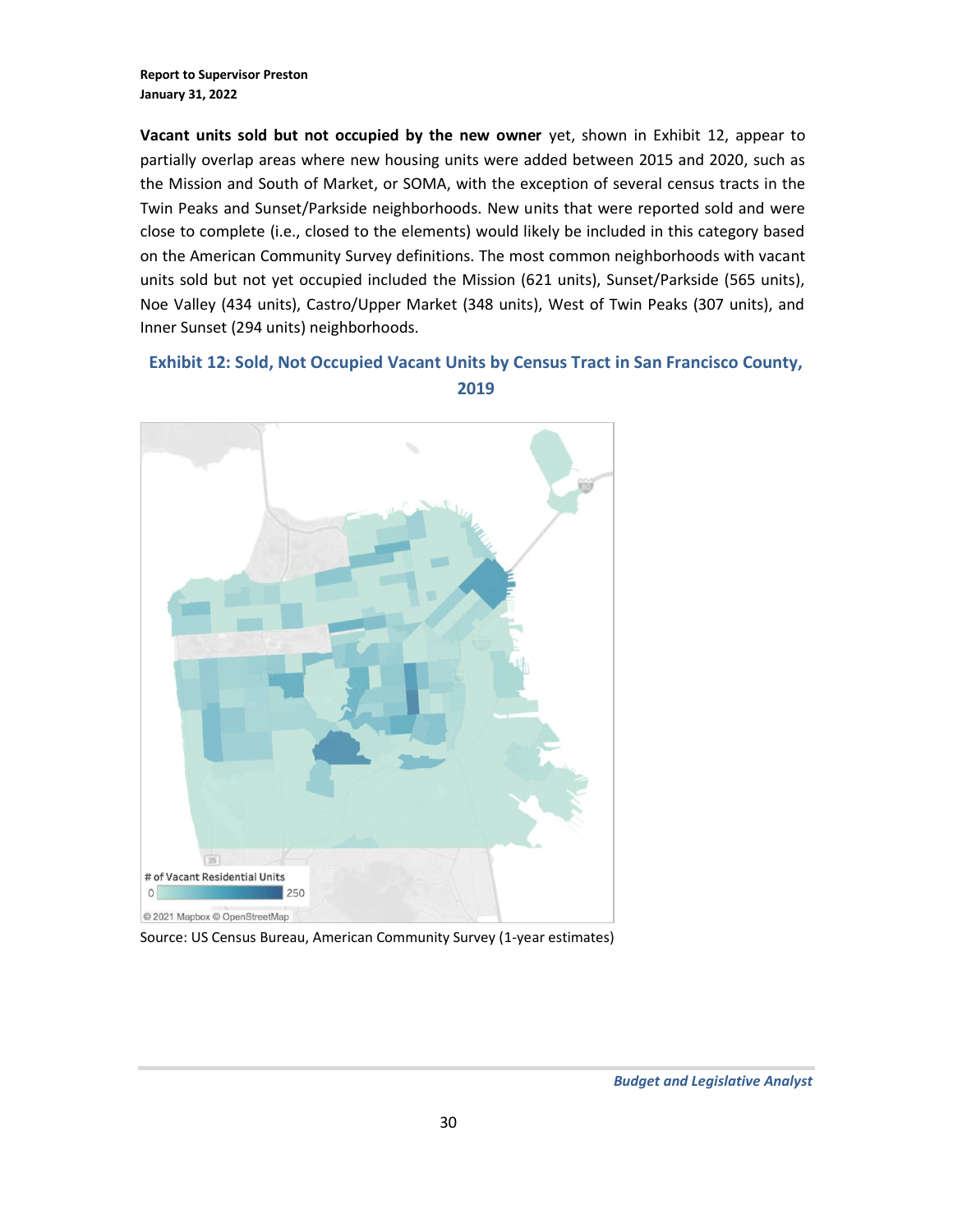**Units that were reported as vacant due to Seasonal, Recreational, or Occasional use**, shown in Exhibit 13, were, not surprisingly, concentrated in the Financial District/Downtown, SOMA, and other tourist hubs in the northeast section of the City. This included the Financial District/ South Beach (1,857 units), Nob Hill (718 units), Pacific Heights (746 units), Russian Hill (462 units), Mission (437 units), and Marina (414 units) neighborhoods. As mentioned above, the total number of vacant units due to seasonal, recreational, or occasional use has declined as a share of total vacant units from 26 percent in 2015 to 21 percent 2019 but is up from 19 percent in 2010.

## **Exhibit 13: Seasonal, Recreational, or Occasional Use Vacant Units by Census Tract in San Francisco County, 2019**



Source: US Census Bureau, American Community Survey (1-year estimates)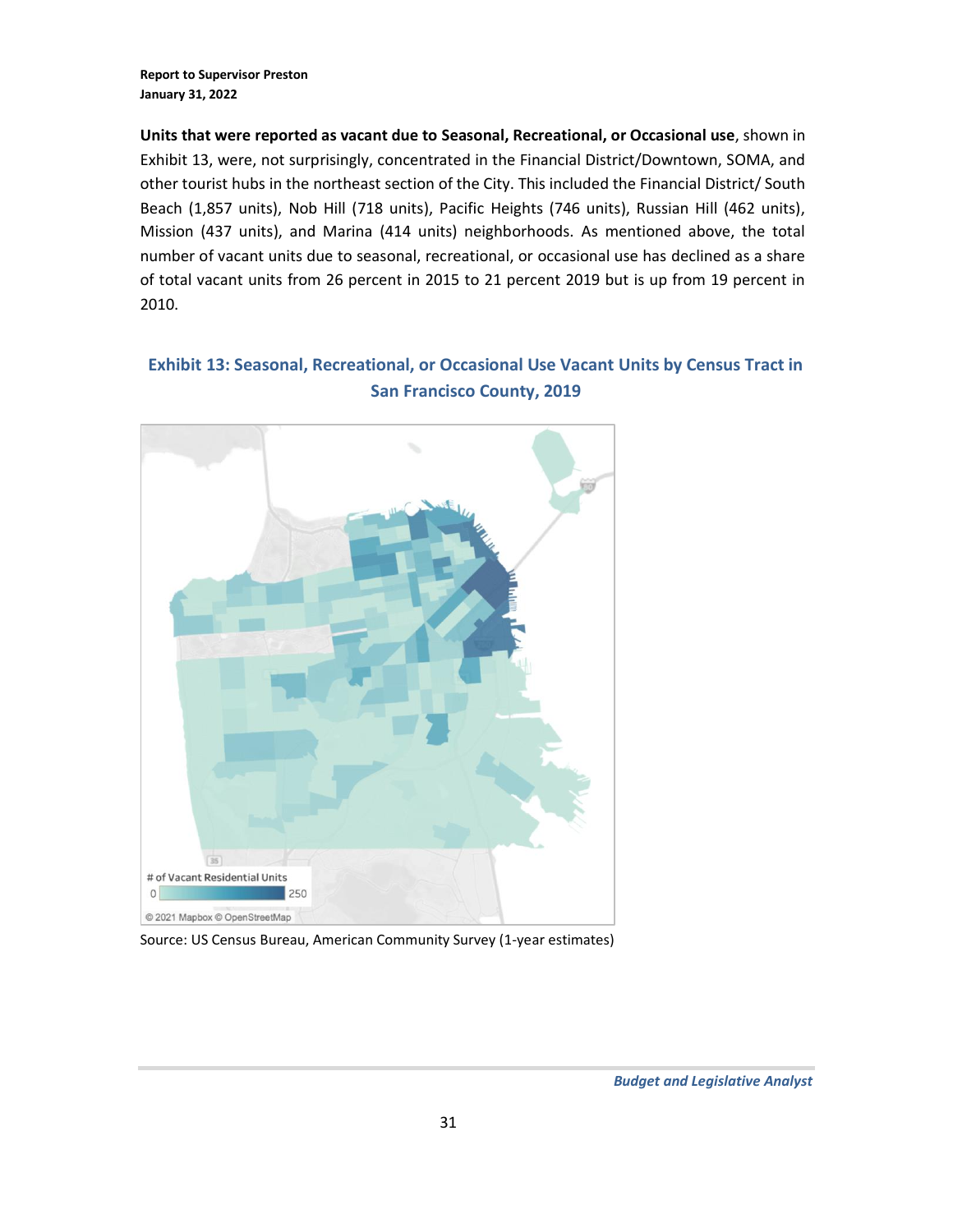### **Comparing San Francisco Vacancy Rates to Other Major Cities**

### *Overall Vacancy Rates*

Compared to other large counties and city-counties in the United States, San Francisco had slightly lower than median homeowner and rental vacancy rates in 2019 (0.9 and 3.0 percent, respectively) but a slightly higher total vacancy rate (10 percent), all of which indicates a tight housing market and a relatively higher number of housing units being held off the market. Some homeowner and rental vacancy is inevitable as part of usual turnover in housing markets related to owners/landlords and buyers/tenants matching. San Francisco's low homeowner and rental vacancy rates likely indicate tighter housing markets where housing placed on the market is quickly bought or rented. However, total vacancy rates also include vacancies related to units being held "off the market," such as homes used for occasional or recreational use or homes being held for other reasons, and may be more amenable to policy intervention.

As shown in Exhibit 14, San Francisco had the lowest rental vacancy rate of the group of comparison jurisdictions and the second lowest homeowner vacancy rate, reflecting the tight rental market and high buyer demand for San Francisco housing. The City had the fourth highest total vacancy rate, behind New York (14 percent), Philadelphia (10.4 percent), and Suffolk County, MA (10.3 percent). Taken altogether, this indicates a relatively tight housing market (with one exception discussed below) for properties listed for rent or sale and that units held off the market for other reasons appear to be contributing to this higher total vacancy rate.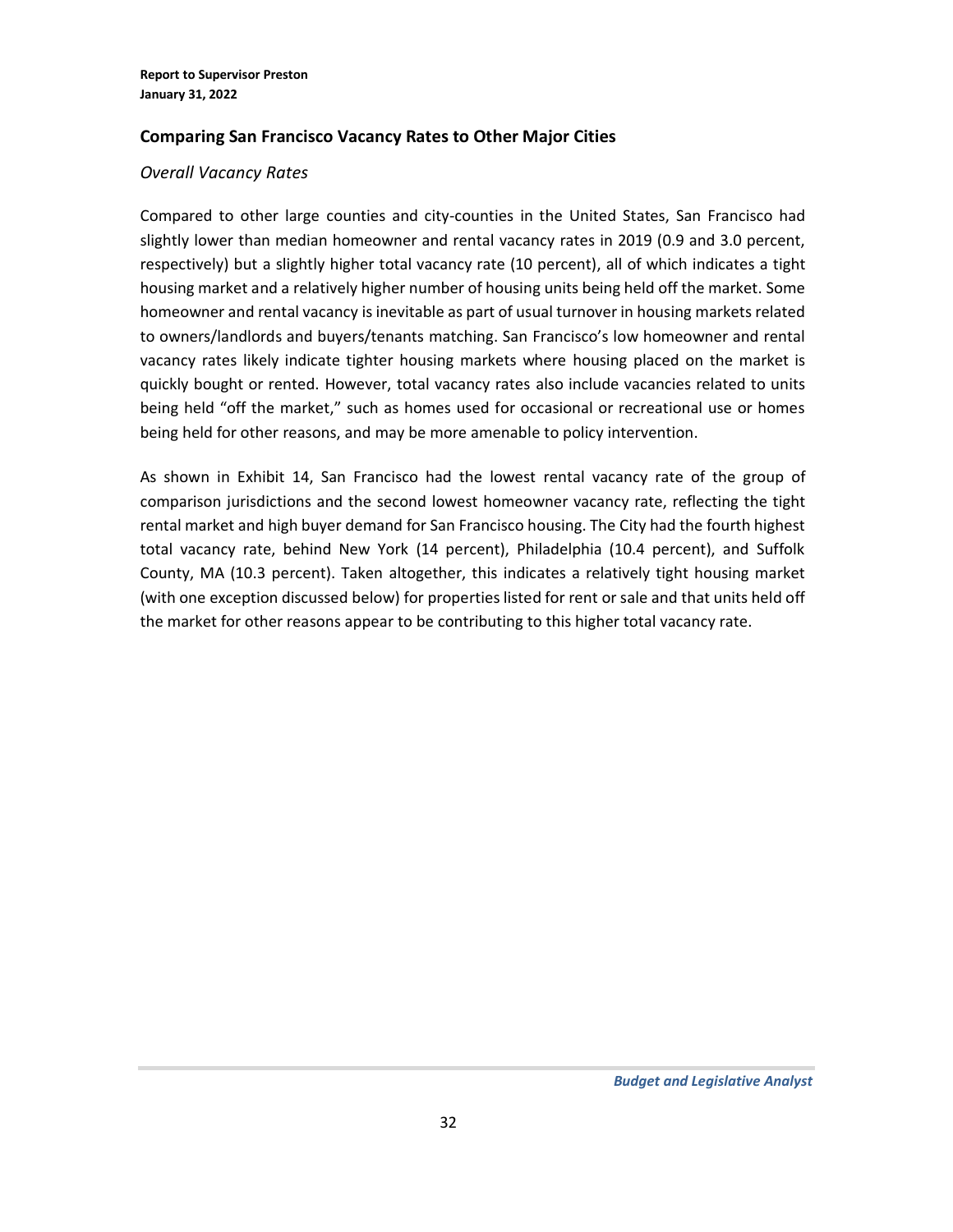|                                                          | Vacancy Rate by Type        |                          |                                 | Housing Units by Type         |                              |
|----------------------------------------------------------|-----------------------------|--------------------------|---------------------------------|-------------------------------|------------------------------|
| County                                                   | <b>Homeowner</b><br>Vacancy | Rental<br><b>Vacancy</b> | <b>Total (All</b><br>Vacancies) | <b>Vacant</b><br><b>Units</b> | <b>Total</b><br><b>Units</b> |
| Cook County, Illinois (Chicago area)                     | 1.80%                       | 4.60%                    | 9.90%                           | 218,539                       | 2,204,152                    |
| District of Columbia                                     | 1.90%                       | 7.00%                    | 9.70%                           | 31,244                        | 322,814                      |
| Harris County, Texas (Houston area)                      | 2.00%                       | 8.70%                    | 9.40%                           | 170,857                       | 1,818,241                    |
| King County, Washington (Seattle area)                   | 1.50%                       | 4.10%                    | 6.50%                           | 62,597                        | 970,358                      |
| Los Angeles County, California (Los Angeles area)        | 1.10%                       | 4.00%                    | 7.00%                           | 251,025                       | 3,579,423                    |
| New York County, New York (Manhattan)                    | 2.60%                       | 4.60%                    | 14.00%                          | 124,727                       | 892,930                      |
| Philadelphia County, Pennsylvania (City of Philadelphia) | 1.10%                       | 4.60%                    | 10.40%                          | 72,148                        | 691,653                      |
| San Diego County, California (San Diego area)            | 1.10%                       | 4.80%                    | 8.20%                           | 101,489                       | 1,233,923                    |
| Suffolk County, Massachusetts (Boston area)              | 0.80%                       | 3.90%                    | 10.30%                          | 35,493                        | 345,438                      |
| Median                                                   | 1.5%                        | 4.6%                     | 9.7%                            |                               |                              |
| <b>San Francisco County</b>                              | 0.9%                        | 3.0%                     | 10.0%                           | 40,548                        | 406,399                      |

### **Exhibit 14: Vacancy Rates and Vacant Units for Selected Counties, 2019**

Source: US Census Bureau, American Community Survey 2019 (1-year)

## *Vacancy Rates by Reason or Type*

As discussed, and presented above, the American Community Survey (ACS), collects data on the reason a housing unit is vacant, including normal turnover (i.e., units for sale or rent), units rented or sold but not yet occupied (which may be part of normal turnover or may be investment properties for which the owner's primary goal is something other than providing housing), and occasional, seasonal, or other uses. Exhibit 15 provides a comparison of reasons for vacancy by type for selected large counties and city/counties for 2019. San Francisco was generally at or near the median (50<sup>th</sup> percentile) for most categories, except for units that were sold but not yet occupied by the new owner. San Francisco had the second highest share of units vacant for this reason (2.0 percent), behind only Suffolk County, MA (Boston area). This category represented 20 percent of all vacant units in San Francisco. Vacancy rates near or below the median for the other sale and rental turnover categories indicate a relatively tight housing market in San Francisco.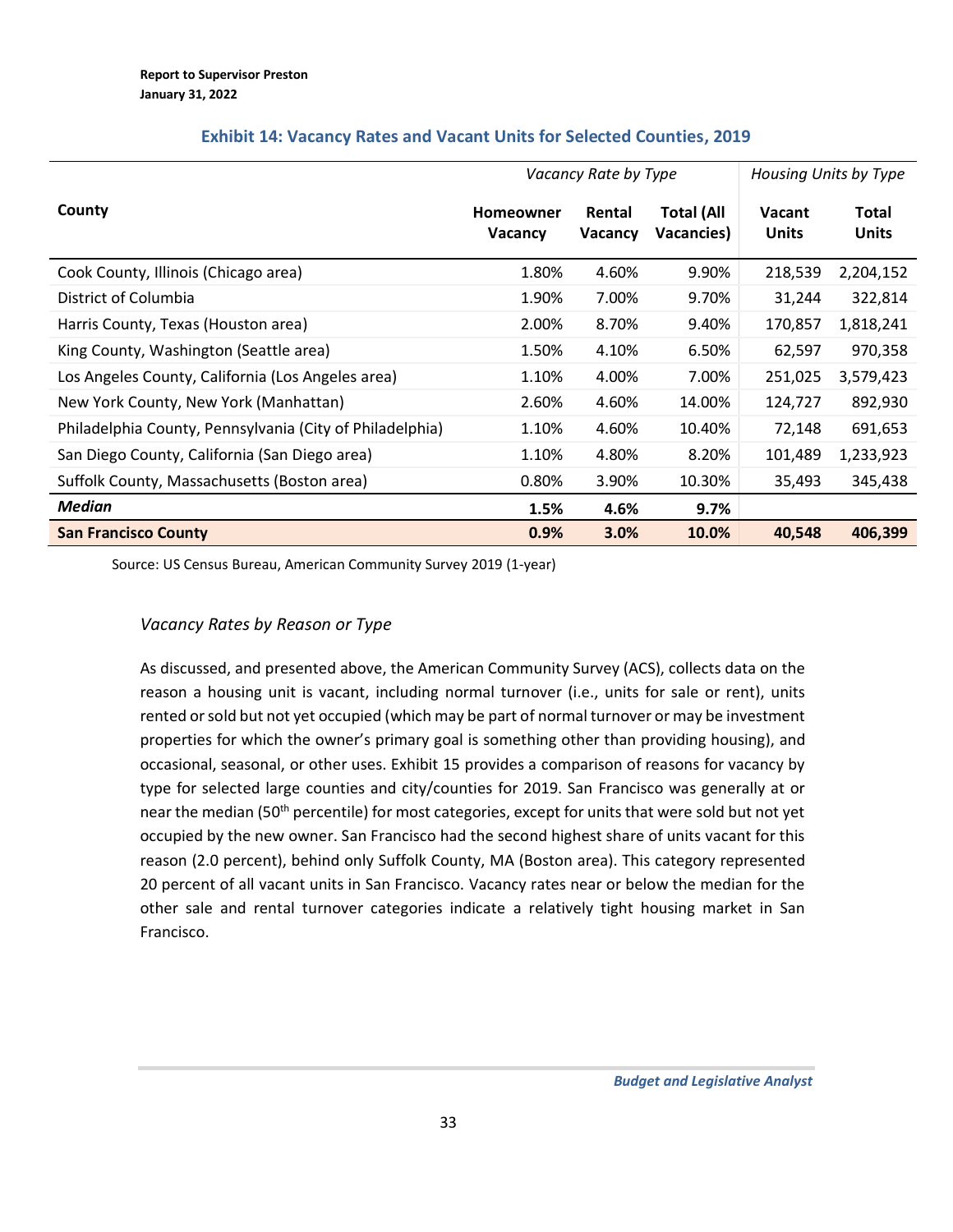| County                                                   | For rent | For sale<br>only | Rented,<br>not<br>occupied | Sold, not<br>occupied | Total<br>Vacant |
|----------------------------------------------------------|----------|------------------|----------------------------|-----------------------|-----------------|
| Cook County, Illinois (Chicago area)                     | 1.9%     | 0.9%             | 0.3%                       | 0.3%                  | 9.9%            |
| District of Columbia                                     | 4.0%     | 0.7%             | 0.3%                       | 0.3%                  | 9.7%            |
| Harris County, Texas (Houston area)                      | 4.0%     | 1.0%             | 0.4%                       | 0.5%                  | 9.4%            |
| King County, Washington (Seattle area)                   | 1.8%     | 0.8%             | 0.5%                       | 0.5%                  | 6.5%            |
| Los Angeles County, California (Los Angeles area)        | 2.1%     | 0.5%             | 0.4%                       | 0.3%                  | 7.0%            |
| New York County, New York (Manhattan)                    | 3.2%     | 0.6%             | 1.5%                       | 0.5%                  | 14.0%           |
| Philadelphia County, Pennsylvania (City of Philadelphia) | 2.1%     | 0.5%             | 0.6%                       | 0.5%                  | 10.4%           |
| San Diego County, California (San Diego area)            | 2.1%     | 0.6%             | 0.5%                       | 0.3%                  | 8.2%            |
| Suffolk County, Massachusetts (Boston area)              | 2.4%     | 0.3%             | 1.4%                       | 2.1%                  | 10.3%           |
| Median                                                   | 2.1%     | 0.6%             | 0.5%                       | 0.5%                  | 9.8%            |
| <b>San Francisco County</b>                              | 1.8%     | 0.3%             | 0.6%                       | 2.0%                  | 10.0%           |

### **Exhibit 15: Vacancy Rates for Units for Sale or Rent for Selected Counties, 2019**

Source: US Census Bureau, American Community Survey 2019 (1-year)

The American Community Survey (ACS) data also shows that 2.1 percent of all housing units in San Francisco were vacant due to seasonal, recreational, or occasional use, the third highest share among large cities, behind New York (4.9 percent) and San Diego counties (2.5 percent). This information is displayed in Exhibit 16. While this category includes a number of situations, it also covers second or non-primary homes.

Exhibit 16 shows that vacancy due to "other" reasons, i.e., anything not covered above, represented 3.2 percent of all housing units, slightly above the median (3.1 percent), and lower than three other large-city counties, Philadelphia (6.2 percent), Cook County (5.9 percent), Washington, D.C. (3.3 percent). As discussed above, the "other" category includes units held for occupancy for caretakers, units held vacant for personal reasons of the owner, corporate housing, units not ready for rent or sale (e.g., subject to probate court, etc.). This could also include units being renovated but additional data on the composition of the "other" category is not available.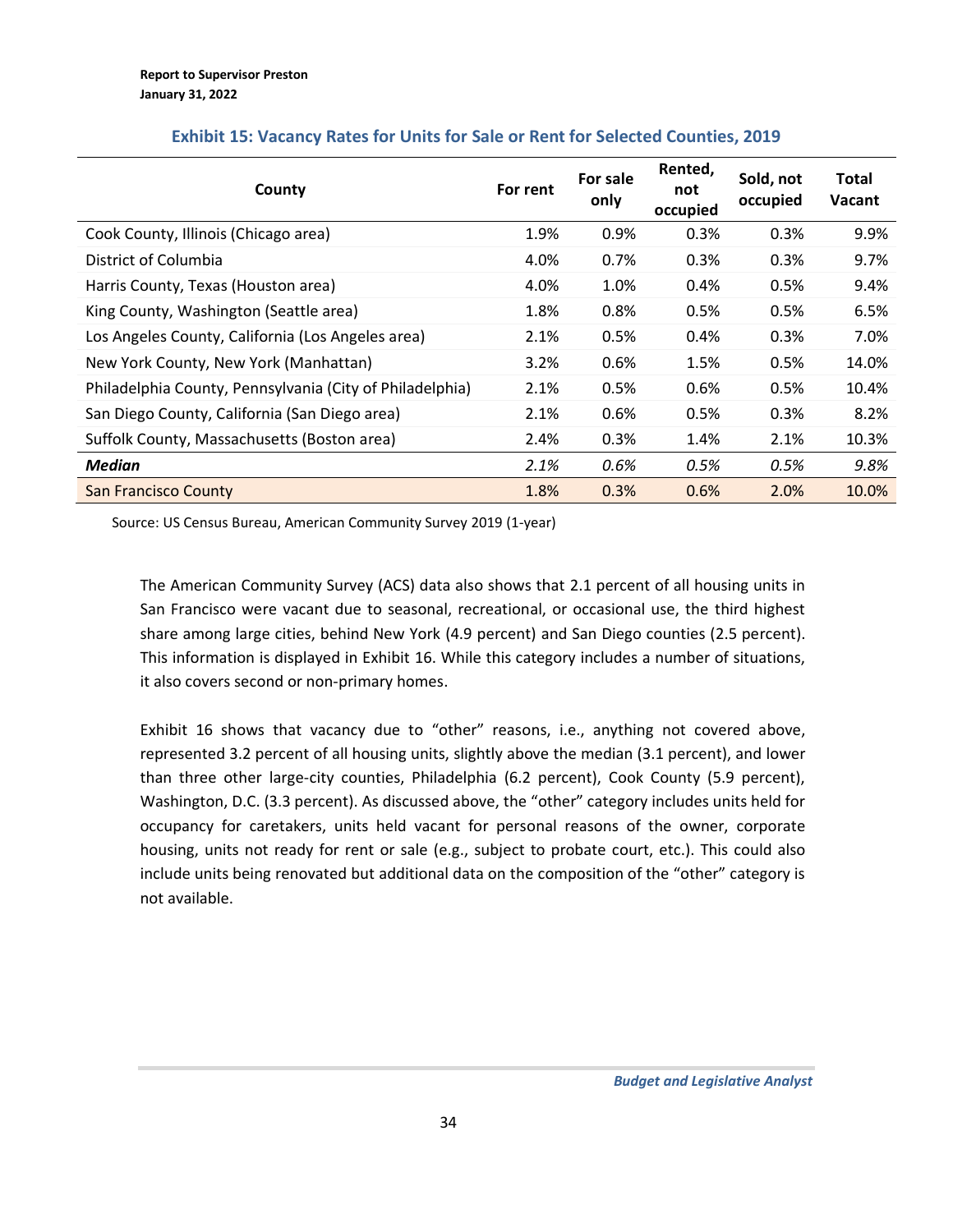| County                                                   | Seasonal,<br>recreational, or<br>occasional use | <b>Other</b><br>vacant | Total<br><b>Vacant</b> |
|----------------------------------------------------------|-------------------------------------------------|------------------------|------------------------|
| Cook County, Illinois (Chicago area)                     | 0.6%                                            | 5.9%                   | 9.9%                   |
| District of Columbia                                     | 1.0%                                            | 3.3%                   | 9.7%                   |
| Harris County, Texas (Houston area)                      | $0.4\%$                                         | 3.1%                   | 9.4%                   |
| King County, Washington (Seattle area)                   | 1.0%                                            | 1.9%                   | 6.5%                   |
| Los Angeles County, California (Los Angeles area)        | 0.9%                                            | 2.8%                   | 7.0%                   |
| New York County, New York (Manhattan)                    | 4.9%                                            | 3.2%                   | 14.0%                  |
| Philadelphia County, Pennsylvania (City of Philadelphia) | 0.4%                                            | 6.2%                   | 10.4%                  |
| San Diego County, California (San Diego area)            | 2.5%                                            | 2.1%                   | 8.2%                   |
| Suffolk County, Massachusetts (Boston area)              | 1.7%                                            | 2.4%                   | 10.3%                  |
| Median                                                   | 1.0%                                            | 3.1%                   | 9.8%                   |
| <b>San Francisco County</b>                              | 2.1%                                            | 3.2%                   | 10.0%                  |

### **Exhibit 16: Vacancy Rates for Units Vacant for Seasonal or Other Reasons, 2019**

Source: US Census Bureau, American Community Survey 2019 (1-year)

### **Impact of the COVID-19 Pandemic on Residential Vacancy Rates**

The COVID-19 pandemic and related public health restrictions had a direct and significant impact on residential vacancy rates according to separate U.S. Census survey data.<sup>19</sup> As shown in Exhibit 17, the residential rental vacancy rate in the San Francisco Metro Area increased from 2.9 percent in the first quarter of 2020 to 7.9 percent in the first quarter of 2021, increased to a pandemic high of 8.7 percent in the second quarter, then declined to 4.3 percent in the third quarter of 2021. The San Francisco Metro Area includes Marin, San Mateo, Contra Costa, and Alameda counties.

<sup>&</sup>lt;sup>19</sup> Based on the Housing Vacancies and Homeownership Survey (CPS/ HVS).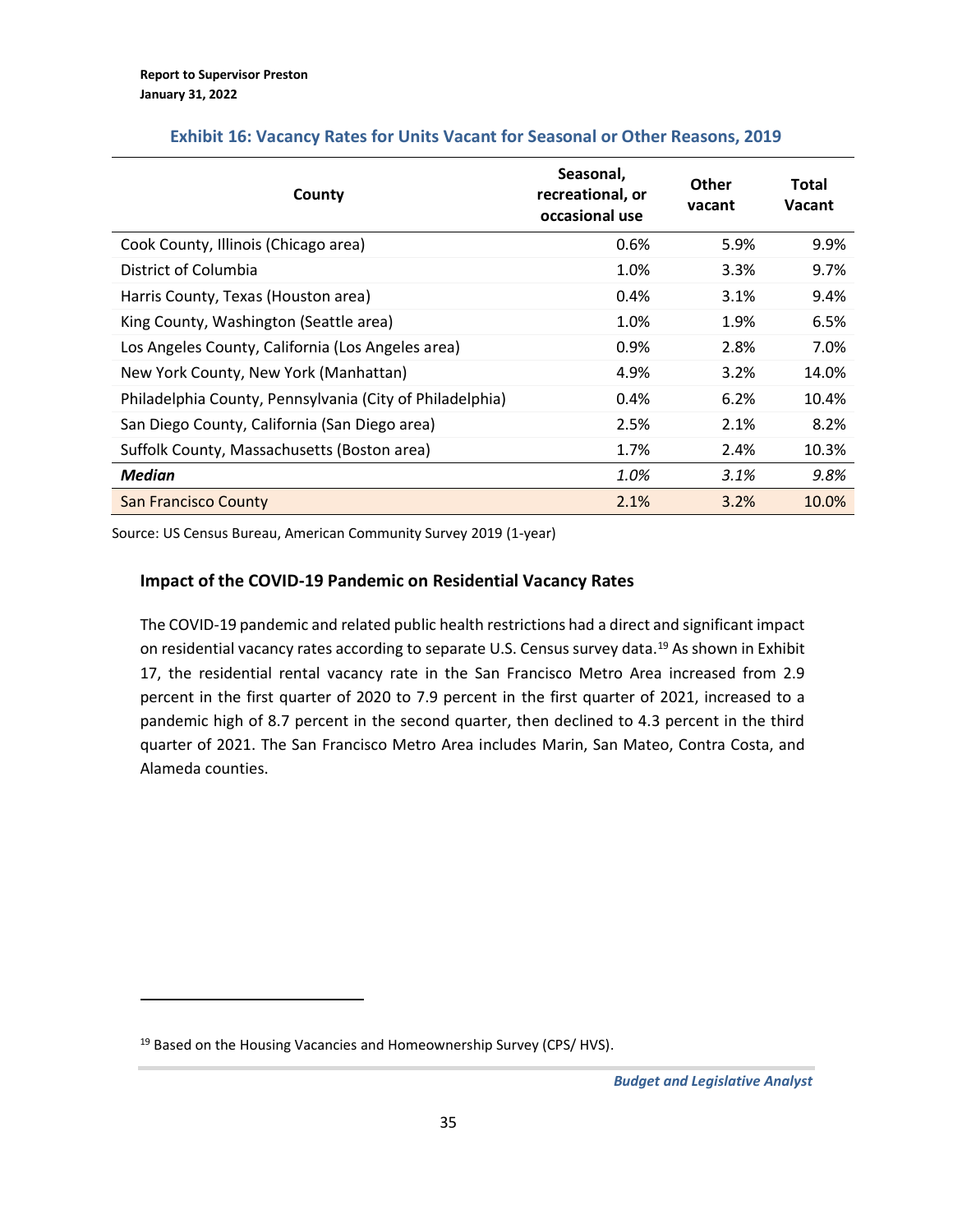

## **Exhibit 17: Rental Vacancy Rate in the San Francisco-Oakland-Hayward Metro Area, 2019Q1 to 2021Q3**

Source: US Census, Housing Vacancies and Homeownership Survey (CPS/ HVS) Notes: San Francisco MSA includes San Francisco, Marin, San Mateo, Contra Costa, and Alameda counties. \* Shows full calendar year quarters covered by COVID-19 Shelter in Place or related public health orders.

# *San Francisco Metro Area had the Largest Increase in Residential Rental Vacancy Rates among Large Metropolitan Areas*

As shown in Exhibit 18, in the first quarter of 2021 the San Francisco Metro Area had the largest percentage point increase in residential rental vacancy rates among the top 15 largest metro areas in the country compared to the same quarter in 2020 and now ranks 4<sup>th</sup> in terms of vacancy rates among this group.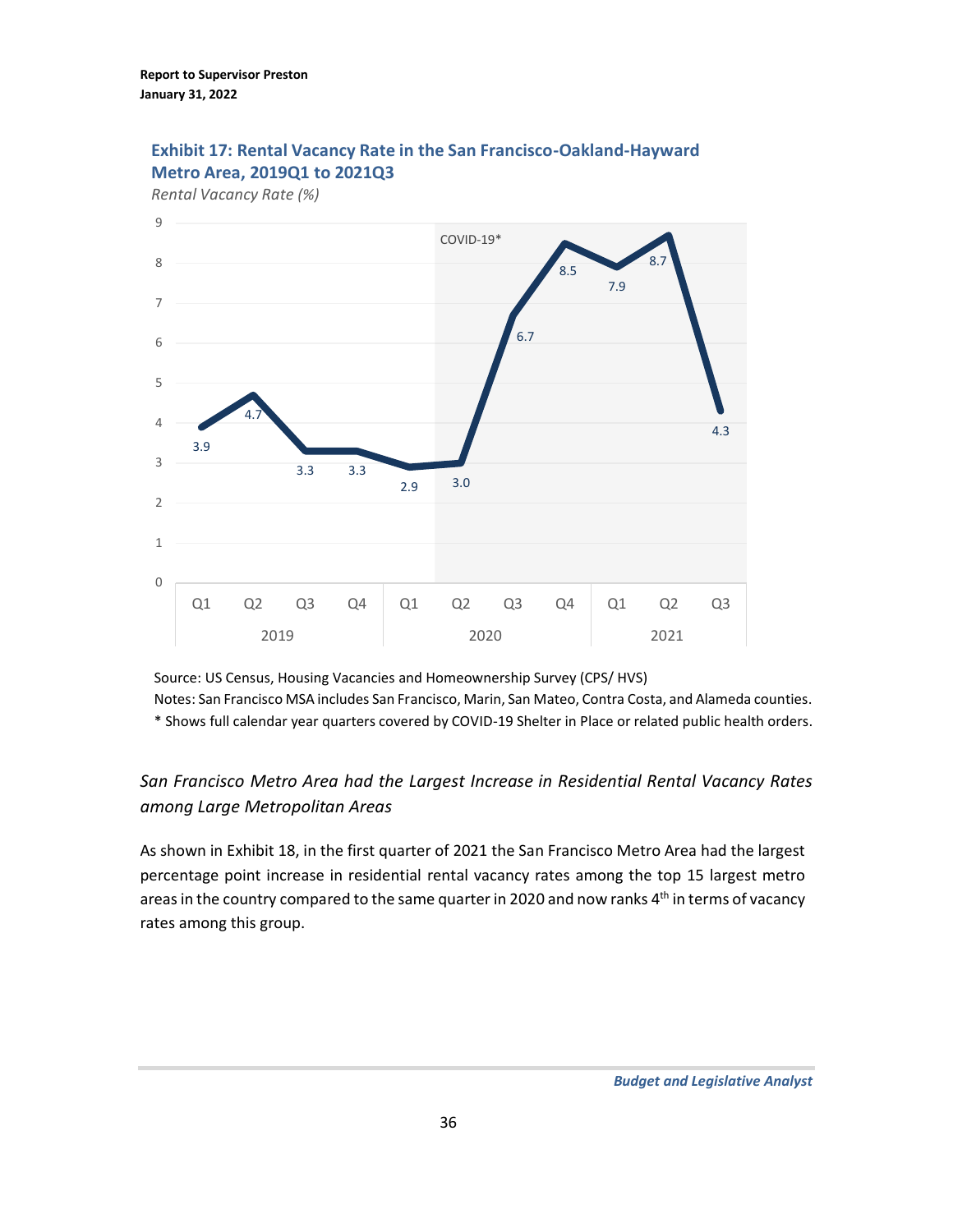

## **Exhibit 18: Pandemic-related Change in Residential Rental Vacancy Rate from 2020 to 2021 (1st Quarter) for the Top 15 Largest Metro Areas**

Source: US Census, Housing Vacancies and Homeownership Survey (CPS/ HVS) Notes: Metro Areas are based on US Census Metropolitan Statistical Areas (MSA). \*San Francisco MSA includes San Francisco, Marin, San Mateo, Contra Costa, and Alameda counties.

# <span id="page-36-0"></span>**3) Case Studies from Other Jurisdictions and Policy Implications**

### **Social and Economic Costs of Vacant Units and Policy Options**

Recent research shows that high-housing costs have negative impacts on economic opportunity, health, income inequality, productivity, homelessness, and climate change as individuals who are unable to afford housing in high-wage and service-rich areas are pushed further away from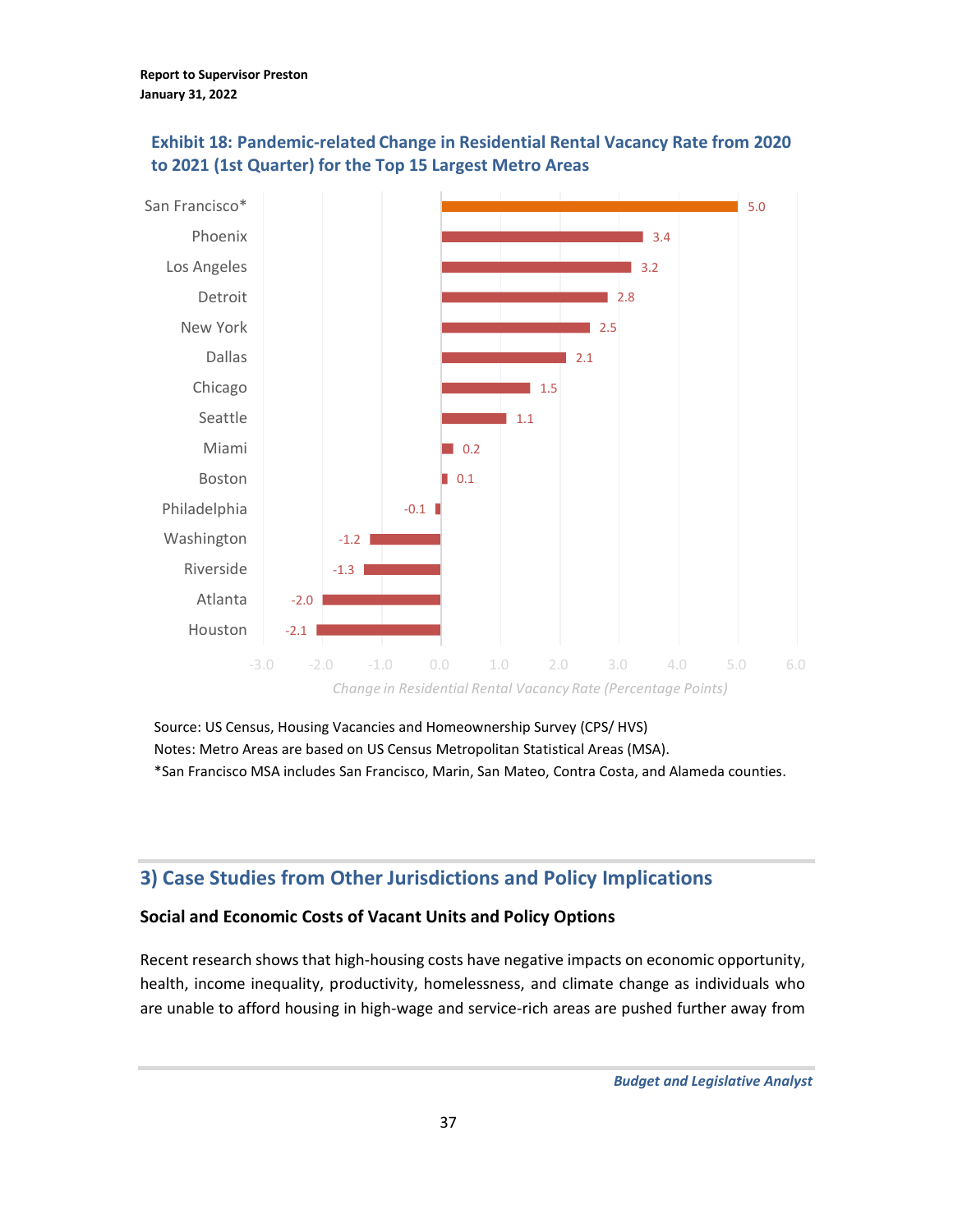these areas and the opportunities they provide.<sup>20</sup> While new housing supply can be a primary contributor to affordability, particularly if targeted and priced for low and moderate income households, large numbers of vacant units in cities with existing housing shortages can also impact affordability by further restricting supply. In these types of housing markets, property owners of vacant units can produce an externality or an external social cost which is borne by others in the housing market. According to economic theory, the presence of externalities can cause markets to perform sub-optimally, as market price incentives do not account for these external social costs.

While there are many reasons why a unit might be held vacant, as discussed above in this report, imposing a tax on units that remain vacant for an extended period to "price in" external social costs is one policy option for correcting this type of market failure.<sup>21</sup> Such a tax ensures that price incentives faced by property owners are aligned with the total social cost of their actions. Vacancy taxes implemented in other cities have also been justified as a way to increase revenue for initiatives aimed at improving housing affordability (i.e. using the tax revenue for rent subsidy programs, affordable housing development, etc.). Funds generated could also be used to provide assistance to property owners who need to make repairs to their housing unit before they can put it on the market but do not have the resources to do so at present.

A review of evidence on the design and impact of taxes targeted at reducing the number of vacant units is presented below. Other policy options for addressing vacant units include mandating that the vacant units be placed on the market within a certain amount of time or providing other financial incentives to vacant property owners, both of which may be difficult to implement, not cost-effective, and subject to legal challenge.

<sup>20</sup> Jenny Schuetz (2020), *To improve housing affordability, we need better alignment of zoning, taxes, and subsidies.* Brookings Institution Big Ideas Brief. [Published online.;](https://www.brookings.edu/policy2020/bigideas/to-improve-housing-affordability-we-need-better-alignment-of-zoning-taxes-and-subsidies/) Pamela Blumenthal, J.R. McGinty, & R. Pendall (2016), *Strategies for Increasing Housing Supply in High-Cost Cities*. Urban Institute. Published [online.](https://www.urban.org/sites/default/files/publication/83656/2000907-strategies-for-increasing-housing-supply-in-high-cost-cities-dc-case-study_2.pdf)

<sup>&</sup>lt;sup>21</sup> Such taxes are commonly referred to as "Pigouvian taxes."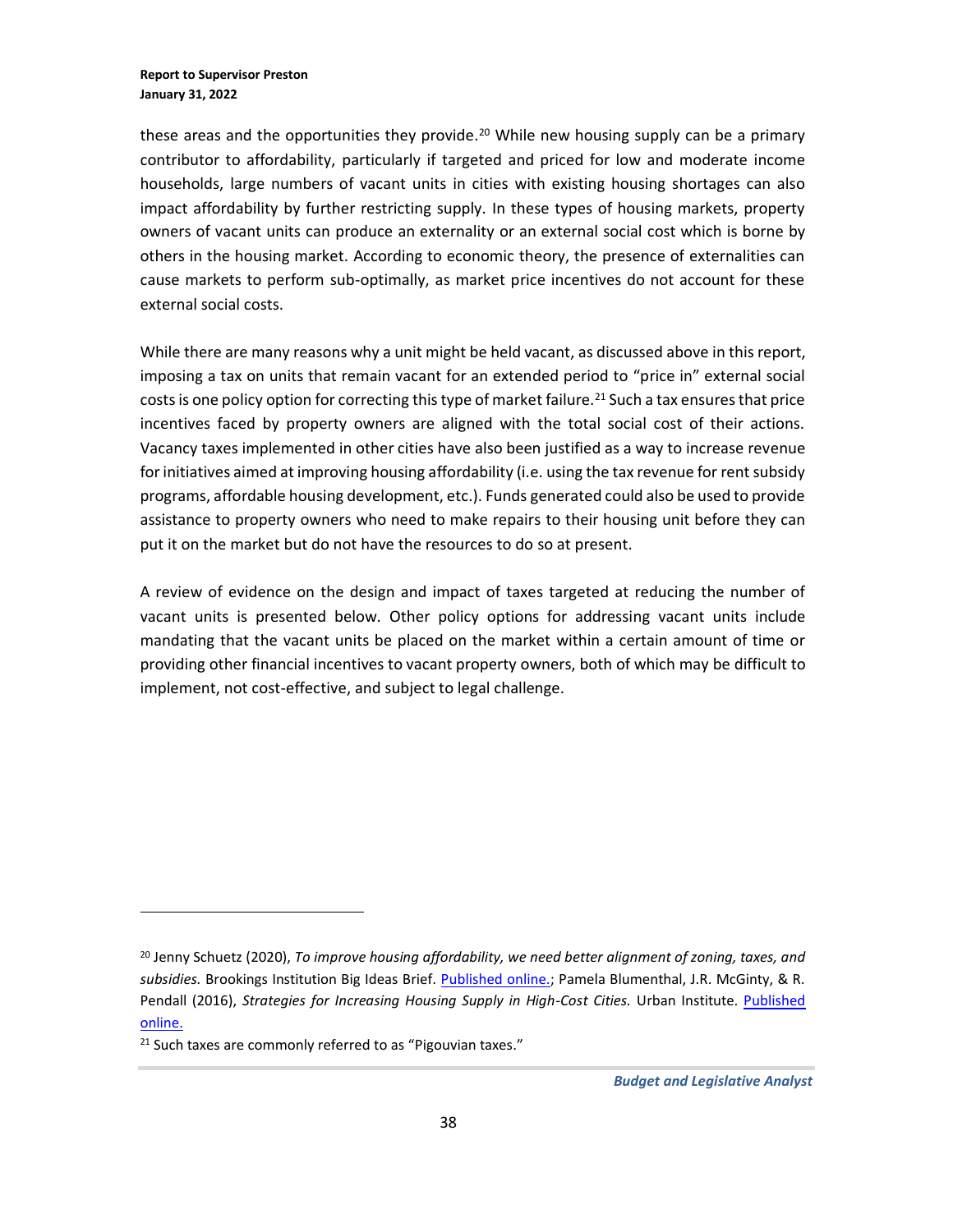### **Vacancy Tax Case Studies**

#### *Vancouver Empty Homes Tax*

In 2016, the Canadian city of Vancouver, British Columbia became one of the first cities in North America to implement a dedicated tax to target vacant units as a way to generate revenue to improve housing supply and affordability. The Vancouver Empty Homes Tax originally provided for an additional tax of one percent assessed on the value of properties that were occupied less than six months during the year and did not qualify for one of eight exemptions. In 2019, the tax for an average home in Vancouver was approximately \$12,200 (U.S. Dollars or USD) and the average tax assessed on vacant units was \$14,500, or 18.8 percent more. The tax was increased to 1.25 percent of assessed value in 2020. All residential property owners are required to declare whether their unit is vacant or not under the tax program and the City of Vancouver conducts audits to check for compliance. Net revenues from the tax are used to fund affordable housing initiatives including housing subsidies and land acquisition.

Tax exemptions available for City of Vancouver property owners with vacant units include: 1) death of owner; 2) redevelopment or major renovation (includes awaiting permit); 3) owner or occupant in hospital or care facility; 4) local rental restriction; 5) second home but employed locally; 6) property in process of being transferred; 7) court order; and 8) not usable for occupancy. The most common exemption used was transfer of property.

According to data from the City of Vancouver, the total number of vacant units decreased between 2017 and 2019 as a result of the tax and the number of vacant units subject to the tax decreased by 25.4 percent.<sup>22</sup> This has resulted in 1,896 units being returned to occupancy overall and 645 fewer units subject to the vacancy tax since the tax was implemented. Of vacant units taxed in 2018, the city reports around 24 percent were subsequently rented out in 2019 (477 units) and another 13 percent were owner-occupied (259 units). The overall vacancy rate has reduced by about 1.1 percent between 2017 and 2019, from 4.3 percent to 3.1 percent. Additionally, the tax has generated \$23 million Canadian dollars per year in net revenues, approximately \$13,400 per taxed vacant unit (around \$19.4 million and \$10,242 USD, respectively). Net revenues have covered initial one-time implementation costs of \$7.5 million and on-going annual operating costs of \$2.5 million Canadian dollars.

<sup>22</sup> City of Vancouver (2020) *Empty Homes Tax Annual Report*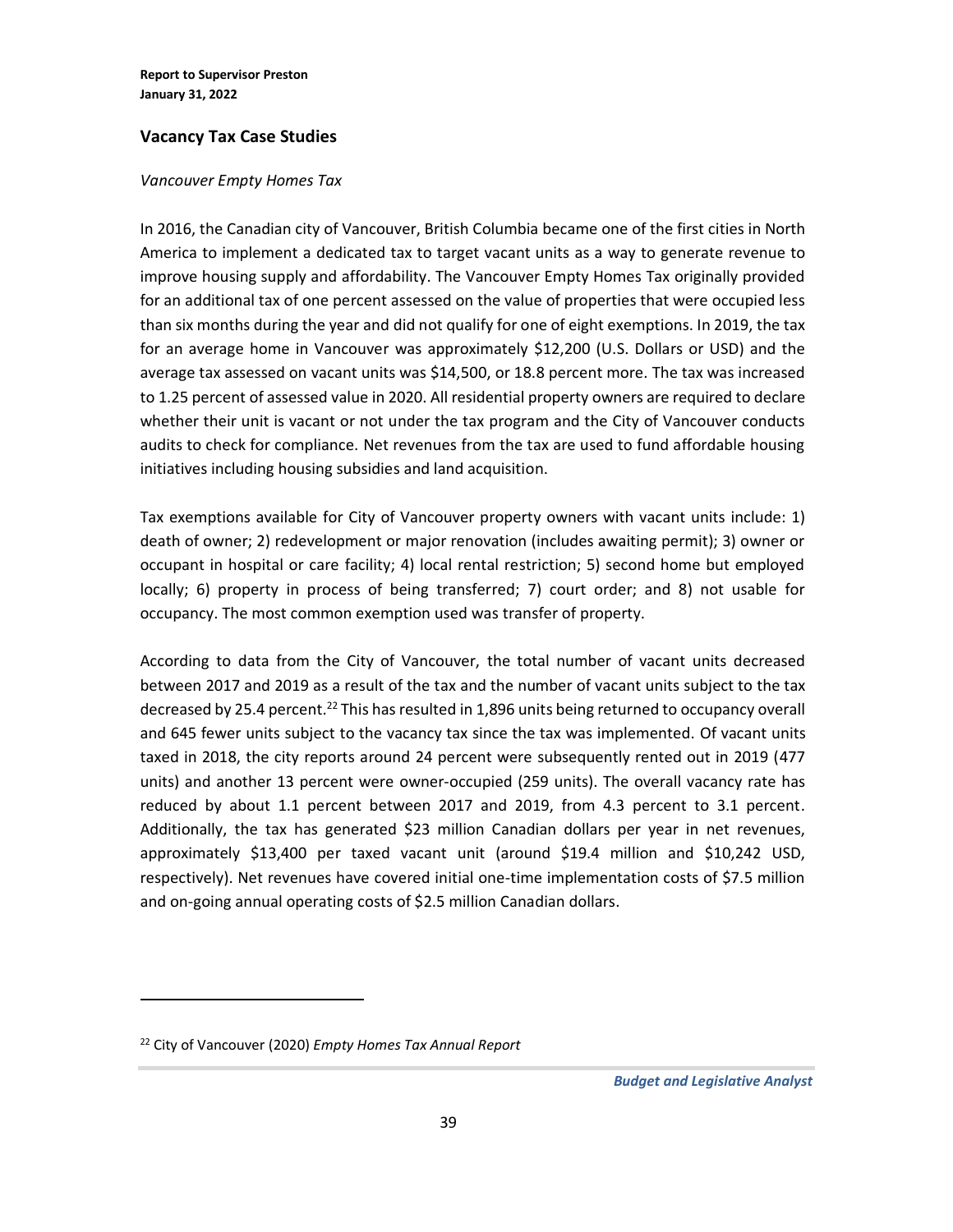While the City of Vancouver Empty Homes Tax has led to a reduction in the number of vacant homes, several issues with the approach have been identified. First, the pace in reducing vacant homes has slowed significantly since the first year of implementation, with only a 3.5 percent reduction in total vacant homes in 2019 compared to 2018, relative to a 21.2 percent reduction in 2018 after the law was first implemented. Additionally, over two-thirds of all vacant units identified received an exemption, and this share has grown each year since 2017, potentially diluting the impact of the tax (though this can also be seen as a sign that the tax has been effective as there are fewer non-exempt vacant units in the city over time). Third, while a significant amount of revenue has been generated through the tax, the actual collection rate was around 74 percent in 2019, indicating potential non-compliance or successful appeals of tax assessments. Fourth, data on vacant homes collected indicates that vacant units tend to have a significantly higher value than average units, with the typical vacant unit valued at about 19 percent more than the citywide average. Finally, the City of Vancouver has been sued numerous times by property owners objecting to various aspects of the tax. While this hasn't stopped the program, consideration should be given to this aspect of the cost of administering such a program.

#### *Other US Cities with Vacancy Taxes*

Aside from Vancouver, at least two U.S. cities have implemented forms of a vacancy tax: Washington, D.C., and Oakland, California. While the Oakland measure was only implemented in 2018, the Washington, D.C. model has been in place since 2011. The design of these taxes differs significantly from Vancouver's, but relatively little information on the impact of either of these taxes is available. The Oakland Vacant Property Tax, enacted by voters, uses a significantly less stringent definition of vacancy than the City of Vancouver: residential, commercial, and undeveloped property must be used for only 50 days per year to be considered occupied and the tax, at \$3,000 to \$6,000 per unit or parcel depending on the property type, is much less than Vancouver's. In 2018, the Oakland Finance Department expected the tax to cost \$425,000 annually to administer, in addition to \$100,000 one-time startup costs. Revenues were estimated at up to \$10 million annually for the ballot measure.<sup>23</sup> Vacancy tax exemptions allowed by the City of Oakland include: 1) very low income, 2) financial hardship, 3) non-financial hardship, 4) exceptional circumstances, 5) active construction, 6) building permit application, 7) low-income senior, 8) disabled owner, 9) non-profit, and, 10) substantially complete planning application.

<sup>23</sup> Kathleen Pender (Jan. 26, 2019), *Oakland's vacant-property tax takes effect, sparking hope - and alarm.* San Francisco Chronicle[. Accessed online.](https://www.sfchronicle.com/business/networth/article/Oakland-s-vacant-property-tax-takes-effect-13563273.php)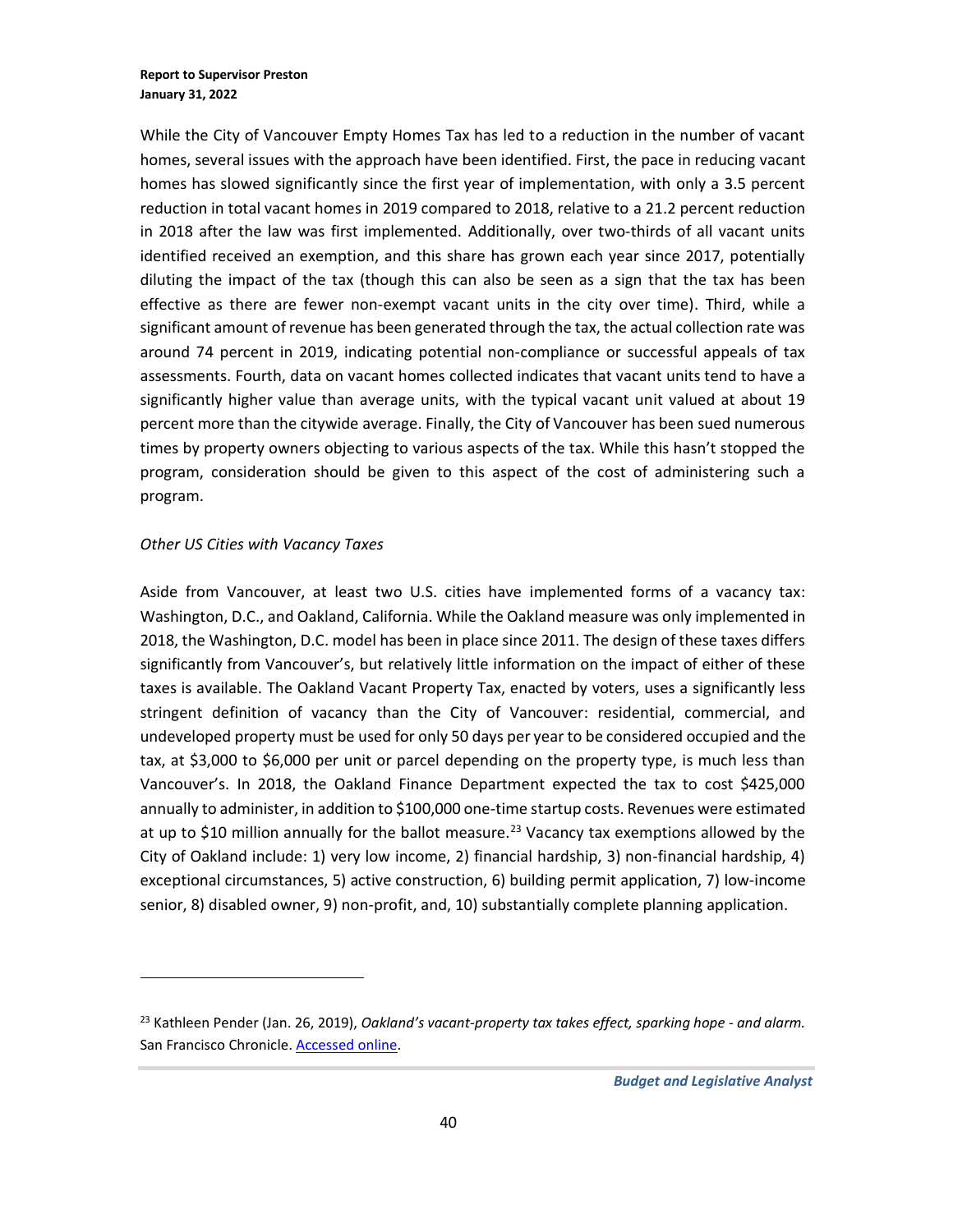According to the Oakland Finance Department, in the first year of implementation in 2020, approximately \$7.284 million was collected in revenue from 1,916 properties deemed vacant at an annual cost of approximately \$820,000 (11.3 percent). Operating costs cover identifying, noticing, and administering the program. Oakland's program also requires the City to identify potentially vacant units and provide notice to these property owners prior to assessing the tax, which may add additional costs compared to the Vancouver program which puts the onus on property owners to declare their unit as not subject to the vacancy tax. It is also worth noting that multi-unit buildings owned by a single entity were considered occupied as long as at least one unit was occupied which may lead to a number of vacant units going untaxed.

Washington, D.C. established special assessment rates for vacant and blighted properties starting in 2011 of \$5 per every \$100 of assessed value and \$10 per every \$100 of assessed value, respectively. This compares to \$0.85 per \$100 assessed value for non-vacant residential properties. However, identification of vacant properties relies primarily on self-reporting or Cityinspection following a complaint. Estimates from 2016, indicate that these taxes generate around \$9.4 million in revenue per year with annual administrative costs estimated to be approximately \$645,000.<sup>24</sup> As discussed above, the overall vacancy rate in Washington, D.C. in 2019 was 9.7 percent, slightly below San Francisco's vacancy rate of 10 percent. However, Washington's rental and homeowner vacancy were both significantly higher than San Francisco's (7 percent and 1.9 percent, respectively, compared to 3 percent and 0.9 percent), indicating a less tight housing market when compared to San Francisco.

#### *Other International Examples: Barcelona, Spain*

While a comprehensive review of international residential vacancy policy interventions was not possible for this report, Barcelona, Spain was identified as a case study of more interventionist approaches to addressing vacant units. Following a wave of foreclosures after the 2007 recession in Spain, vacant and abandoned homes and apartments were identified as a significant issue for both housing affordability and crime. While fines for properties vacant more than two years have been authorized since 2007, Barcelona instituted an empty homes registry in 2016 and increased the severity and use of these fines in recent years, levying a €2.8 million fine (\$3.4 million USD)

<sup>&</sup>lt;sup>24</sup> "Vacancy Tax and Empty Homes Penalty", City Legislative Analyst, City of Los Angeles, June 8, 2020.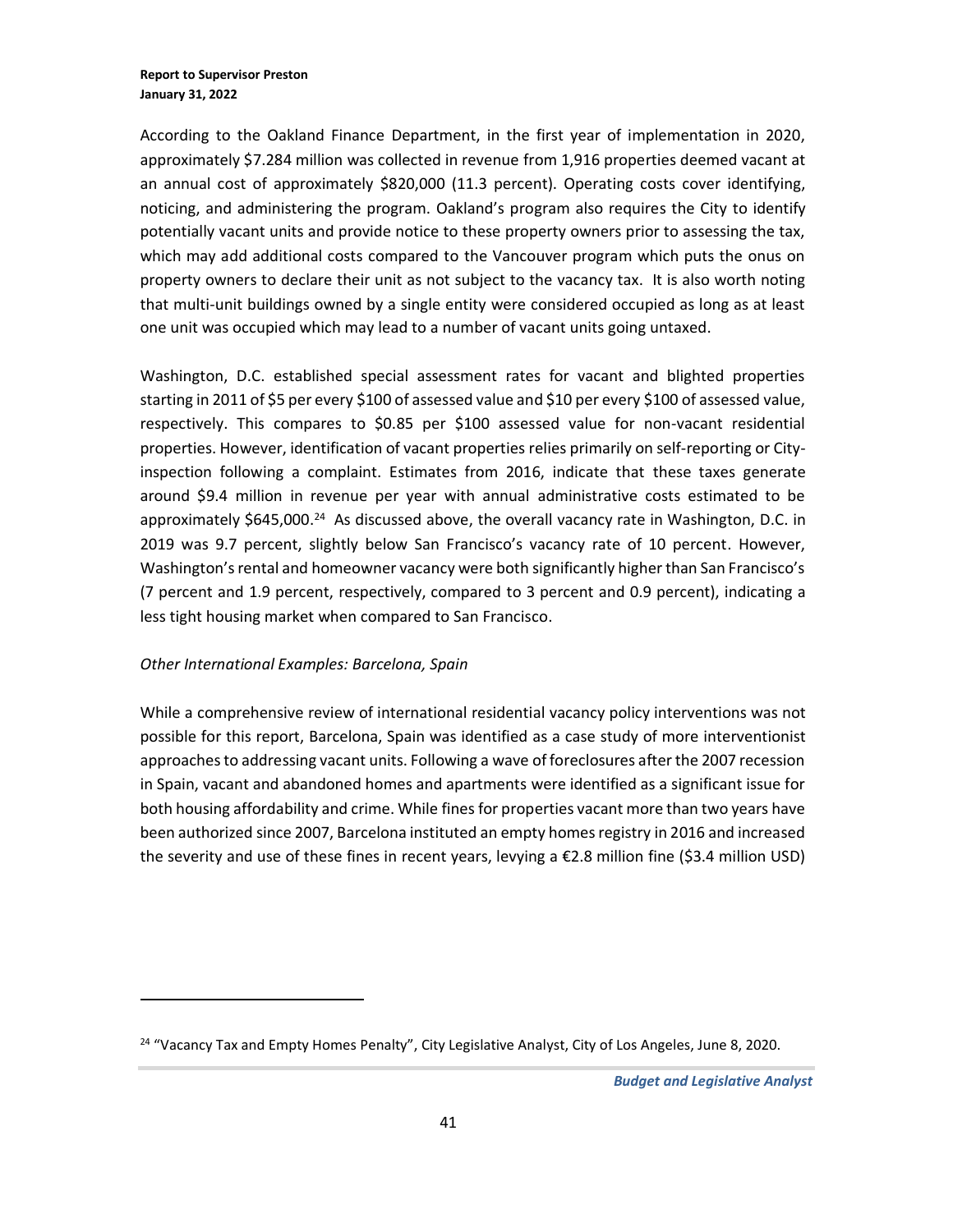on two investment companies in 2019 for holding just two multi-unit residential buildings vacant. 25,26

The regional government has also granted local governments additional powers to tackle vacancies including: (1) temporary repossession of units vacant for more than two years for use as affordable rental housing for between four to ten years before they are returned to the owner (implemented in 2016); and, (2) compulsory sale of properties vacant for more than two years at 50 percent of market value (implemented in 2019). Barcelona has targeted 194 empty housing apartments under the compulsory sale measure as of July 2020, out of 2,021 empty housing units identified in its housing registry.<sup>27</sup>

### **Policy and Fiscal Implications for San Francisco**

While the case studies of policy interventions come from different housing contexts, some key lessons emerge from the design and implementation of these approaches for San Francisco, including:

- **Vacancy tax as part of a comprehensive housing strategy:** Given the limited number and scale of vacancies as a source of new housing, any vacancy policy intervention (e.g., vacancy tax), should be considered alongside other policies to increase housing supply or improve affordability of existing stock.
- **A vacancy tax could increase available housing units in San Francisco:** Assuming a similar reduction in non-market vacant units as Vancouver (by applying the reduction in Vancouver's vacancy rate to the total housing stock in San Francisco<sup>28</sup>), San Francisco could see a reduction of 3,900 vacant units within one year of implementing a vacancy tax and 4,560 units within two years. This would be equivalent to around 90 percent or more of the average

<sup>25</sup> Feargus O'Sullivan (Mar. 15, 2019), *In Need of Housing, Barcelona Fines Landlords for Long-Vacant Buildings*. Bloomberg CityLab. [Accessed online.](https://www.bloomberg.com/news/articles/2019-03-15/barcelona-fines-landlords-who-let-buildings-sit-empty)

 $26$  Conversion rate of 1 euro = 1.21 US Dollars as of June 14, 2021.

<sup>27</sup> Feargus O'Sullivan (Jul. 16, 2020), *Barcelona's Latest Affordable Housing Tool: Seize Empty Apartments*. Bloomberg CityLab[. Accessed online.](https://www.bloomberg.com/news/articles/2020-07-16/to-fill-vacant-units-barcelona-seizes-apartments)

 $28$  For simplicity, we also assume that the total number of housing units in San Francisco remains constant at 2019 levels reported in the American Community Survey. The Vancouver vacancy rate fell from 4.26 percent in the first year of the tax (2017) to 3.3 percent in 2018 and 3.14 percent in 2019. Around twothirds of the decrease in vacant units came from vacant units exempt from the tax.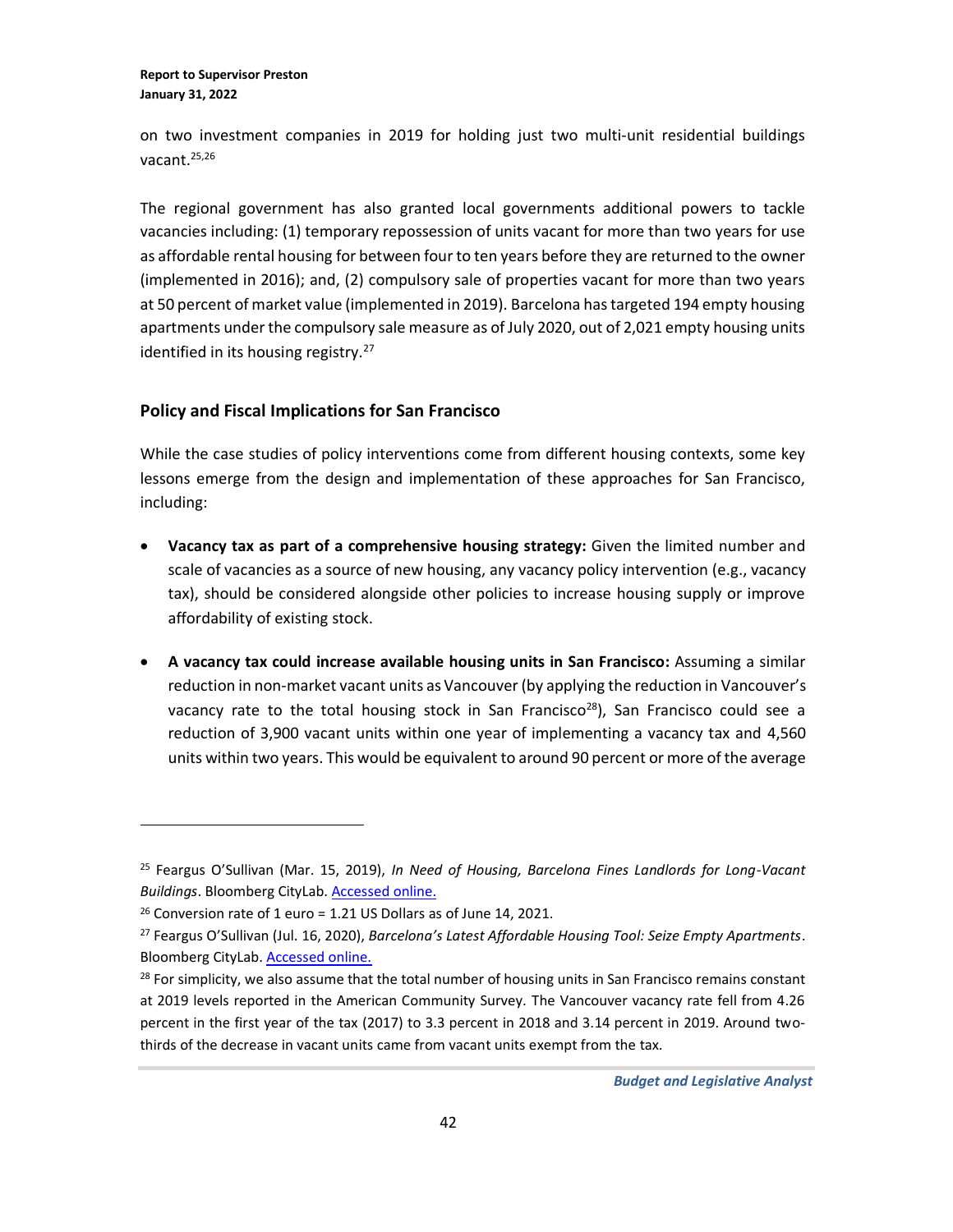annual number of new housing units added over the last five years. This includes the indirect impact the Vancouver Empty Homes Tax had on vacant properties that were exempt from a tax assessment. At the upper end, assuming a similar percentage reduction in the total number of vacant units as observed in Vancouver, San Francisco could see a reduction of 8,560 vacant units in the 1st year and a total reduction of 9,684 vacant units within two years of implementing a vacancy tax.<sup>29</sup> However, the longer-term impact on housing supply is unknown and may be limited given the nature of vacant units. Additionally, data from Vancouver indicates that vacant units tend to be of higher value which could limit the direct impact on the supply of affordable housing for low- and middle-income residents. This estimate also assumes a vacancy tax similar in magnitude to Vancouver's which may be difficult to implement given legislative and constitutional restrictions on local property tax increases in California.

Adoption of a vacancy tax would be subject to the terms of California's Proposition 218, which requires voter approval for new local taxes. If the tax is designated as a general tax, with the proceeds to be used for general purposes, a simple majority approval would be required. If the tax were to be used for specific purposes (such as affordable housing), a twothirds voter approval would be required. The two-thirds voter approval requirement for a special tax may not apply if the measure is placed on the ballot by citizen initiative. $30$ 

• **A vacancy tax could generate between \$12.2 million and \$61.2 million in annual net revenue for the City depending on whether it adopts an approach more similar to Oakland on the low side, Vancouver on the high side, or something in between. The midrange of our estimates is \$38.9 million in annual net revenue.** Both the cities of Vancouver, B.C., and Washington, D.C. have established vacancy taxes that are based on a percentage of the vacant properties' assessed valuation. Oakland, on the other hand, has established a flat parcel tax ranging from \$3,000 - \$6,000 per vacant unit or parcel. Oakland's tax is collected through the Alameda County property tax collection system. Such an arrangement should be possible in San Francisco, with administrative costs incurred by the Treasurer-Tax Collector covered by the tax revenues generated. Given California state law regarding

 $29$  Estimated by applying the percentage reduction in the number of vacant units observed in Vancouver, B.C. after introducing the Vacant Homes Tax (23.9 percent) to the total number of vacant units estimated for San Francisco (40,458 units).

<sup>30</sup> See *[City and County of San Francisco v. All Persons Interested in the Matter of Proposition C,](https://www.courts.ca.gov/opinions/archive/A158645.PDF)* 51 Cal. App. 5<sup>th</sup> 703 (2020) and similar rulings which found that Proposition 13 and 218 requirements only apply to local governments and elected bodies and not popular initiatives.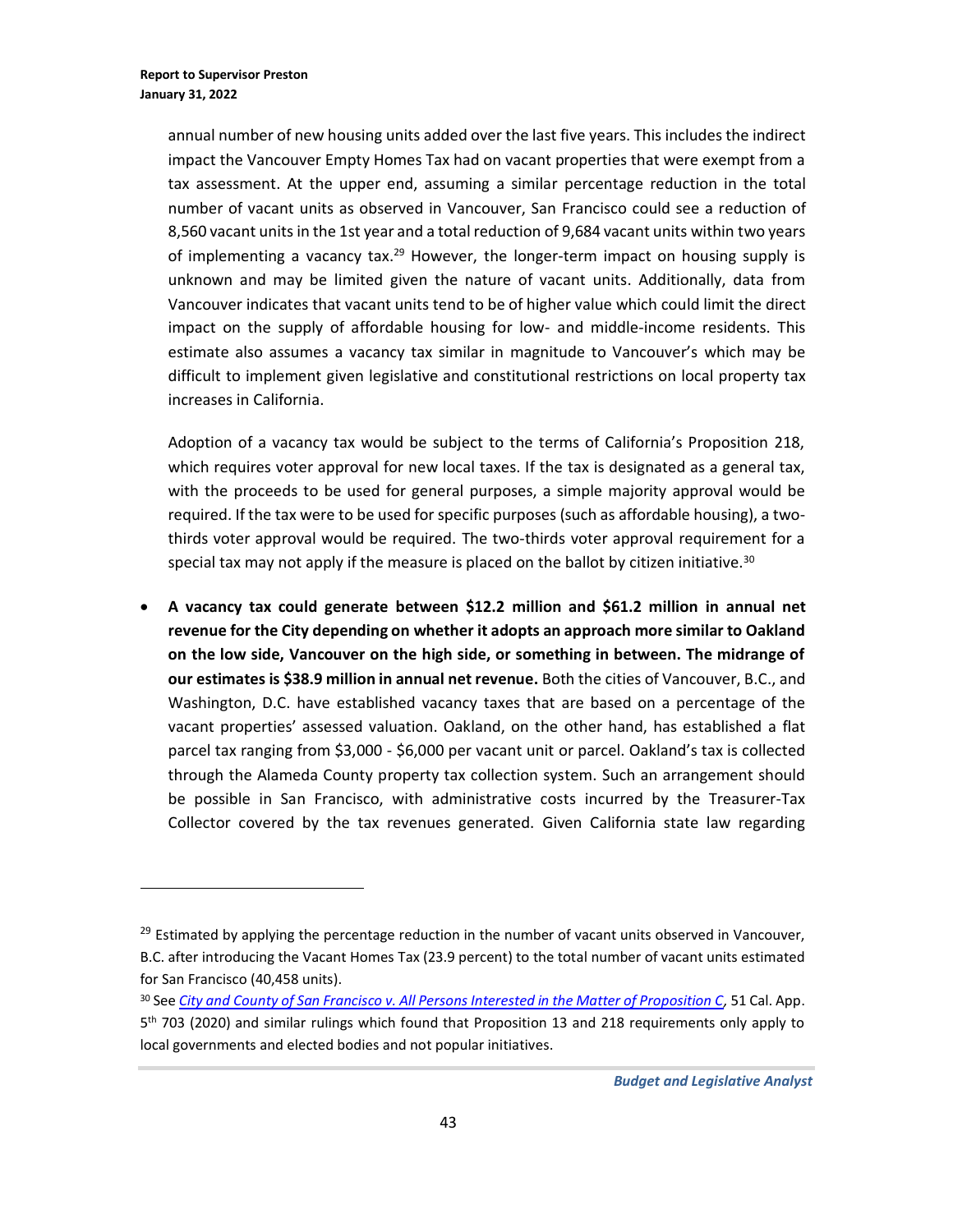property tax rates, it does not seem likely that the City and County of San Francisco could readily impose a tax based on the assessed value of properties, as has been implemented in Washington, D.C., and Vancouver, B.C. However, in order to approximate the revenue from a more significant tax (i.e., akin to Vancouver, B.C.) or a tax that varies based on size or other property characteristic, we have included an upper-end tax estimate based on San Francisco's median home value.<sup>31</sup> Additionally, given the data on the effect of the Vancouver vacancy tax and lack of data on the effect of Oakland's vacancy tax, the upper end estimate provides a more evidence-based approximation of the tax level that may be needed to significantly reduce residential vacancies.

Applying the tax structures discussed above could generate a range of revenue for San Francisco, as shown in Exhibit 19. Annual operating costs are estimated to be 11.3 percent of estimated annual revenue, based on operating costs reported by the City of Oakland.

<sup>&</sup>lt;sup>31</sup> Based on **Zillow Home Value Index for San Francisco county of \$1,542,347, as of Dec. 31, 2021.**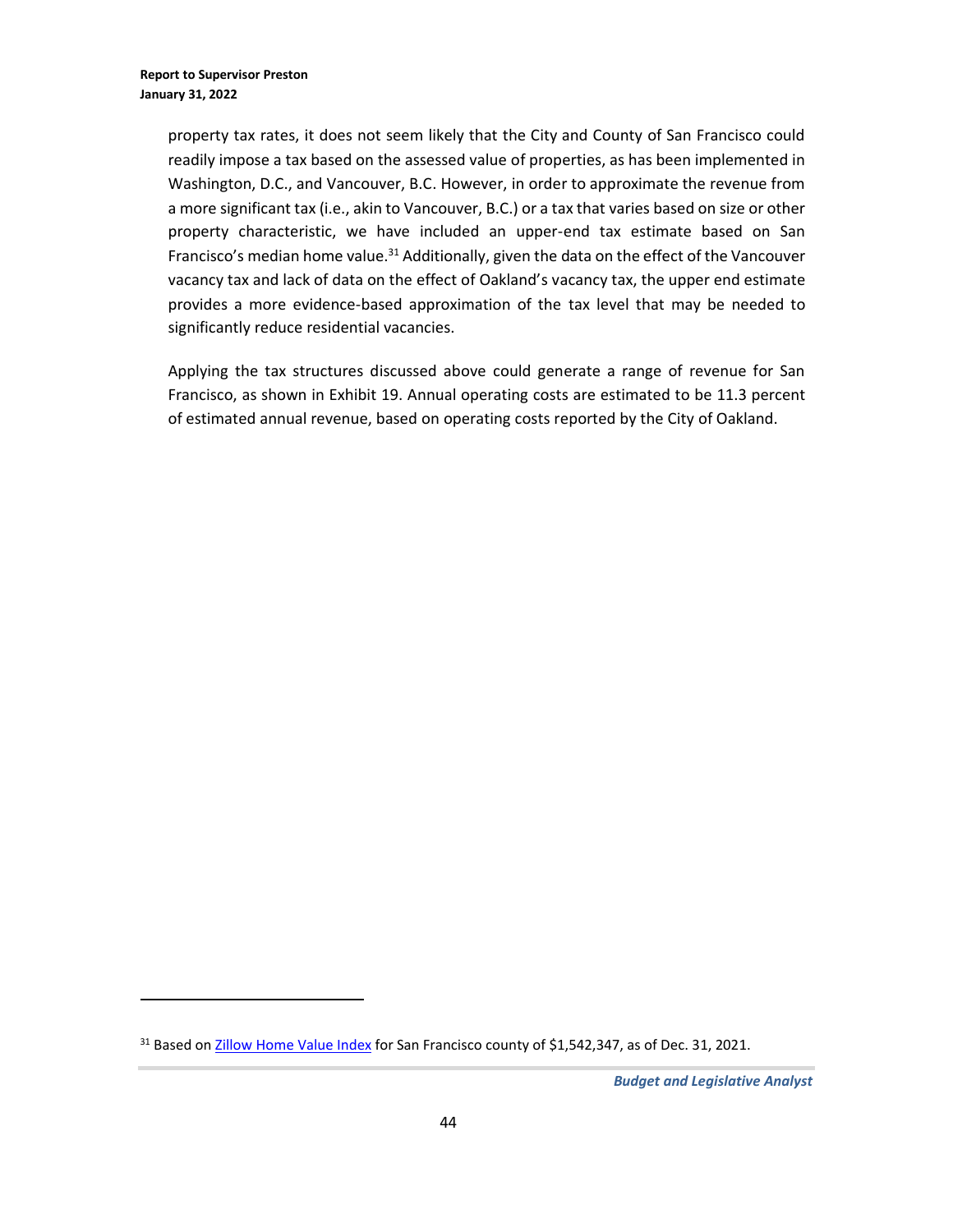| Inputs/                                                  | Low Estimate <sup>1</sup> | Mid-Range Estimate <sup>2</sup> | High Estimate <sup>3</sup> |
|----------------------------------------------------------|---------------------------|---------------------------------|----------------------------|
| <b>Assumptions</b>                                       | (Low Vacancy/Low Tax)     | (High Vacancy/ Moderate<br>Tax) | (Low Vacancy/ High Tax)    |
| Tax Structure <sup>4</sup>                               | \$3,000 per unit          | \$6,000 per unit                | \$15,000 per unit          |
| Assumed SF vacant<br>unit median value                   | <b>NA</b>                 | <b>NA</b>                       | \$1,500,000                |
| Tax per unit                                             | \$3,000                   | \$6,000                         | \$15,000                   |
| Assumed # of vacant<br>units in SF                       | 4.600                     | 7,300                           | 4,600                      |
| <b>Estimated annual SF</b><br>revenue                    | \$13,800,000              | \$43,800,000                    | \$69,000,000               |
| <b>Estimated operating</b><br>costs (11.3%) <sup>5</sup> | \$1,554,000               | \$4,931,000                     | \$7,768,000                |
| <b>Estimated Net</b><br>Revenue                          | \$12,246,000              | \$38,869,000                    | \$61,232,000               |

# **Exhibit 19: Net Revenue Scenarios Based on Residential Vacancy Tax Similar to the City of Oakland and Vancouver, B.C.**

Source: BLA calculations based on US Census, American Community Survey 2019 (1-year estimates), City of Oakland, and City of Vancouver's Empty Homes Tax Annual Report (2020). All revenue and cost estimates have been rounded to the nearest \$1,000 and vacant unit estimates to the nearest 10.

Notes: <sup>1</sup> Low estimate calculated by applying the average percent of all housing units that were subject to the Vancouver Empty Homes Tax from 2017 to 2019 (1.1 percent) to the total number of housing units in San Francisco in 2019 (406,399) and a low tax rate of \$3,000 per unit, the low-end of the taxes imposed by the City of Oakland on vacant units and parcels.

<sup>2</sup> Mid-range estimate calculated by applying the percent of all vacant housing units identified in the ACS in the City of Oakland that were subject to the Oakland Vacant Property Tax in FY 2020-21 (18 percent) to the total number of vacant housing units in San Francisco in 2019 (40,458). High end of Oakland's tax range, or \$6,000 per unit used for estimate.

<sup>3</sup> High estimate calculated based on low estimate vacancy rate (1.1 percent) and Vancouver's 1 percent of assessed value tax (prior to increase in 2020) applied to SF's median home value (\$1,500,000).

<sup>4</sup> Assumes tax is applied based on the number of vacant units rather than vacant parcels or properties given vacancy data analyzed from the ACS was at the unit-level. Taxing at the unit level ensures alignment between the wider economic and societal costs generated by a vacant unit and the tax incentive imposed. <sup>5</sup> Estimated Operating Costs are calculated as 11.3 percent of total revenue based on estimated operating costs for administering the Oakland Vacant Property Tax.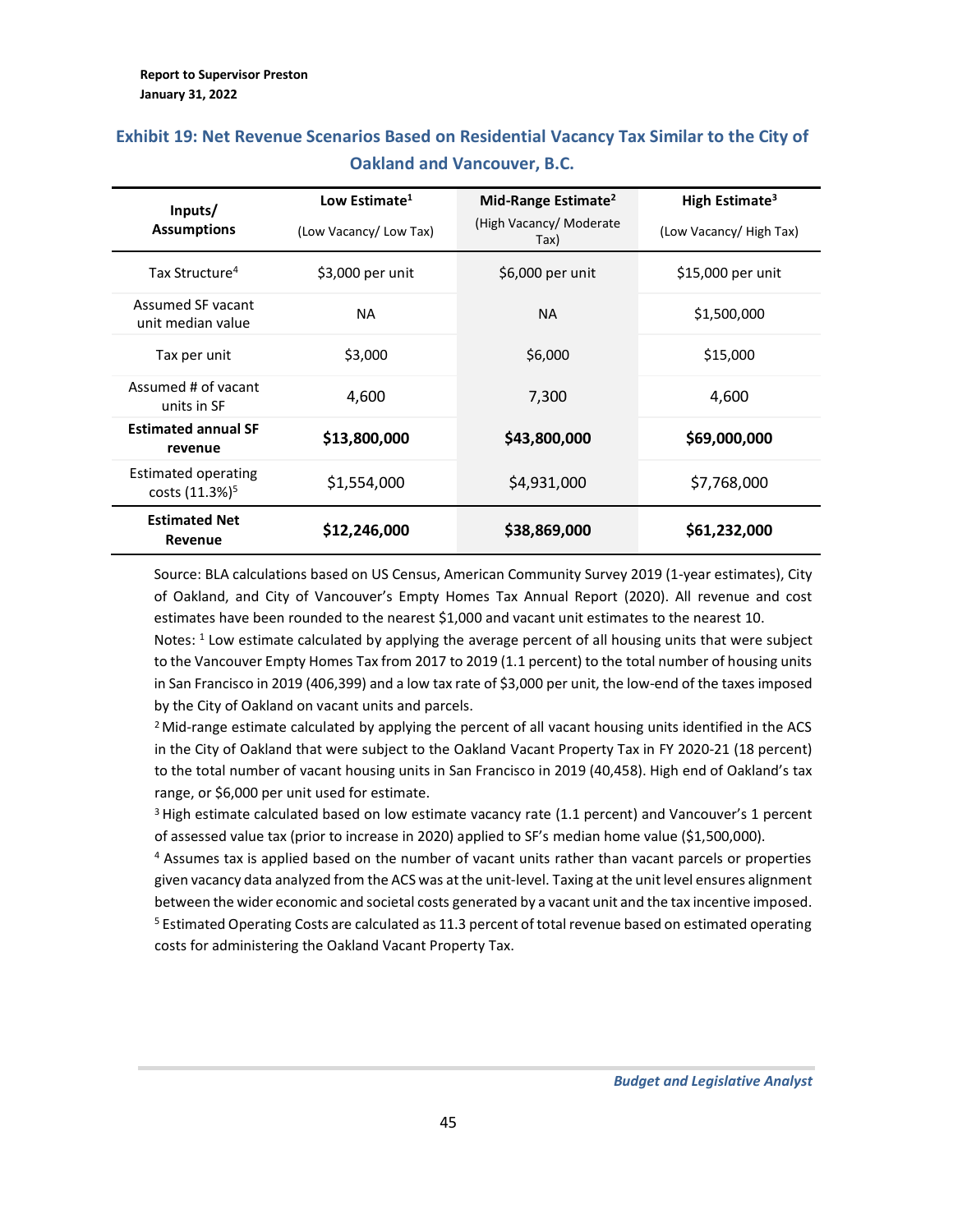### *Summary of Policy Options*

Exhibit 20 provides a summary of the some of the policy options available for addressing vacant residential units based on case studies and other best practices reviewed.

|                                |                                                                        | Case Studies/    | Ease of            |
|--------------------------------|------------------------------------------------------------------------|------------------|--------------------|
| <b>Policy Option</b>           | <b>Description</b>                                                     | <b>Examples</b>  | Implementation     |
|                                | Fixed flat fee for vacant units triggered based on specified vacancy   |                  | Voter approval     |
| <b>Flat Vacancy</b>            | criteria (i.e. length of time vacant, secondary homes, etc.). With the |                  | required.          |
| <b>Tax</b>                     | same fee imposed on all vacant units, it would not reflect the         | Oakland, CA      | Relatively easy to |
|                                | specific proportional negative impact or cost of vacancy imposed by    |                  | implement          |
|                                | each vacant property.                                                  |                  | administratively.  |
|                                | Vacancy tax which varies based on specific criteria in order to        |                  | Voter approval     |
|                                | provide a stronger link between the tax and the negative impact or     |                  | required.          |
|                                | cost of vacancy imposed.                                               |                  | Moderate to        |
|                                | d) Property value (i.e., 1.25% of assessed value as in Vancouver, BC   | Washington, DC;  | Difficult to       |
| Variable<br><b>Vacancy Tax</b> | or \$5 per \$100 of assessed value as in Washington, DC).              | Vancouver, BC    | implement          |
|                                | e) Property or owner characteristics, i.e. size of vacant property,    | (Canada)         | administratively   |
|                                | length of time vacant, number of vacant units owned                    |                  | (depending on      |
|                                | f) Local area characteristics, i.e. neighborhood vacancy rates         |                  | complexity of      |
|                                | ('high' vs. 'low' vacancy areas)                                       |                  | design/criteria).  |
|                                | Temporary expropriation or possession by the City of vacant units      |                  |                    |
|                                | that meet certain criteria. This could be similar to the Barcelona     |                  |                    |
| <b>Non-Tax Based</b>           | model where long-term vacant units are expropriated and then           |                  | Difficult to       |
|                                | rented as affordable housing for several years before being returned   | Barcelona, Spain |                    |
| Option                         | to their owners. This could be difficult to implement in the U.S. due  |                  | implement          |
|                                | to constitutional rights regarding the protection of private property  |                  |                    |
|                                | interests and restrictions on expropriation for public purposes.       |                  |                    |
|                                | Combination of one of the vacancy tax options mentioned above          |                  | Voter approval     |
| <b>Combined Tax</b>            | along with an option for the City or community based organizations     |                  | required for tax.  |
| & Incentive                    | to make an offer to purchase properties that are vacant for several    |                  | Moderate/          |
|                                | years in a row. This could be linked to the City's existing Affordable | <b>NA</b>        | Difficult to       |
| <b>Options</b>                 | Housing acquisition funding or programs such as the Small Sites        |                  | implement          |
|                                | Program or Community Opportunity to Purchase Act. <sup>32</sup>        |                  | administratively.  |

### **Exhibit 20: Summary of Vacancy Tax and Policy Options**

Source: Budget & Legislative Analyst

<sup>32</sup> Information on the San Francisco Community Opportunity to Purchase Act is available [here](https://sfmohcd.org/community-opportunity-purchase-act-copa) and the Small Sites Program [here](https://sfmohcd.org/small-sites-program)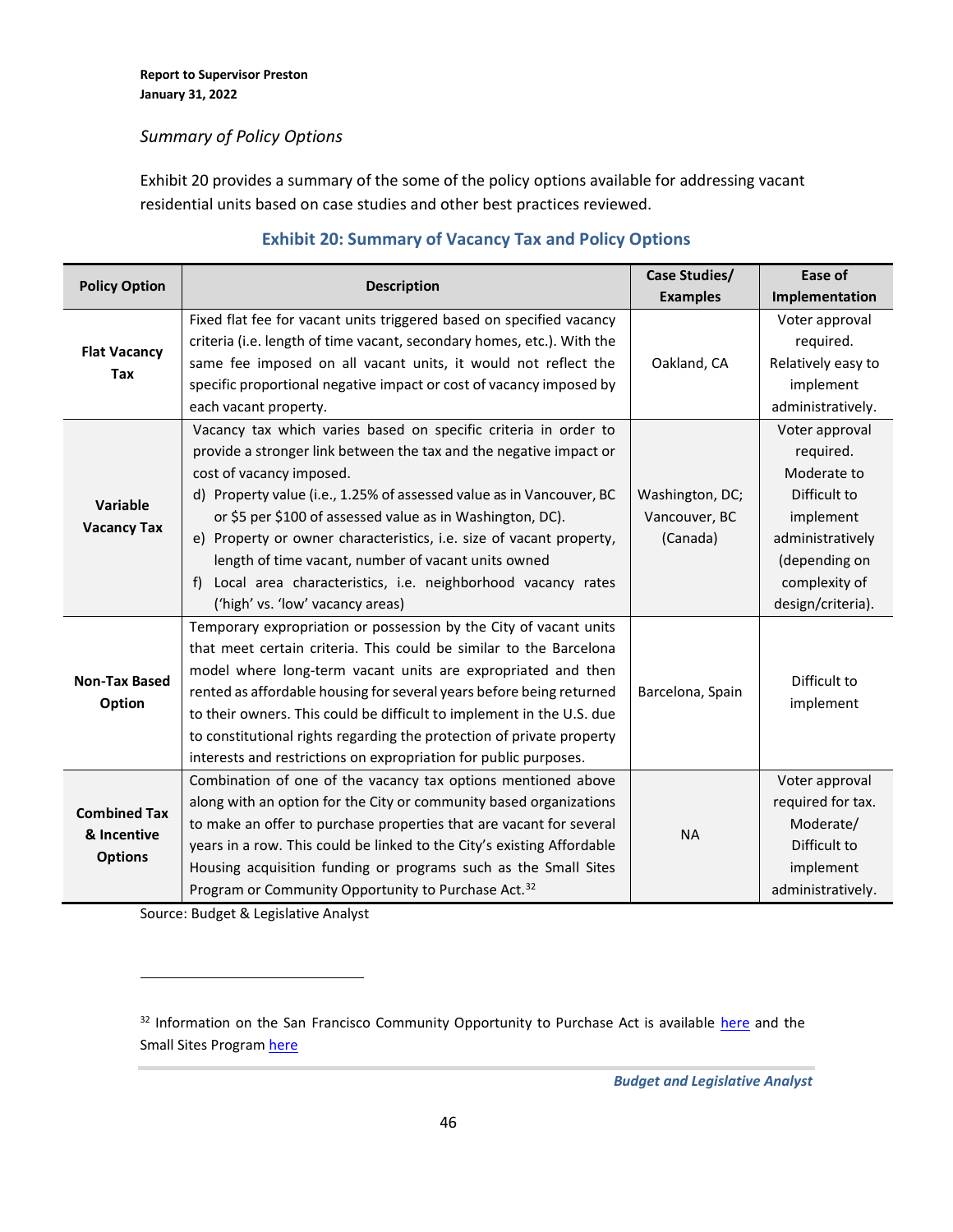### *Vacancy Tax Design Considerations*

- **Tax level and design:** Given the wide range of vacancy tax rates implemented, any tax level adopted should balance a determination of the potential external social cost from holding a unit vacant as well as the importance of generating revenues for other affordable housing policies versus generating a direct financial incentive to return vacant units to the market. Additionally, pursuant to the State Constitution and Proposition 218, any new tax assessments must generally be approved by the voters before being enacted. A general tax not levied on properties would require a simple majority of voters to pass, whereas a special tax, where the tax is levied on properties or where revenues are earmarked for a specific purpose, requires a two-thirds majority of voters to pass. A two-thirds majority may not be required for a tax for a specific purpose if initiated by local residents, rather than the Board of Supervisors.
- **Other policy tools to address reasons for vacancies should be considered in conjunction with a vacancy tax:** If housing units are being held off the market due to the owner being unable to afford needed repairs or being unable to effectively market their unit for lease or sale, the Board of Supervisors could consider establishing or enhancing City programs to provide low interest loans for improvements and/or to provide assistance in marketing such properties conditional on owners bringing their units to market before they are required to pay a vacancy tax. Another potential reason for units being held off the market could be due to concerns with the time and cost needed to apply and secure relevant permits from the City. Improving information about and further simplifying the permitting process for simple renovations could address these concerns.
- **Effective monitoring and tracking of vacancies:** Ensure baseline data on vacant units and reasons for vacancy are collected to allow evaluation of the impact of any policy intervention and increase understanding of the reasons for vacancies. The City's new housing registry, established by ordinance adopted by the Board of Supervisors in January 2021, will be implemented starting in July 2022. Owners or residential housing units will be required to register their units with the City's Rent Board, including reporting (for rental units) whether their units are occupied or vacant. This information would be the best possible source of information to identify vacant units that would be subject to a vacancy tax or other policy interventions if the Board of Supervisors should adopt such programs. However, the housing registry legislation currently only requires vacancy information for housing units that are being rented. Housing units that are owner-occupied part of full-time and are vacant would not be captured. Including these units would require amending the adopted legislation that establishes the housing registry.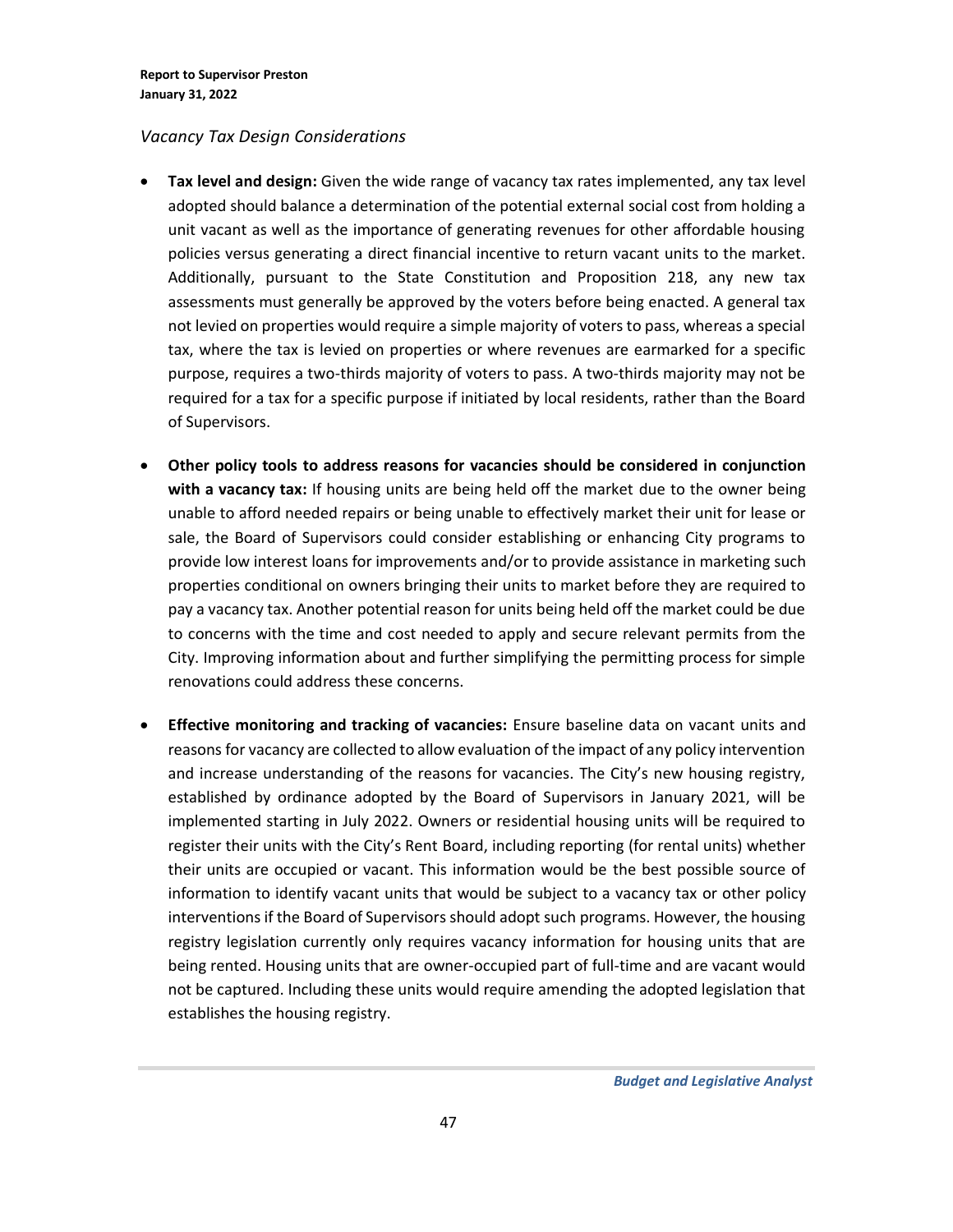- **Vacancy must be precisely defined:** Since there are many reasons why housing units remain vacant beyond the common transitions between tenants or owners, it will be important for a program aimed at reducing vacancies to very precisely define allowable and non-allowable vacancies.
- **Reasonable and appropriate exemptions:** Given the various reasons units can be vacant and the limited information on reasons for non-market vacancies, reasonable exemptions for legitimate vacancies should be included in any policy to ensure the policy aims are supported and not hindered by the intervention.

### **San Francisco Commercial Vacancy Tax Ordinance**

In designing any new vacancy tax, the Board of Supervisors could also look to the recently enacted Vacancy Tax Ordinance<sup>33</sup> which covers vacant commercial properties with frontage along specific commercial districts. The Vacancy Tax was passed by voters in March 2020 (Proposition D) but its implementation was delayed until 2022 by the Board of Supervisors in June 2020 due to the COVID-19 pandemic.

The ordinance defines vacant property as being unoccupied, uninhabited, or unused for more than 182 days (consecutive or not) in a tax year. Exceptions include one year for obtaining a building permit or tenant improvements, two years for improvements following damage, six months for obtaining a conditional use permit, and tax-exempt entities. The ordinance provides for a tax of \$250 per linear foot of frontage<sup>34</sup> for properties deemed vacant for one tax year and increases to \$500 and \$1,000 per linear foot for properties deemed vacant for two and three consecutive tax years, respectively. The Vacancy Tax is imposed on property owners of vacant space unless the space is leased or sub-leased. Revenues are to be deposited in a special revenue Small Business Assistance Fund. The Tax is administered by the City's Treasurer-Tax Collector with assistance from the Department of Public Works, Department of Building Inspection, and the Office of Economic and Workforce Development.

 $33$  San Francisco Business and Tax Regulations Code, Article 29 (Sec. 2901 – 2911).

<sup>&</sup>lt;sup>34</sup> Based on taxable commercial space that is adjacent to a street or public right of way in a Named Neighborhood Commercial District or Commercial Transit District listed in Planning Code Sec. 201.